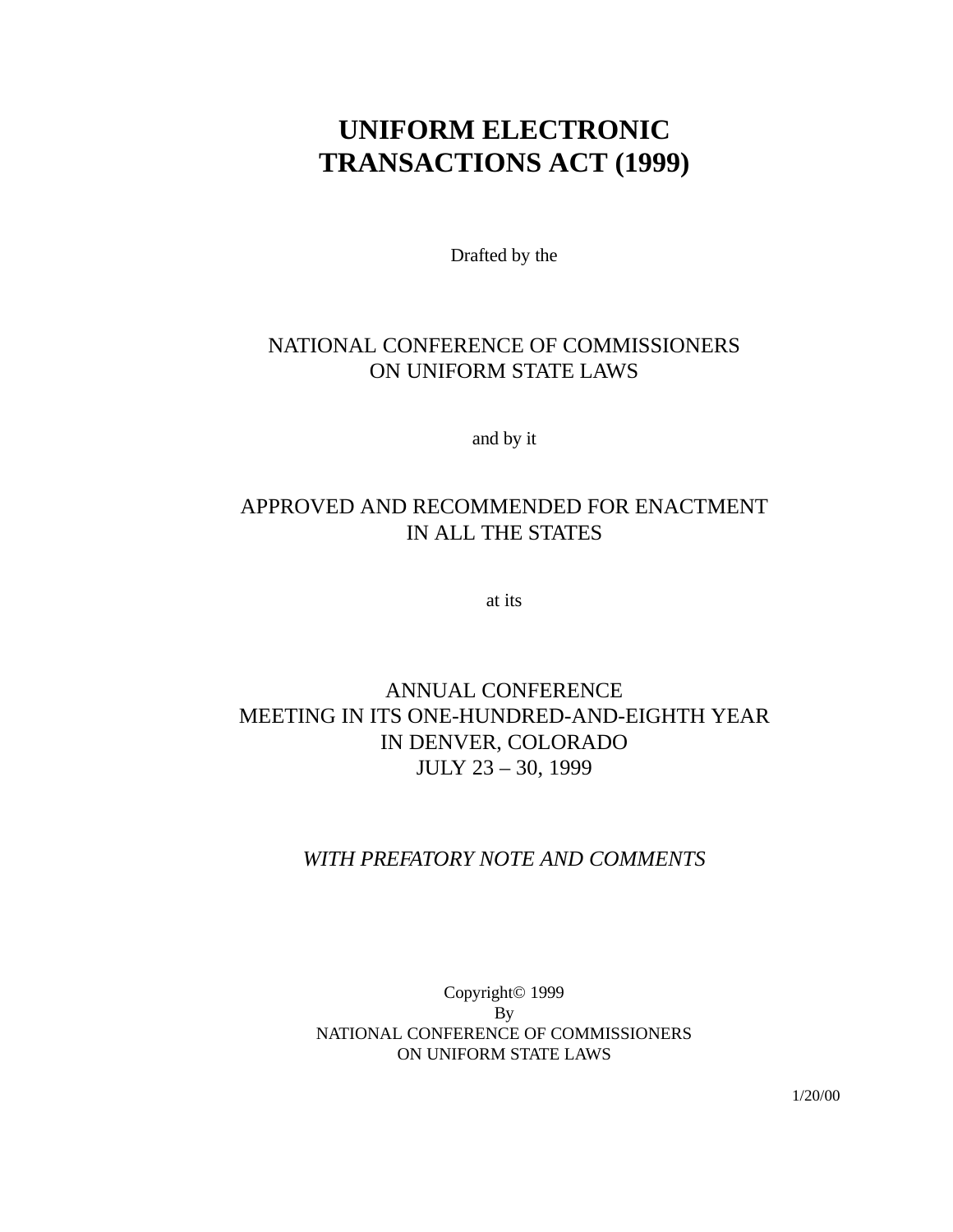The Committee that acted for the National Conference of Commissioners on Uniform State Laws in preparing the Uniform Electronic Transactions Act (1999) was as follows:

PATRICIA BRUMFIELD FRY, University of North Dakota, School of Law, P.O. Box 9003, Grand Forks, ND 58201, *Chair*

STEPHEN Y. CHOW, 30th Floor, One Beacon St., Boston, MA 02108

KENNETH W. ELLIOTT, City Place Building, 22nd Floor, 204 N. Robinson Avenue, Oklahoma City, OK 73102

HENRY DEEB GABRIEL, JR., Loyola University, School of Law, 526 Pine Street, New Orleans, LA 70118

BION M. GREGORY, Office of Legislative Counsel, State Capitol, Suite 3021, Sacramento, CA 95814-4996

JOSEPH P. MAZUREK, Office of the Attorney General, P.O. Box 201401, 215 N. Sanders, Helena, MT 59620

PAMELA MEADE SARGENT, P.O. Box 846, Abingdon, VA 24212

D. BENJAMIN BEARD, University of Idaho, College of Law, 6th and Rayburn, Moscow, ID 83844-2321, *Reporter*

#### **EX OFFICIO**

GENE N. LEBRUN, P.O. Box 8250, 9th Floor, 909 St. Joseph Street, Rapid City, SD 57709, *President*

HENRY M. KITTLESON, P.O. Box 32092, 92 Lake Wire Drive, Lakeland, FL 33802, *Division Chair*

#### **AMERICAN BAR ASSOCIATION ADVISORS**

C. ROBERT BEATTIE, Plaza VII, 45 S. 7th Street, Suite 3400, Minneapolis, MN 55402-1609, *Business Law Section*

AMELIA H. BOSS, Tmple University, School of Law, 1719 N. Broad Street, Philadelphia, PA 19122, *Advisor*

THOMAS J. SMEDINGHOFF, 130 E. Randolph Drive, Suite 3500, Chicago, IL 60601, *Science and Technology Section*

# **EXECUTIVE DIRECTOR**

FRED H. MILLER, University of Oklahoma, College of Law, 300 Timberdell Road, Norman, OK 73019, *Executive Director* WILLIAM J. PIERCE, 1505 Roxbury Road, Ann Arbor, MI 48104, *Executive Director Emeritus*

Copies of this Act may be obtained from:

NATIONAL CONFERENCE OF COMMISSIONERS ON UNIFORM STATE LAWS 211 E. Ontario Street, Suite 1300 Chicago, Illinois 60611 312/915-0195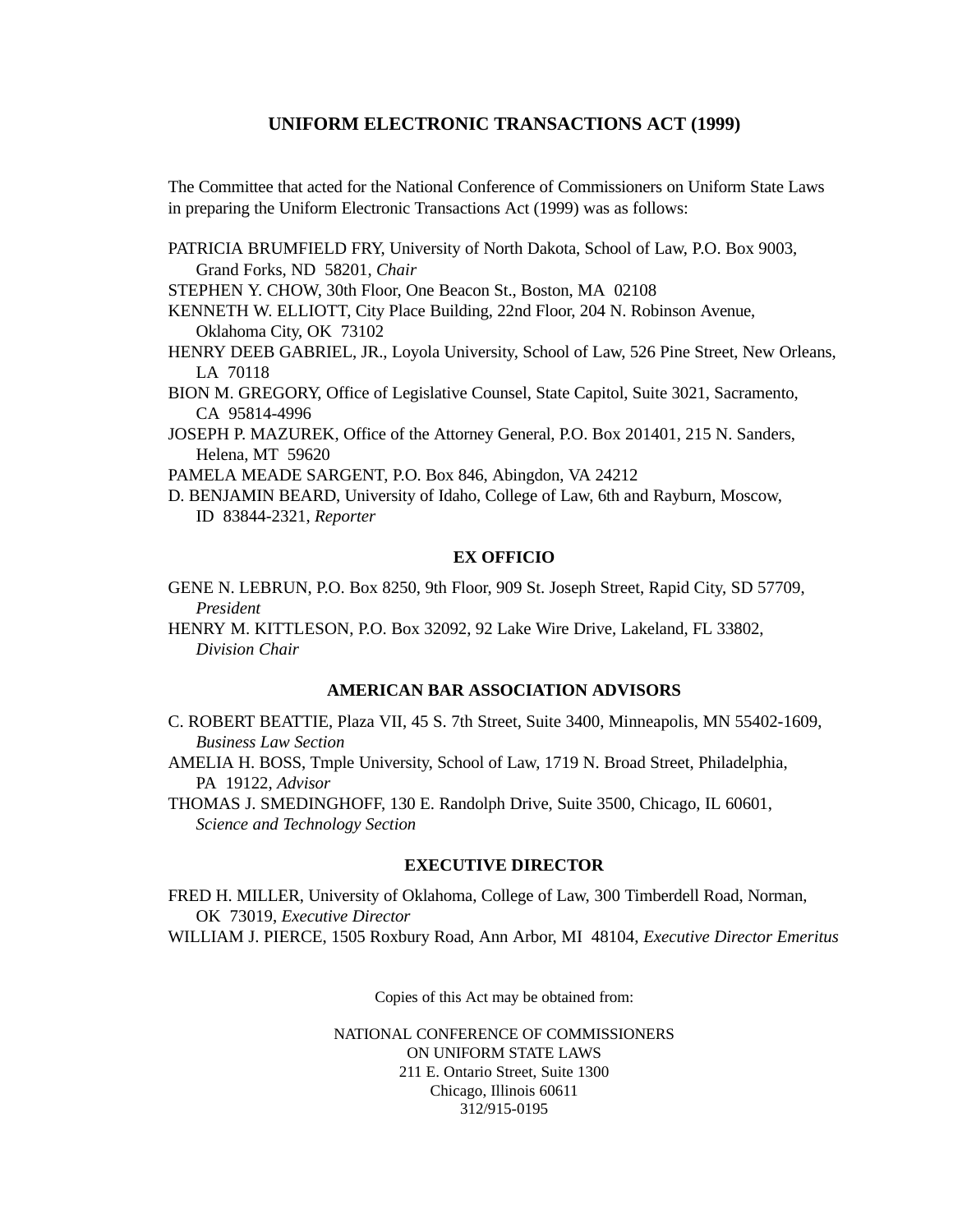# TABLE OF CONTENTS

| SECTION 5. USE OF ELECTRONIC RECORDS AND ELECTRONIC SIGNATURES;                                               |
|---------------------------------------------------------------------------------------------------------------|
|                                                                                                               |
| SECTION 7. LEGAL RECOGNITION OF ELECTRONIC RECORDS, ELECTRONIC                                                |
| SECTION 8. PROVISION OF INFORMATION IN WRITING; PRESENTATION OF RECORDS 28                                    |
| SECTION 9. ATTRIBUTION AND EFFECT OF ELECTRONIC RECORD AND                                                    |
|                                                                                                               |
|                                                                                                               |
|                                                                                                               |
|                                                                                                               |
|                                                                                                               |
| SECTION 15. TIME AND PLACE OF SENDING AND RECEIPT  44                                                         |
|                                                                                                               |
| SECTION 17. CREATION AND RETENTION OF ELECTRONIC RECORDS AND<br>CONVERSION OF WRITTEN RECORDS BY GOVERNMENTAL |
| SECTION 18. ACCEPTANCE AND DISTRIBUTION OF ELECTRONIC RECORDS BY                                              |
|                                                                                                               |
|                                                                                                               |
|                                                                                                               |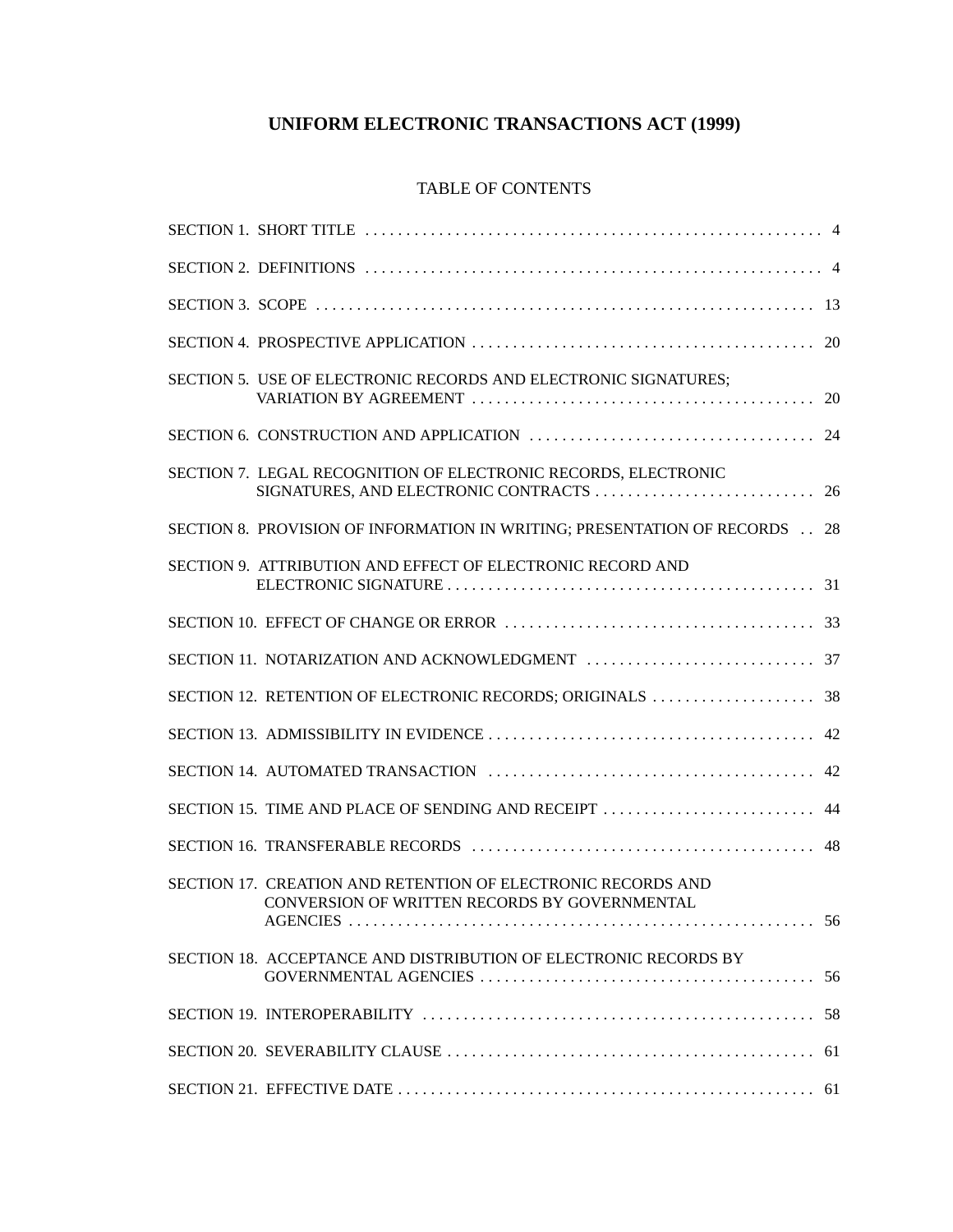#### PREFATORY NOTE

With the advent of electronic means of communication and information transfer, business models and methods for doing business have evolved to take advantage of the speed, efficiencies, and cost benefits of electronic technologies. These developments have occurred in the face of existing legal barriers to the legal efficacy of records and documents which exist solely in electronic media. Whether the legal requirement that information or an agreement or contract must be contained or set forth in a pen and paper writing derives from a statute of frauds affecting the enforceability of an agreement, or from a record retention statute that calls for keeping the paper record of a transaction, such legal requirements raise real barriers to the effective use of electronic media.

One striking example of electronic barriers involves so called check retention statutes in every State. A study conducted by the Federal Reserve Bank of Boston identified more than 2500 different state laws which require the retention of canceled checks by the issuers of those checks. These requirements not only impose burdens on the issuers, but also effectively restrain the ability of banks handling the checks to automate the process. Although check truncation is validated under the Uniform Commercial Code, if the bank's customer must store the canceled paper check, the bank will not be able to deal with the item through electronic transmission of the information. By establishing the equivalence of an electronic record of the information, the Uniform Electronic Transactions Act (UETA) removes these barriers without affecting the underlying legal rules and requirements.

It is important to understand that the purpose of the UETA is to remove barriers to electronic commerce by validating and effectuating electronic records and signatures. It is NOT a general contracting statute – the substantive rules of contracts remain unaffected by UETA. Nor is it a digital signature statute. To the extent that a State has a Digital Signature Law, the UETA is designed to support and compliment that statute.

**A. Scope of the Act and Procedural Approach.** The scope of this Act provides coverage which sets forth a clear framework for covered transactions, and also avoids unwarranted surprises for unsophisticated parties dealing in this relatively new media. The clarity and certainty of the scope of the Act have been obtained while still providing a solid legal framework that allows for the continued development of innovative technology to facilitate electronic transactions.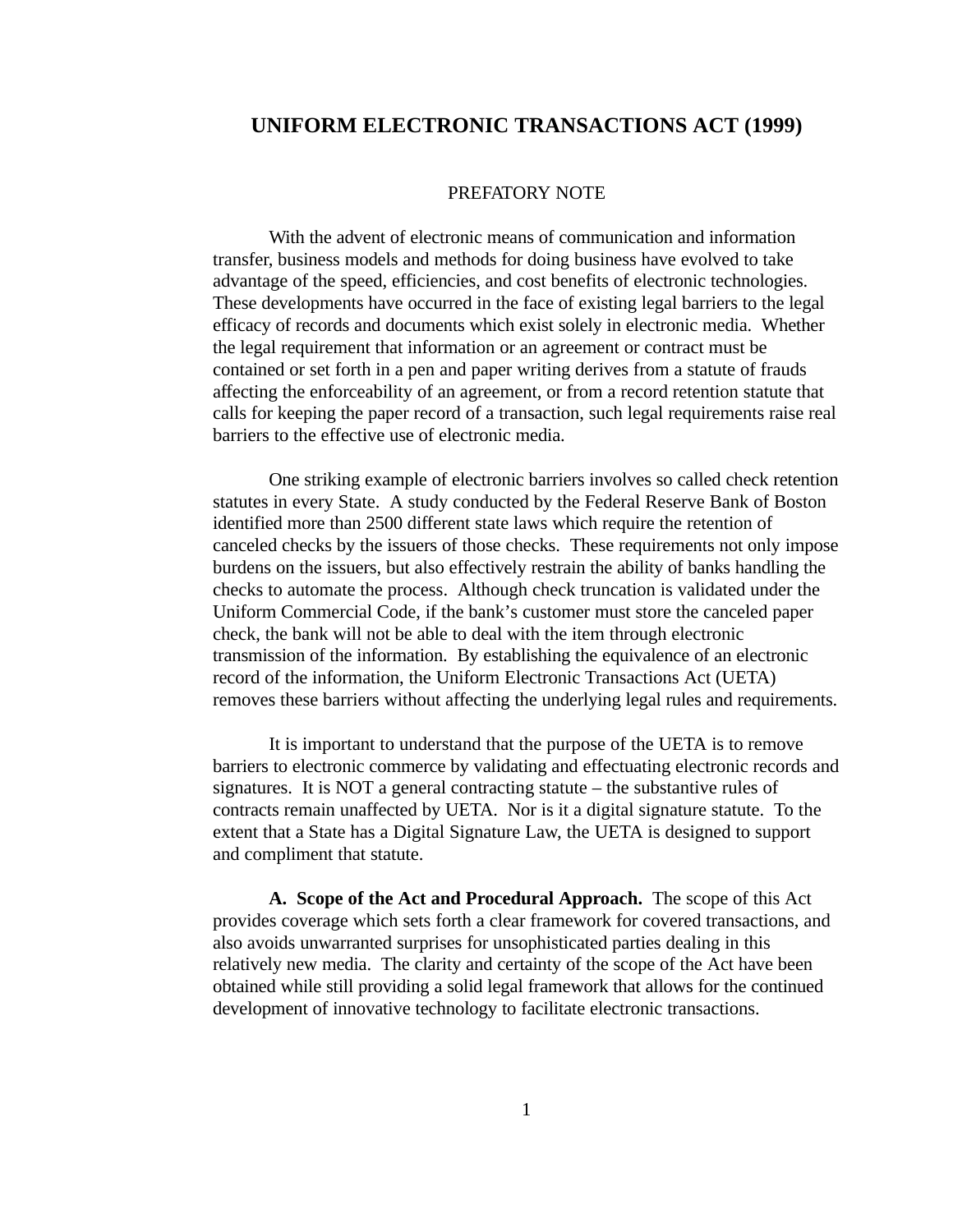With regard to the general scope of the Act, the Act's coverage is inherently limited by the definition of "transaction." The Act does not apply to *all* writings and signatures, but only to electronic records and signatures relating to a transaction, defined as those interactions between people relating to business, commercial and governmental affairs. In general, there are few writing or signature requirements imposed by law on many of the "standard" transactions that had been considered for exclusion. A good example relates to trusts, where the general rule on creation of a trust imposes no formal writing requirement. Further, the writing requirements in other contexts derived from governmental filing issues. For example, real estate transactions were considered potentially troublesome because of the need to file a deed or other instrument for protection against third parties. Since the efficacy of a real estate purchase contract, or even a deed, between the parties is not affected by any sort of filing, the question was raised why these transactions should not be validated by this Act if done via an electronic medium. No sound reason was found. Filing requirements fall within Sections 17-19 on governmental records. An exclusion of all real estate transactions would be particularly unwarranted in the event that a State chose to convert to an electronic recording system, as many have for Article 9 financing statement filings under the Uniform Commercial Code.

The exclusion of specific Articles of the Uniform Commercial Code reflects the recognition that, particularly in the case of Articles 5, 8 and revised Article 9, electronic transactions were addressed in the specific contexts of those revision processes. In the context of Articles 2 and 2A the UETA provides the vehicle for assuring that such transactions may be accomplished and effected via an electronic medium. At such time as Articles 2 and 2A are revised the extent of coverage in those Articles/Acts may make application of this Act as a gap-filling law desirable. Similar considerations apply to the recently promulgated Uniform Computer Information Transactions Act ("UCITA").

The need for certainty as to the scope and applicability of this Act is critical, and makes any sort of a broad, general exception based on notions of inconsistency with existing writing and signature requirements unwise at best. The uncertainty inherent in leaving the applicability of the Act to judicial construction of this Act with other laws is unacceptable if electronic transactions are to be facilitated.

Finally, recognition that the paradigm for the Act involves two willing parties conducting a transaction electronically, makes it necessary to expressly provide that some form of acquiescence or intent on the part of a person to conduct transactions electronically is necessary before the Act can be invoked. Accordingly, Section 5 specifically provides that the Act only applies between parties that have agreed to conduct transactions electronically. In this context, the construction of the term agreement must be broad in order to assure that the Act applies whenever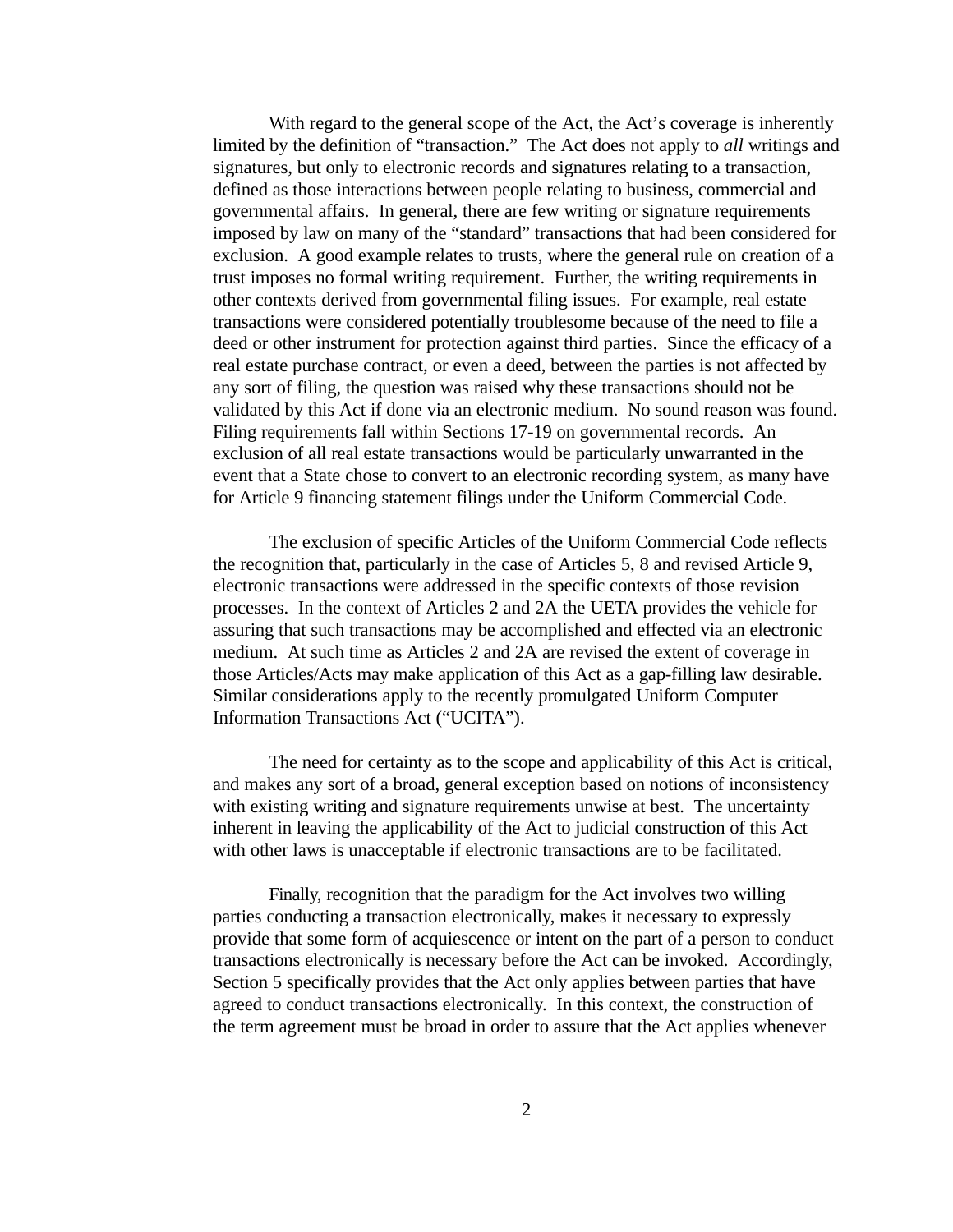the circumstances show the parties intention to transact electronically, regardless of whether the intent rises to the level of a formal agreement.

**B. Procedural Approach.** Another fundamental premise of the Act is that it be minimalist and procedural. The general efficacy of existing law in an electronic context, so long as biases and barriers to the medium are removed, validates this approach. The Act defers to existing substantive law. Specific areas of deference to other law in this Act include: (1) the meaning and effect of "sign" under existing law, (2) the method and manner of displaying, transmitting and formatting information in Section 8, (3) rules of attribution in Section 9, and (4) the law of mistake in Section 10.

The Act's treatment of records and signatures demonstrates best the minimalist approach that has been adopted. Whether a record is attributed to a person is left to law outside this Act. Whether an electronic signature has any effect is left to the surrounding circumstances and other law. These provisions are salutary directives to assure that records and signatures will be treated in the same manner, under currently existing law, as written records and manual signatures.

The deference of the Act to other substantive law does not negate the necessity of setting forth rules and standards for using electronic media. The Act expressly validates electronic records, signatures and contracts. It provides for the use of electronic records and information for retention purposes, providing certainty in an area with great potential in cost savings and efficiency. The Act makes clear that the actions of machines ("electronic agents") programmed and used by people will bind the user of the machine, regardless of whether human review of a particular transaction has occurred. It specifies the standards for sending and receipt of electronic records, and it allows for innovation in financial services through the implementation of transferable records. In these ways the Act permits electronic transactions to be accomplished with certainty under existing substantive rules of law.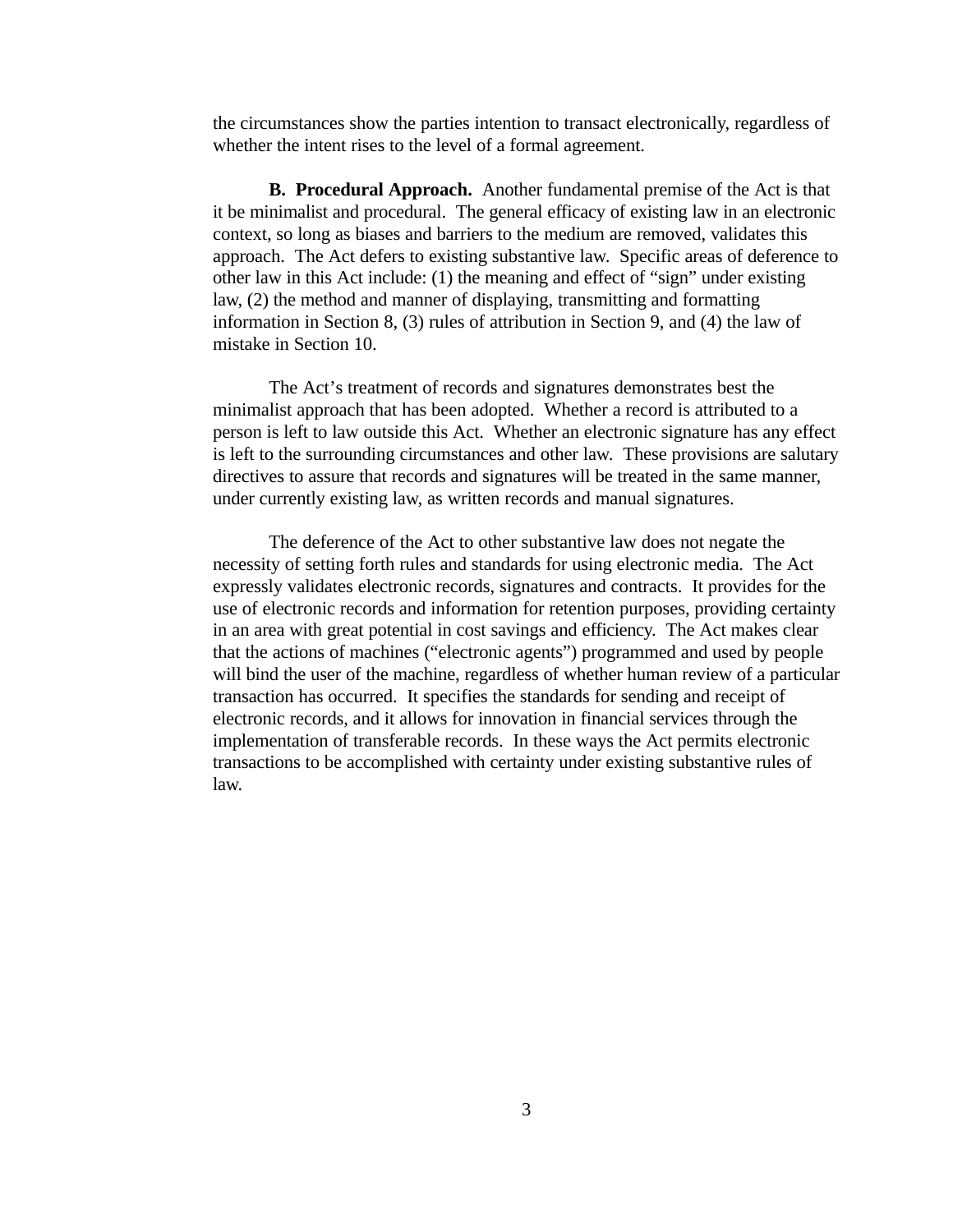**SECTION 1. SHORT TITLE.** This [Act] may be cited as the Uniform Electronic Transactions Act.

#### **SECTION 2. DEFINITIONS.** In this [Act]:

(1) "Agreement" means the bargain of the parties in fact, as found in their language or inferred from other circumstances and from rules, regulations, and procedures given the effect of agreements under laws otherwise applicable to a particular transaction.

(2) "Automated transaction" means a transaction conducted or performed, in whole or in part, by electronic means or electronic records, in which the acts or records of one or both parties are not reviewed by an individual in the ordinary course in forming a contract, performing under an existing contract, or fulfilling an obligation required by the transaction.

(3) "Computer program" means a set of statements or instructions to be used directly or indirectly in an information processing system in order to bring about a certain result.

(4) "Contract" means the total legal obligation resulting from the parties' agreement as affected by this [Act] and other applicable law.

(5) "Electronic" means relating to technology having electrical, digital, magnetic, wireless, optical, electromagnetic, or similar capabilities.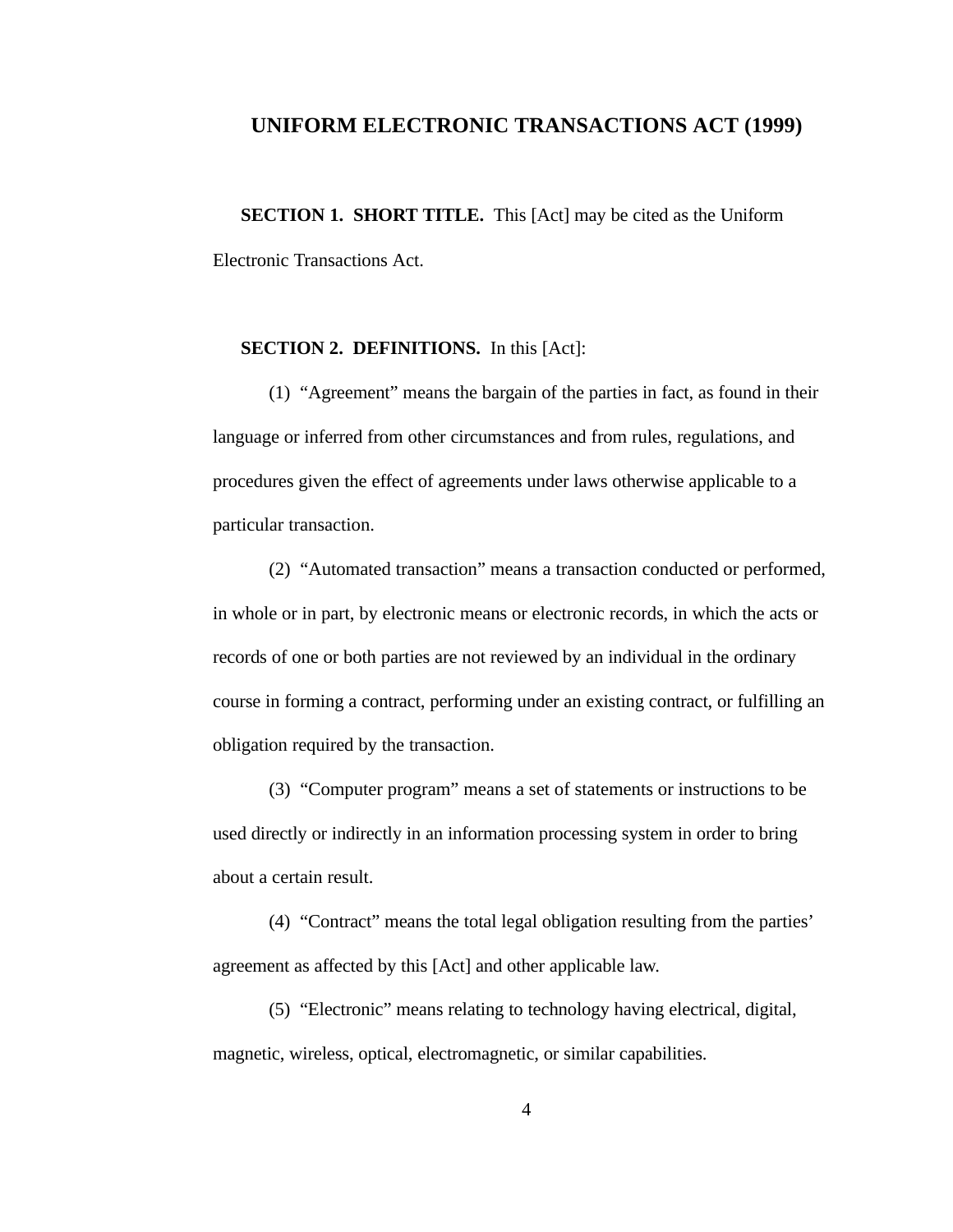(6) "Electronic agent" means a computer program or an electronic or other automated means used independently to initiate an action or respond to electronic records or performances in whole or in part, without review or action by an individual.

(7) "Electronic record" means a record created, generated, sent, communicated, received, or stored by electronic means.

(8) "Electronic signature" means an electronic sound, symbol, or process attached to or logically associated with a record and executed or adopted by a person with the intent to sign the record.

(9) " Governmental agency" means an executive, legislative, or judicial agency, department, board, commission, authority, institution, or instrumentality of the federal government or of a State or of a county, municipality, or other political subdivision of a State.

(10) "Information" means data, text, images, sounds, codes, computer programs, software, databases, or the like.

(11) "Information processing system" means an electronic system for creating, generating, sending, receiving, storing, displaying, or processing information.

(12) "Person" means an individual, corporation, business trust, estate, trust, partnership, limited liability company, association, joint venture, governmental agency, public corporation, or any other legal or commercial entity.

5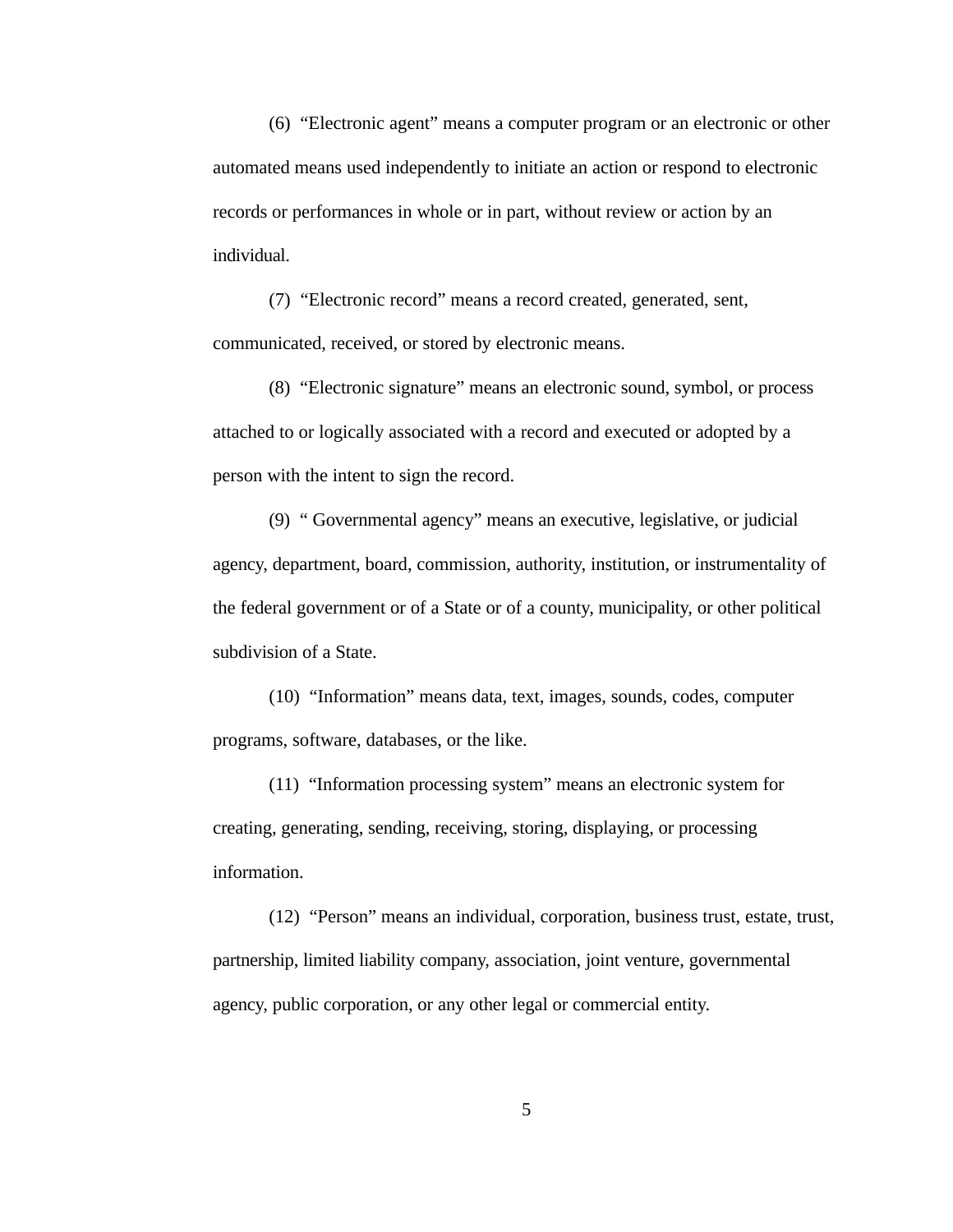(13) "Record" means information that is inscribed on a tangible medium or that is stored in an electronic or other medium and is retrievable in perceivable form.

(14) "Security procedure" means a procedure employed for the purpose of verifying that an electronic signature, record, or performance is that of a specific person or for detecting changes or errors in the information in an electronic record. The term includes a procedure that requires the use of algorithms or other codes, identifying words or numbers, encryption, or callback or other acknowledgment procedures.

(15) "State" means a State of the United States, the District of Columbia, Puerto Rico, the United States Virgin Islands, or any territory or insular possession subject to the jurisdiction of the United States. The term includes an Indian tribe or band, or Alaskan native village, which is recognized by federal law or formally acknowledged by a State.

(16) "Transaction" means an action or set of actions occurring between two or more persons relating to the conduct of business, commercial, or governmental affairs.

**Sources:** UNICTRAL Model Law on Electronic Commerce; Uniform Commercial Code; Uniform Computer Information Transactions Act; Restatement 2d Contracts.

# **Comment**

# 1. **"Agreement."**

Whether the parties have reached an agreement is determined by their express language and all surrounding circumstances. The Restatement 2d Contracts § 3 provides that, "An agreement is a manifestation of mutual assent on the part of two or more persons." See also Restatement 2d Contracts, Section 2, Comment b. The Uniform Commercial Code specifically includes in the circumstances from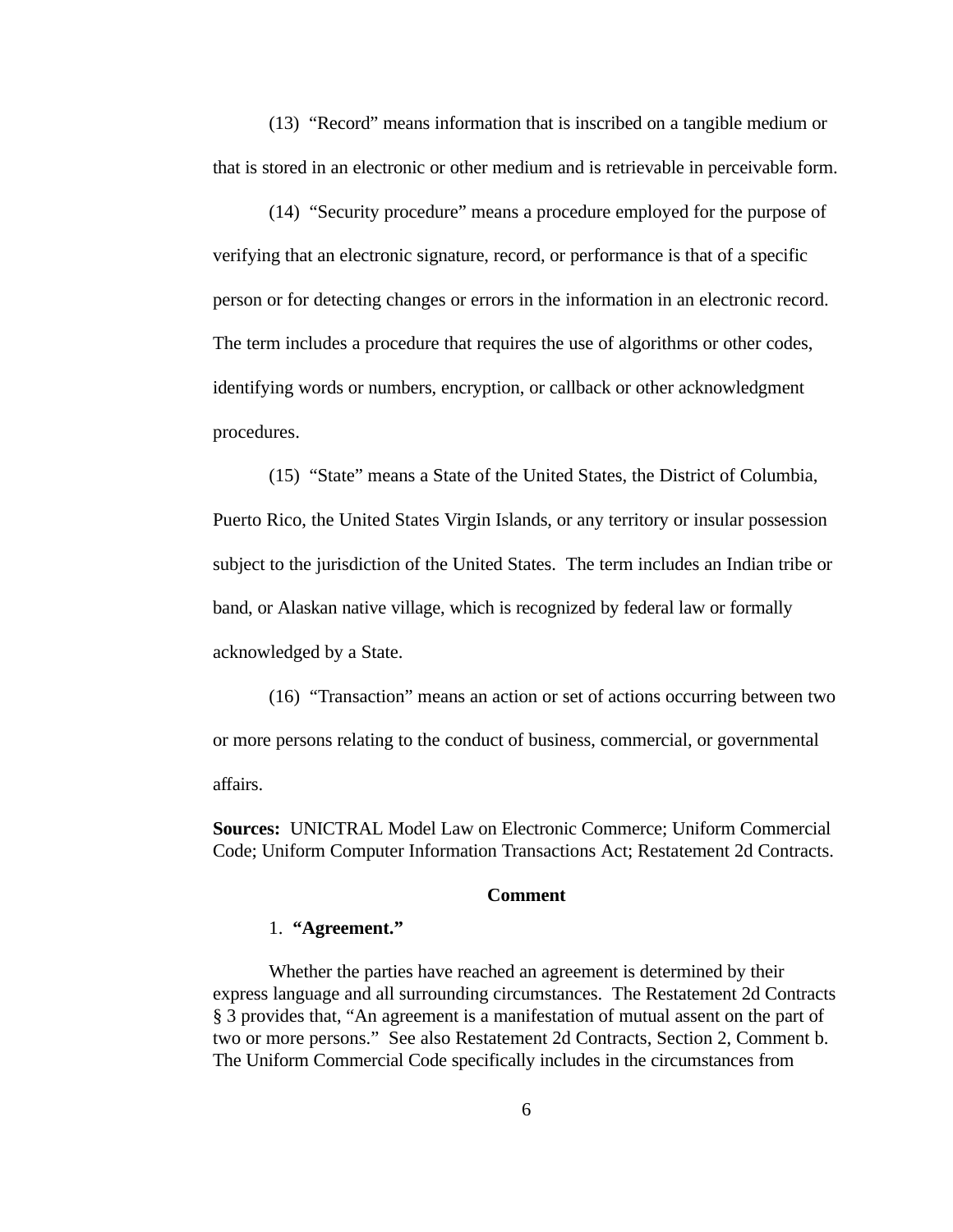which an agreement may be inferred "course of performance, course of dealing and usage of trade . . ." as defined in the UCC. Although the definition of agreement in this Act does not make specific reference to usage of trade and other party conduct, this definition is not intended to affect the construction of the parties' agreement under the substantive law applicable to a particular transaction. Where that law takes account of usage and conduct in informing the terms of the parties' agreement, the usage or conduct would be relevant as "other circumstances" included in the definition under this Act.

Where the law applicable to a given transaction provides that system rules and the like constitute part of the agreement of the parties, such rules will have the same effect in determining the parties agreement under this Act. For example, UCC Article 4 (Section 4-103(b)) provides that Federal Reserve regulations and operating circulars and clearinghouse rules have the effect of agreements. Such agreements by law properly would be included in the definition of agreement in this Act.

The parties' agreement is relevant in determining whether the provisions of this Act have been varied by agreement. In addition, the parties' agreement may establish the parameters of the parties' use of electronic records and signatures, security procedures and similar aspects of the transaction. See Model Trading Partner Agreement, 45 Business Lawyer Supp. Issue (June 1990). See Section 5(b) and Comments thereto.

# 2. **"Automated Transaction."**

An automated transaction is a transaction performed or conducted by electronic means in which machines are used without human intervention to form contracts and perform obligations under existing contracts. Such broad coverage is necessary because of the diversity of transactions to which this Act may apply.

As with electronic agents, this definition addresses the circumstance where electronic records may result in action or performance by a party although no human review of the electronic records is anticipated. Section 14 provides specific rules to assure that where one or both parties do not review the electronic records, the resulting agreement will be effective.

The critical element in this definition is the lack of a human actor on one or both sides of a transaction. For example, if one orders books from Bookseller.com through Bookseller's website, the transaction would be an automated transaction because Bookseller took and confirmed the order via its machine. Similarly, if Automaker and supplier do business through Electronic Data Interchange, Automaker's computer, upon receiving information within certain pre-programmed parameters, will send an electronic order to supplier's computer. If Supplier's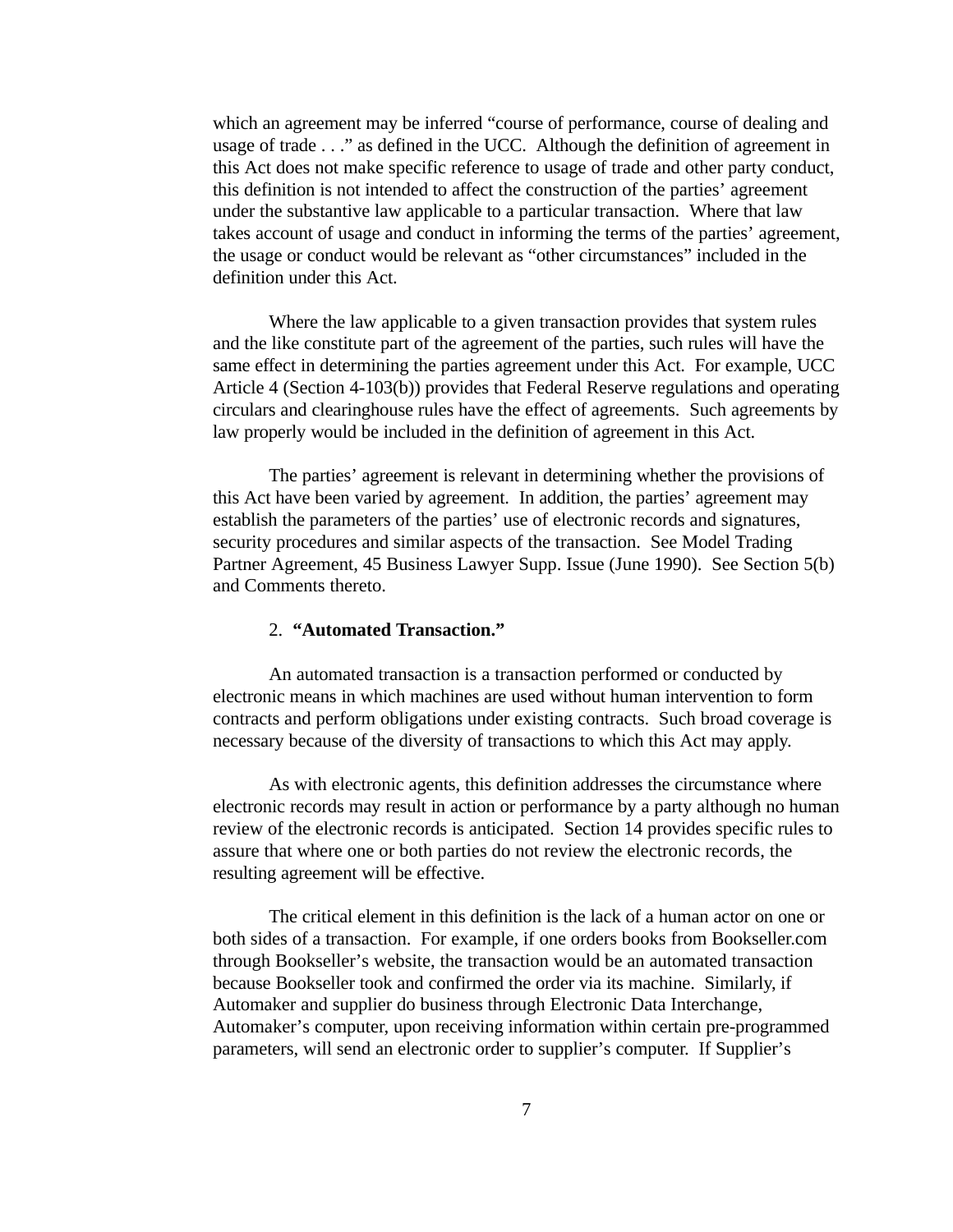computer confirms the order and processes the shipment because the order falls within pre-programmed parameters in Supplier's computer, this would be a fully automated transaction. If, instead, the Supplier relies on a human employee to review, accept, and process the Buyer's order, then only the Automaker's side of the transaction would be automated. In either case, the entire transaction falls within this definition.

3. **"Computer program."** This definition refers to the functional and operating aspects of an electronic, digital system. It relates to operating instructions used in an electronic system such as an electronic agent. (See definition of "Electronic Agent.")

4. **"Electronic."** The basic nature of most current technologies and the need for a recognized, single term warrants the use of "electronic" as the defined term. The definition is intended to assure that the Act will be applied broadly as new technologies develop. The term must be construed broadly in light of developing technologies in order to fulfill the purpose of this Act to validate commercial transactions regardless of the medium used by the parties. Current legal requirements for "writings" can be satisfied by almost any tangible media, whether paper, other fibers, or even stone. The purpose and applicability of this Act covers intangible media which are technologically capable of storing, transmitting and reproducing information in human perceivable form, but which lack the tangible aspect of paper, papyrus or stone.

While not all technologies listed are technically "electronic" in nature (e.g., optical fiber technology), the term "electronic" is the most descriptive term available to describe the majority of current technologies. For example, the development of biological and chemical processes for communication and storage of data, while not specifically mentioned in the definition, are included within the technical definition because such processes operate on electromagnetic impulses. However, whether a particular technology may be characterized as technically "electronic," i.e., operates on electromagnetic impulses, should not be determinative of whether records and signatures created, used and stored by means of a particular technology are covered by this Act. This Act is intended to apply to all records and signatures created, used and stored by any medium which permits the information to be retrieved in perceivable form.

5. **"Electronic agent."** This definition establishes that an electronic agent is a machine. As the term "electronic agent" has come to be recognized, it is limited to a tool function. The effect on the party using the agent is addressed in the operative provisions of the Act (e.g., Section 14)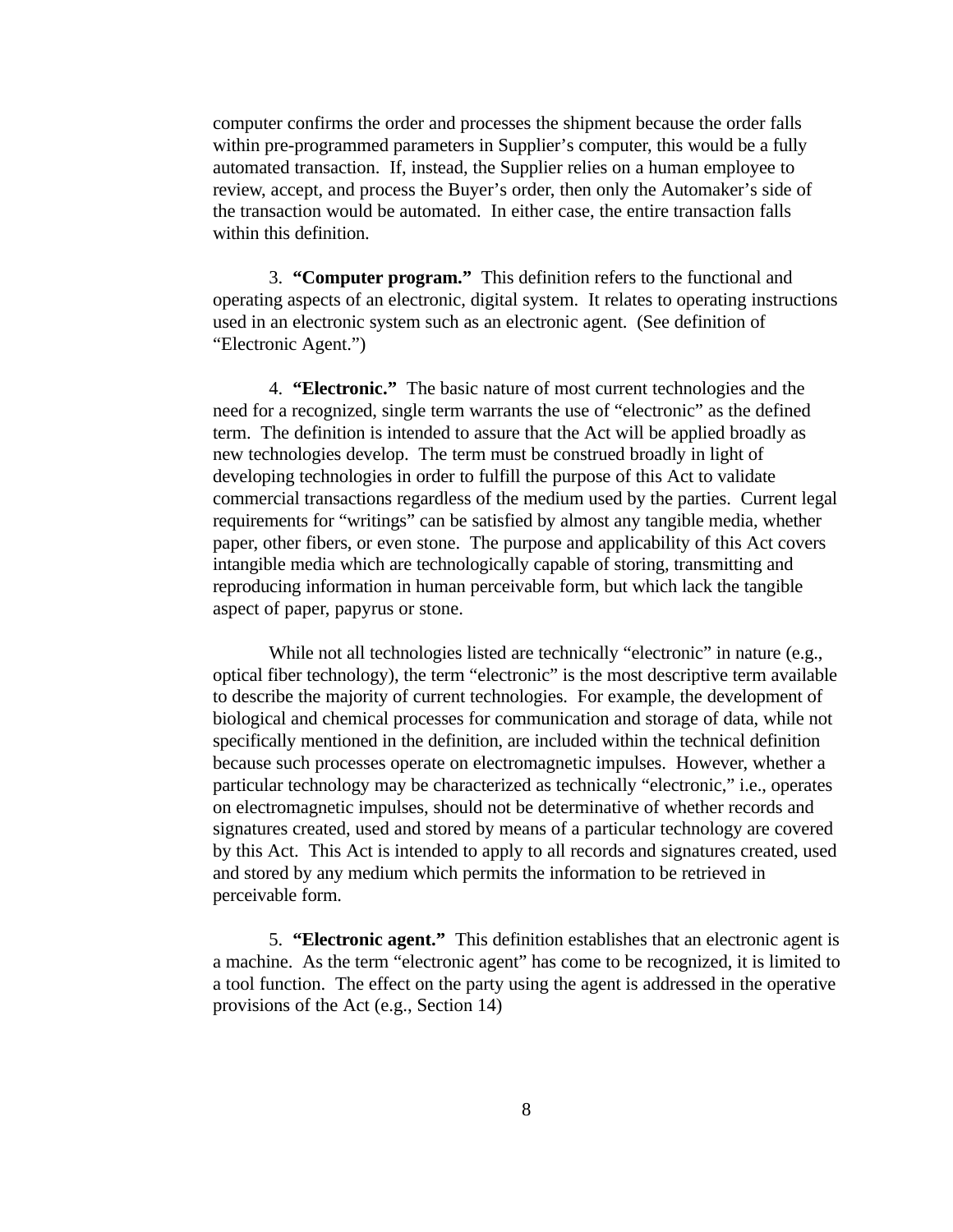An electronic agent, such as a computer program or other automated means employed by a person, is a tool of that person. As a general rule, the employer of a tool is responsible for the results obtained by the use of that tool since the tool has no independent volition of its own. However, an electronic agent, by definition, is capable within the parameters of its programming, of initiating, responding or interacting with other parties or their electronic agents once it has been activated by a party, without further attention of that party.

While this Act proceeds on the paradigm that an electronic agent is capable of performing only within the technical strictures of its preset programming, it is conceivable that, within the useful life of this Act, electronic agents may be created with the ability to act autonomously, and not just automatically. That is, through developments in artificial intelligence, a computer may be able to "learn through experience, modify the instructions in their own programs, and even devise new instructions." Allen and Widdison, "Can Computers Make Contracts?" *9 Harv. J.L.&Tech 25* (Winter, 1996). If such developments occur, courts may construe the definition of electronic agent accordingly, in order to recognize such new capabilities.

The examples involving Bookseller.com and Automaker in the Comment to the definition of Automated Transaction are equally applicable here. Bookseller acts through an electronic agent in processing an order for books. Automaker and the supplier each act through electronic agents in facilitating and effectuating the just-intime inventory process through EDI.

6. **"Electronic record."** An electronic record is a subset of the broader defined term "record." It is any record created, used or stored in a medium other than paper (see definition of electronic). The defined term is also used in this Act as a limiting definition in those provisions in which it is used.

Information processing systems, computer equipment and programs, electronic data interchange, electronic mail, voice mail, facsimile, telex, telecopying, scanning, and similar technologies all qualify as electronic under this Act. Accordingly information stored on a computer hard drive or floppy disc, facsimiles, voice mail messages, messages on a telephone answering machine, audio and video tape recordings, among other records, all would be electronic records under this Act.

# 7. **"Electronic signature."**

The idea of a signature is broad and not specifically defined. Whether any particular record is "signed" is a question of fact. Proof of that fact must be made under other applicable law. This Act simply assures that the signature may be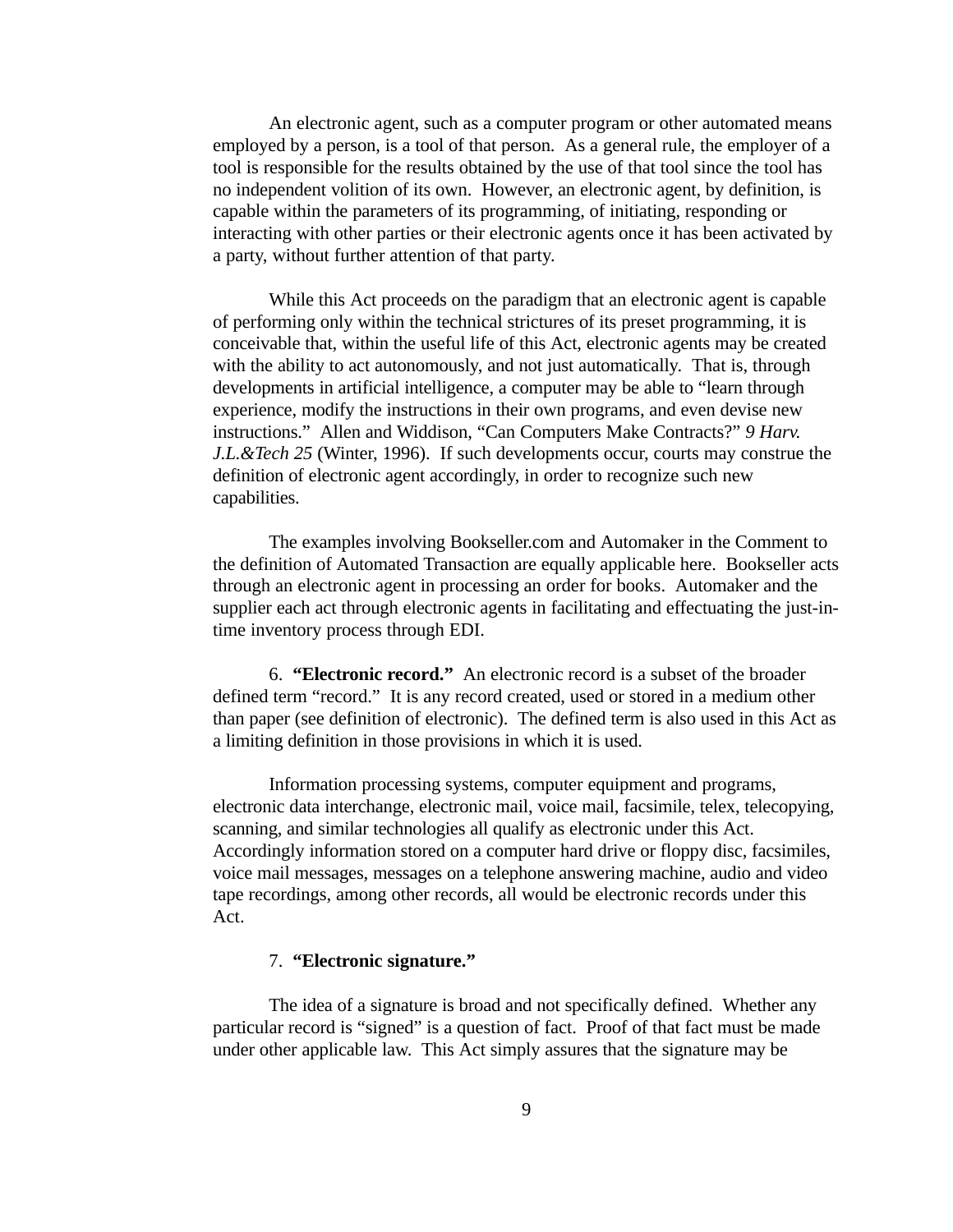accomplished through electronic means. No specific technology need be used in order to create a valid signature. One's voice on an answering machine may suffice if the requisite intention is present. Similarly, including one's name as part of an electronic mail communication also may suffice, as may the firm name on a facsimile. It also may be shown that the requisite intent was not present and accordingly the symbol, sound or process did not amount to a signature. One may use a digital signature with the requisite intention, or one may use the private key solely as an access device with no intention to sign, or otherwise accomplish a legally binding act. In any case the critical element is the intention to execute or adopt the sound or symbol or process for the purpose of signing the related record.

The definition requires that the signer execute or adopt the sound, symbol, or process with the intent to sign the record. The act of applying a sound, symbol or process to an electronic record could have differing meanings and effects. The consequence of the act and the effect of the act as a signature are determined under other applicable law. However, the essential attribute of a signature involves applying a sound, symbol or process with an intent to do a legally significant act. It is that intention that is understood in the law as a part of the word "sign", without the need for a definition.

This Act establishes, to the greatest extent possible, the equivalency of electronic signatures and manual signatures. Therefore the term "signature" has been used to connote and convey that equivalency. The purpose is to overcome unwarranted biases against electronic methods of signing and authenticating records. The term "authentication," used in other laws, often has a narrower meaning and purpose than an electronic signature as used in this Act. However, an authentication under any of those other laws constitutes an electronic signature under this Act.

The precise effect of an electronic signature will be determined based on the surrounding circumstances under Section 9(b).

This definition includes as an electronic signature the standard webpage click through process. For example, when a person orders goods or services through a vendor's website, the person will be required to provide information as part of a process which will result in receipt of the goods or services. When the customer ultimately gets to the last step and clicks "I agree," the person has adopted the process and has done so with the intent to associate the person with the record of that process. The actual effect of the electronic signature will be determined from all the surrounding circumstances, however, the person adopted a process which the circumstances indicate s/he intended to have the effect of getting the goods/services and being bound to pay for them. The adoption of the process carried the intent to do a legally significant act, the hallmark of a signature.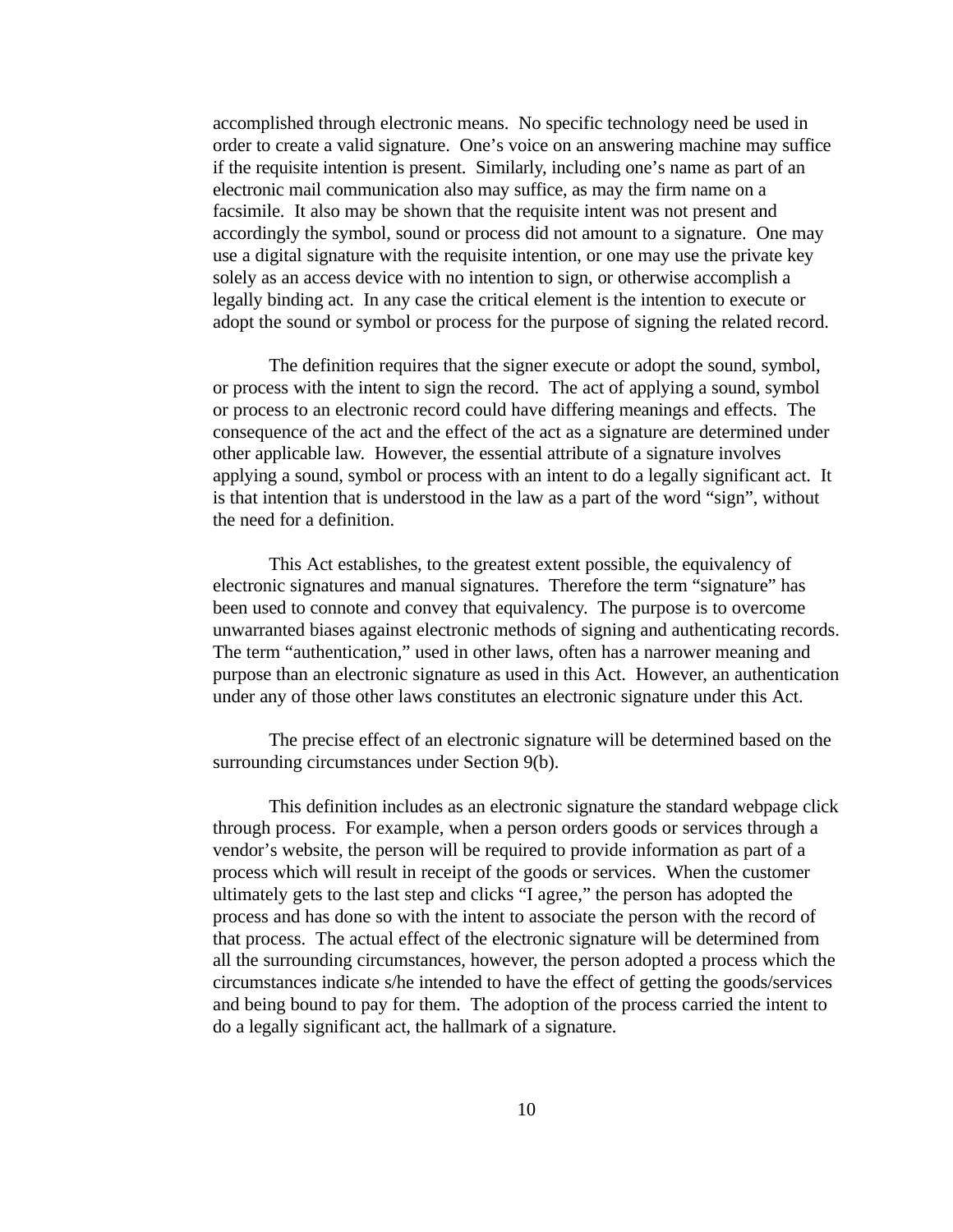Another important aspect of this definition lies in the necessity that the electronic signature be linked or logically associated with the record. In the paper world, it is assumed that the symbol adopted by a party is attached to or located somewhere in the same paper that is intended to be authenticated, e.g., an allonge firmly attached to a promissory note, or the classic signature at the end of a long contract. These tangible manifestations do not exist in the electronic environment, and accordingly, this definition expressly provides that the symbol must in some way be linked to, or connected with, the electronic record being signed. This linkage is consistent with the regulations promulgated by the Food and Drug Administration. 21 CFR Part 11 (March 20, 1997).

A digital signature using public key encryption technology would qualify as an electronic signature, as would the mere inclusion of one's name as a part of an e-mail message – so long as in each case the signer executed or adopted the symbol with the intent to sign.

8. **"Governmental agency."** This definition is important in the context of optional Sections 17-19.

9. **"Information processing system."** This definition is consistent with the UNCITRAL Model Law on Electronic Commerce. The term includes computers and other information systems. It is principally used in Section 15 in connection with the sending and receiving of information. In that context, the key aspect is that the information enter a system from which a person can access it.

10. **"Record."** This is a standard definition designed to embrace all means of communicating or storing information except human memory. It includes any method for storing or communicating information, including "writings." A record need not be indestructible or permanent, but the term does not include oral or other communications which are not stored or preserved by some means. Information that has not been retained other than through human memory does not qualify as a record. As in the case of the terms "writing" or "written," the term "record" does not establish the purposes, permitted uses or legal effect which a record may have under any particular provision of substantive law. ABA Report on Use of the Term "Record," October 1, 1996.

# 11. **"Security procedure."**

A security procedure may be applied to verify an electronic signature, verify the identity of the sender, or assure the informational integrity of an electronic record. The definition does not identify any particular technology. This permits the use of procedures which the parties select or which are established by law. It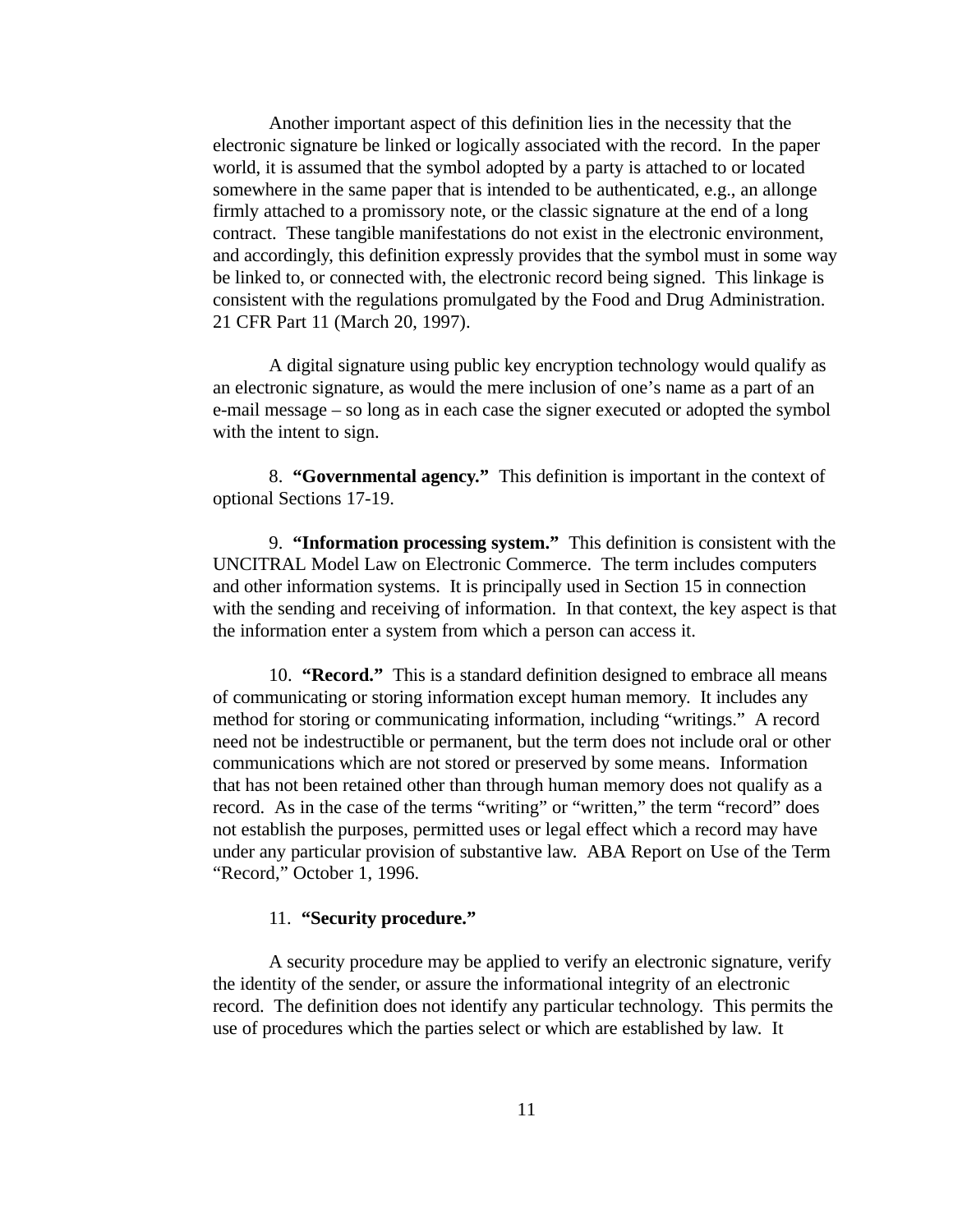permits the greatest flexibility among the parties and allows for future technological development.

The definition in this Act is broad and is used to illustrate one way of establishing attribution or content integrity of an electronic record or signature. The use of a security procedure is not accorded operative legal effect, through the use of presumptions or otherwise, by this Act. In this Act, the use of security procedures is simply one method for proving the source or content of an electronic record or signature.

A security procedure may be technologically very sophisticated, such as an asymetric cryptographic system. At the other extreme the security procedure may be as simple as a telephone call to confirm the identity of the sender through another channel of communication. It may include the use of a mother's maiden name or a personal identification number (PIN). Each of these examples is a method for confirming the identity of a person or accuracy of a message.

12. **"Transaction."** The definition has been limited to actions between people taken in the context of business, commercial or governmental activities. The term includes all interactions between people for business, commercial, including specifically consumer, or governmental purposes. However, the term does not include unilateral or non-transactional actions. As such it provides a structural limitation on the scope of the Act as stated in the next section.

It is essential that the term commerce and business be understood and construed broadly to include commercial and business transactions involving individuals who may qualify as "consumers" under other applicable law. If Alice and Bob agree to the sale of Alice's car to Bob for \$2000 using an internet auction site, that transaction is fully covered by this Act. Even if Alice and Bob each qualify as typical "consumers" under other applicable law, their interaction is a transaction in commerce. Accordingly their actions would be related to commercial affairs, and fully qualify as a transaction governed by this Act.

Other transaction types include:

1. A single purchase by an individual from a retail merchant, which may be accomplished by an order from a printed catalog sent by facsimile, or by exchange of electronic mail.

2. Recurring orders on a weekly or monthly basis between large companies which have entered into a master trading partner agreement to govern the methods and manner of their transaction parameters.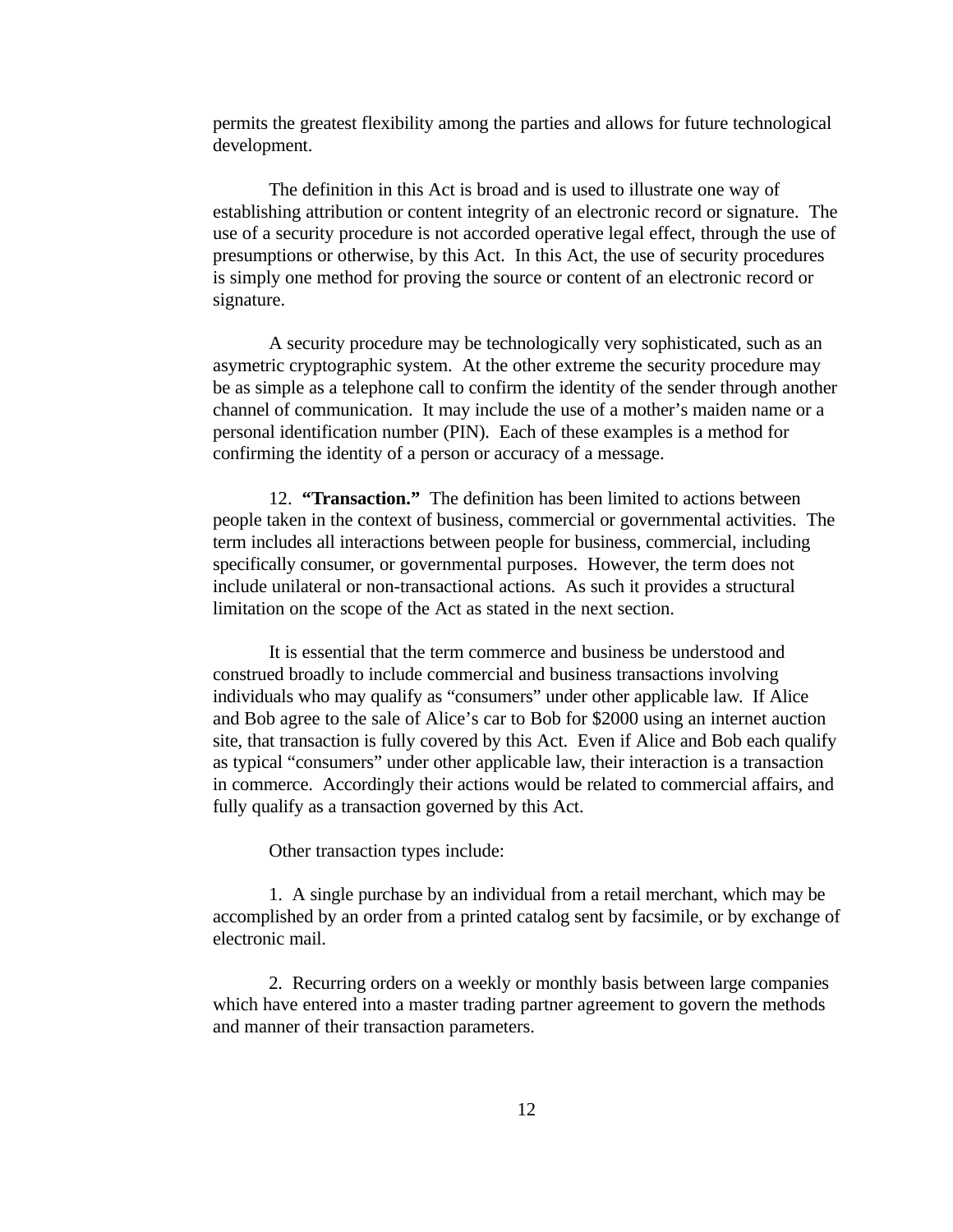3. A purchase by an individual from an online internet retail vendor. Such an arrangement may develop into an ongoing series of individual purchases, with security procedures and the like, as a part of doing ongoing business.

4. The closing of a business purchase transaction via facsimile transmission of documents or even electronic mail. In such a transaction, all parties may participate through electronic conferencing technologies. At the appointed time all electronic records are executed electronically and transmitted to the other party. In such a case, the electronic records and electronic signatures are validated under this Act, obviating the need for " in person" closings.

A transaction must include interaction between two or more persons. Consequently, to the extent that the execution of a will, trust, or a health care power of attorney or similar health care designation does not involve another person and is a unilateral act, it would not be covered by this Act because not occurring as a part of a transaction as defined in this Act. However, this Act *does* apply to all electronic records and signatures *related* to a transaction, and so does cover, for example, internal auditing and accounting records related to a transaction.

# **SECTION 3. SCOPE.**

(a) Except as otherwise provided in subsection (b), this [Act] applies to

electronic records and electronic signatures relating to a transaction.

(b) This [Act] does not apply to a transaction to the extent it is governed

by:

(1) a law governing the creation and execution of wills, codicils, or

testamentary trusts;

(2) [The Uniform Commercial Code other than Sections 1-107 and

1-206, Article 2, and Article 2A];

- (3) [the Uniform Computer Information Transactions Act]; and
- (4) [other laws, if any, identified by State].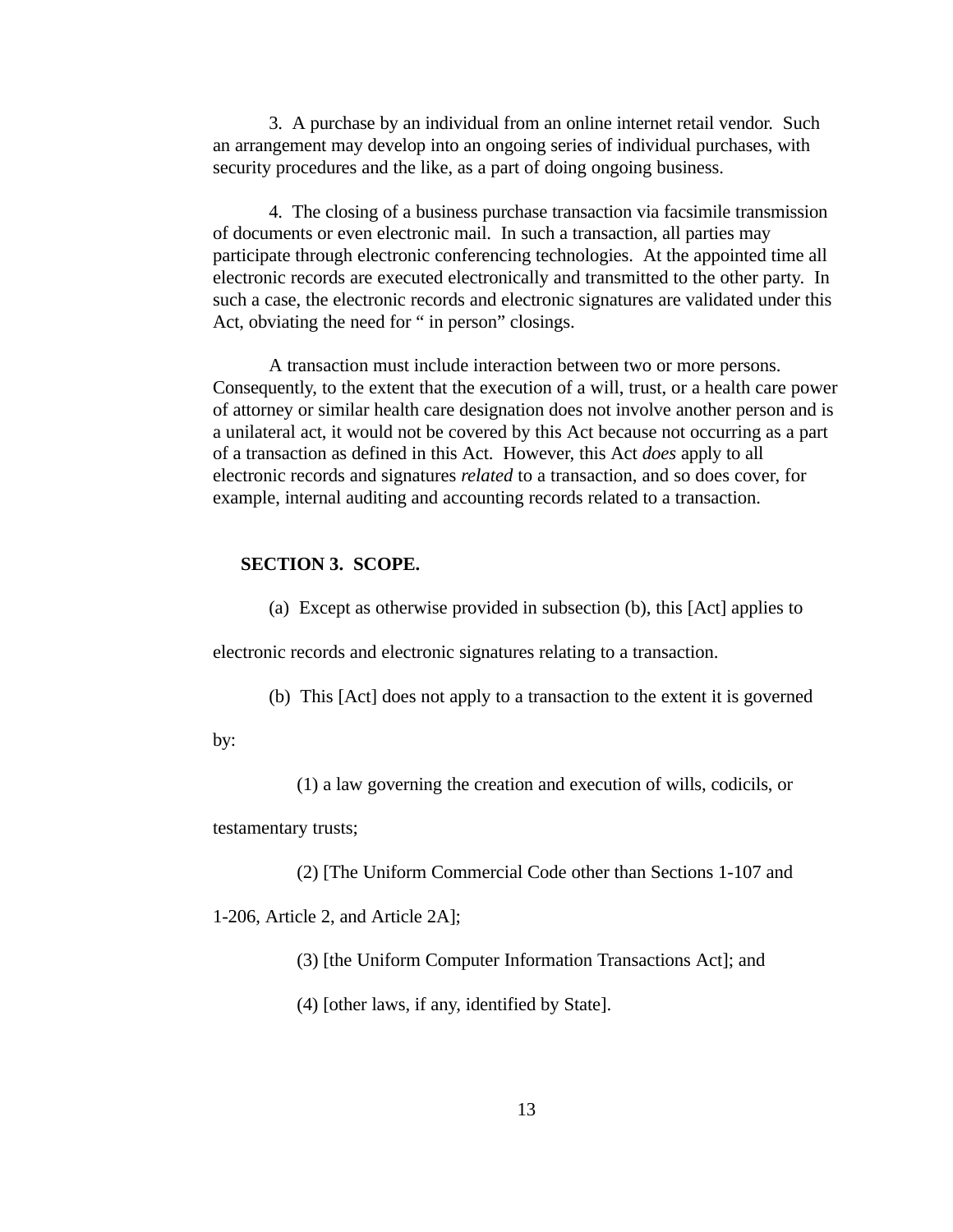(c) This [Act] applies to an electronic record or electronic signature

otherwise excluded from the application of this [Act] under subsection (b) to the extent it is governed by a law other than those specified in subsection (b).

(d) A transaction subject to this [Act] is also subject to other applicable

substantive law.

*See Legislative Note below – Following Comments.*

# **Comment**

1. The scope of this Act is inherently limited by the fact that it only applies to transactions related to business, commercial (including consumer) and governmental matters. Consequently, transactions with no relation to business, commercial or governmental transactions would not be subject to this Act. Unilaterally generated electronic records and signatures which are not part of a transaction also are not covered by this Act. See Section 2, Comment 12.

2. This Act affects the medium in which information, records and signatures may be presented and retained under current legal requirements. While this Act covers all electronic records and signatures which are used in a business, commercial (including consumer) or governmental transaction, the operative provisions of the Act relate to requirements for writings and signatures under other laws. Accordingly, the exclusions in subsection (b) focus on those legal rules imposing certain writing and signature requirements which will *not* be affected by this Act.

3. The exclusions listed in subsection (b) provide clarity and certainty regarding the laws which are and are not affected by this Act. This section provides that transactions subject to specific laws are unaffected by this Act and leaves the balance subject to this Act.

4. Paragraph (1) excludes wills, codicils and testamentary trusts. This exclusion is largely salutary given the unilateral context in which such records are generally created and the unlikely use of such records in a transaction as defined in this Act (i.e., actions taken by two or more persons in the context of business, commercial or governmental affairs). Paragraph (2) excludes all of the Uniform Commercial Code other than UCC Sections 1-107 and 1-206, and Articles 2 and 2A. This Act does not apply to the excluded UCC articles, whether in "current" or "revised" form. The Act does apply to UCC Articles 2 and 2A and to UCC Sections 1-107 and 1-206.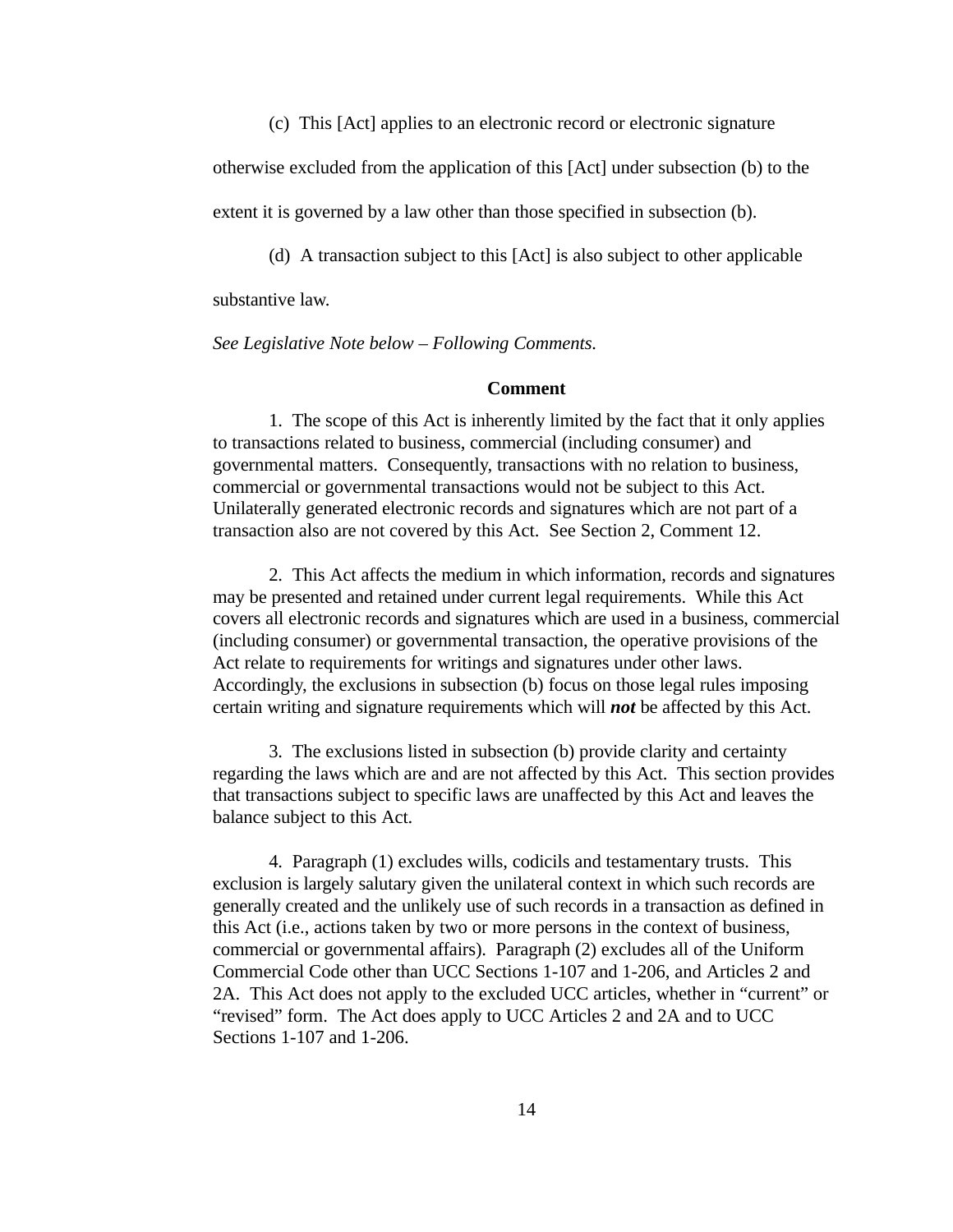5. Articles 3, 4 and 4A of the UCC impact payment systems and have specifically been removed from the coverage of this Act. The check collection and electronic fund transfer systems governed by Articles 3, 4 and 4A involve systems and relationships involving numerous parties beyond the parties to the underlying contract. The impact of validating electronic media in such systems involves considerations beyond the scope of this Act. Articles 5, 8 and 9 have been excluded because the revision process relating to those Articles included significant consideration of electronic practices. Paragraph 4 provides for exclusion from this Act of the Uniform Computer Information Transactions Act (UCITA) because the drafting process of that Act also included significant consideration of electronic contracting provisions.

6. The very limited application of this Act to Transferable Records in Section 16 does not affect payment systems, and the section is designed to apply to a transaction only through express agreement of the parties. The exclusion of Articles 3 and 4 will not affect the Act's coverage of Transferable Records. Section 16 is designed to allow for the development of systems which will provide "control" as defined in Section 16. Such control is necessary as a substitute for the idea of possession which undergirds negotiable instrument law. The technology has yet to be developed which will allow for the possession of a unique electronic token embodying the rights associated with a negotiable promissory note. Section 16's concept of control is intended as a substitute for possession.

The provisions in Section 16 operate as free standing rules, establishing the rights of parties using Transferable Records *under this Act*. The references in Section 16 to UCC Sections 3-302, 7-501, and 9-308 (R9-330(d)) are designed to incorporate the substance of those provisions into this Act for the limited purposes noted in Section 16(c). Accordingly, an electronic record which is also a Transferable Record, would not be used for purposes of a transaction governed by Articles 3, 4, or 9, but would be an electronic record used for purposes of a transaction governed by Section 16. However, it is important to remember that those UCC Articles will still apply to the transferable record in their own right. Accordingly any other substantive requirements, e.g., method and manner of perfection under Article 9, must be complied with under those other laws. See Comments to Section 16.

7. This Act does apply, *in toto*, to transactions under unrevised Articles 2 and 2A. There is every reason to validate electronic contracting in these situations. Sale and lease transactions do not implicate broad systems beyond the parties to the underlying transaction, such as are present in check collection and electronic funds transfers. Further sales and leases generally do not have as far reaching effect on the rights of third parties beyond the contracting parties, such as exists in the secured transactions system. Finally, it is in the area of sales, licenses and leases that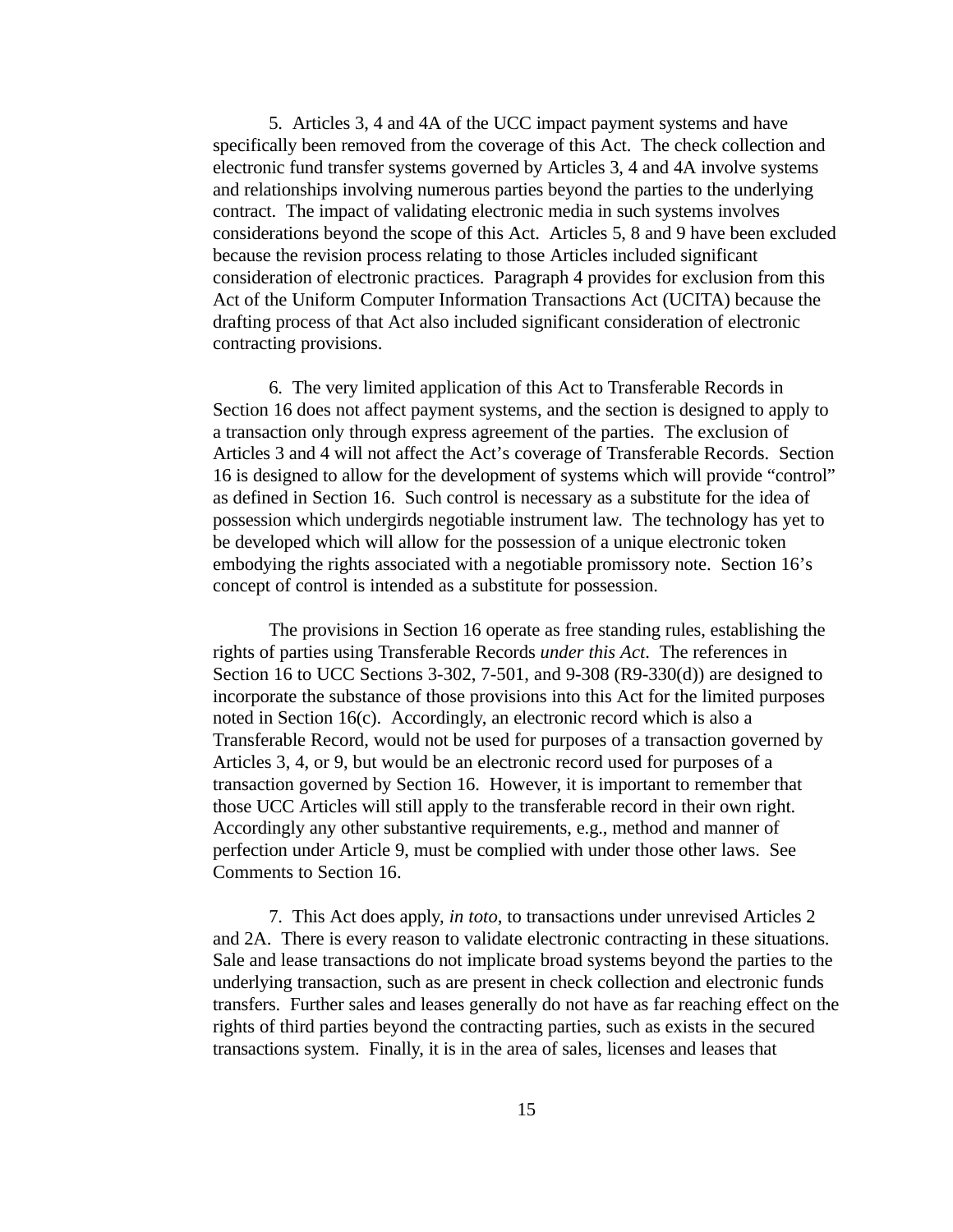electronic commerce is occurring to its greatest extent today. To exclude these transactions would largely gut the purpose of this Act.

In the event that Articles 2 and 2A are revised and adopted in the future, UETA will only apply to the extent provided in those Acts.

8. An electronic record/signature may be used for purposes of more than one legal requirement, or may be covered by more than one law. Consequently, it is important to make clear, despite any apparent redundancy, in subsection (c) that an electronic record used for purposes of a law which is *not* affected by this Act under subsection (b) may nonetheless be used and validated for purposes of other laws not excluded by subsection (b). For example, this Act does not apply to an electronic record of a check when used for purposes of a transaction governed by Article 4 of the Uniform Commercial Code, i.e., the Act does not validate so-called electronic checks. However, for purposes of check retention statutes, the same electronic record of the check is covered by this Act, so that retention of an electronic image/record of a check will satisfy such retention statutes, so long as the requirements of Section 12 are fulfilled.

In another context, subsection (c) would operate to allow this Act to apply to what would appear to be an excluded transaction under subsection (b). For example, Article 9 of the Uniform Commercial Code applies generally to any transaction that creates a security interest in personal property. However, Article 9 excludes landlord's liens. Accordingly, although this Act excludes from its application transactions subject to Article 9, this Act would apply to the creation of a landlord lien if the law otherwise applicable to landlord's liens did not provide otherwise, because the landlord's lien transaction is excluded from Article 9.

9. Additional exclusions under subparagraph (b)(4) should be limited to laws which govern electronic records and signatures which may be used in transactions as defined in Section 2(16). Records used unilaterally, or which do not relate to business, commercial (including consumer), or governmental affairs are not governed by this Act in any event, and exclusion of laws relating to such records may create unintended inferences about whether other records and signatures are covered by this Act.

It is also important that additional exclusions, if any, be incorporated under subsection (b)(4). As noted in Comment 8 above, an electronic record used in a transaction excluded under subsection (b), e.g., a check used to pay one's taxes, will nonetheless be validated for purposes of other, non-excluded laws under subsection (c), e.g., the check when used as proof of payment. It is critical that additional exclusions, if any, be incorporated into subsection (b) so that the salutary effect of subsection (c) apply to validate those records in other, non-excluded transactions.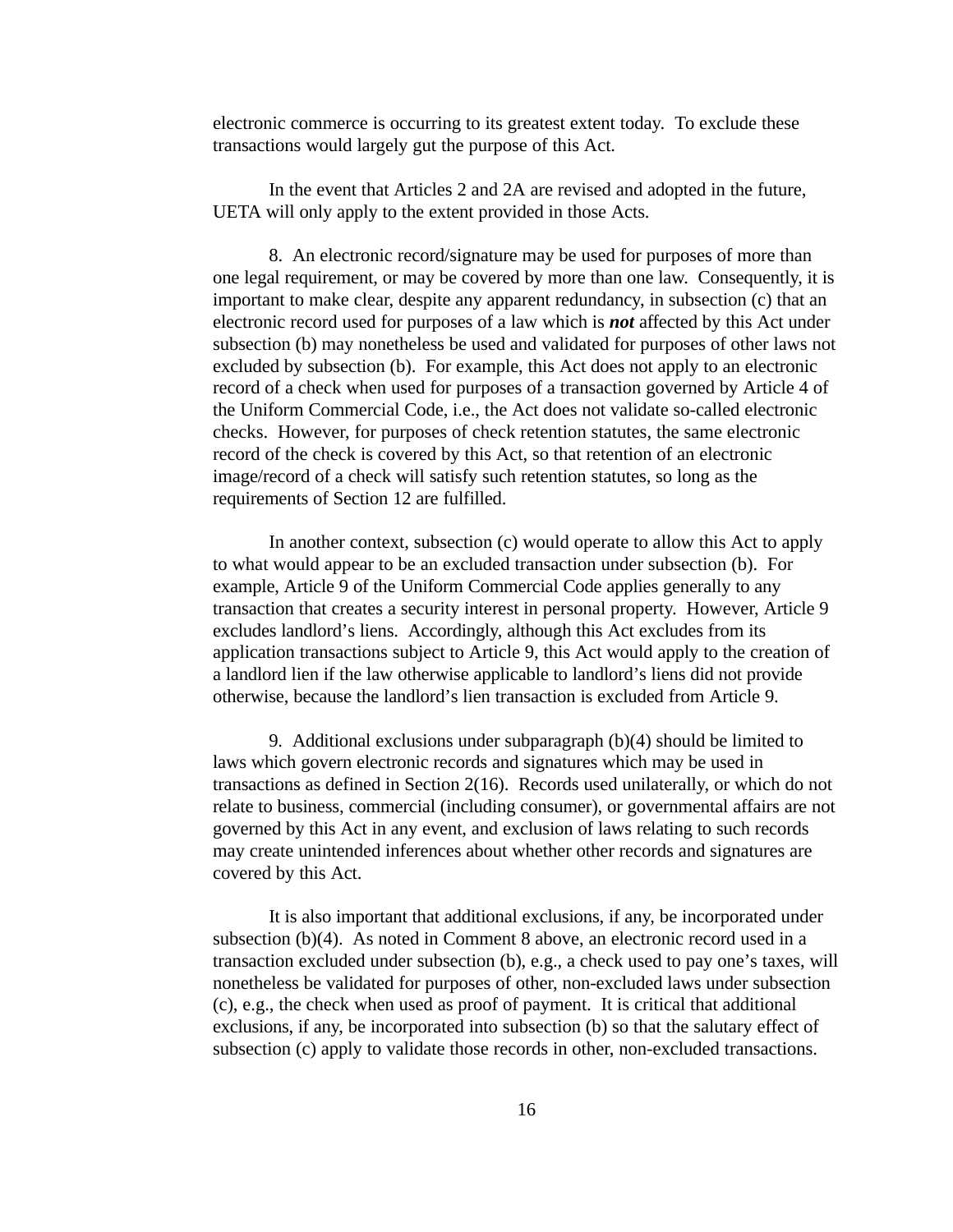While a legislature may determine that a particular notice, such as a utility shutoff notice, be provided to a person in writing on paper, it is difficult to see why the utility should not be entitled to use electronic media for storage and evidentiary purposes. *Legislative Note Regarding Possible Additional Exclusions under Section 3(b)(4).*

The following discussion is derived from the Report dated September 21, 1998 of The Task Force on State Law Exclusions (the "Task Force") presented to the Drafting Committee. After consideration of the Report, the Drafting Committee determined that exclusions other than those specified in the Act were not warranted. In addition, other inherent limitations on the applicability of the Act (the definition of transaction, the requirement that the parties acquiesce in the use of an electronic format) also militate against additional exclusions. Nonetheless, the Drafting Committee recognized that some legislatures may wish to exclude additional transactions from the Act, and determined that guidance in some major areas would be helpful to those legislatures considering additional areas for exclusion.

Because of the overwhelming number of references in state law to writings and signatures, the following list of possible transactions is not exhaustive. However, they do represent those areas most commonly raised during the course of the drafting process as areas that might be inappropriate for an electronic medium. It is important to keep in mind however, that the Drafting Committee determined that exclusion of these additional areas was not warranted.

1. **Trusts** (other than testamentary trusts). Trusts can be used for both business and personal purposes. By virtue of the definition of transaction, trusts used outside the area of business and commerce would not be governed by this Act. With respect to business or commercial trusts, the laws governing their formation contain few or no requirements for paper or signatures. Indeed, in most jurisdictions trusts of any kind may be created orally. Consequently, the Drafting Committee believed that the Act should apply to any transaction where the law leaves to the parties the decision of whether to use a writing. Thus, in the absence of legal requirements for writings, there is no sound reason to exclude laws governing trusts from the application of this Act.

2. **Powers of Attorney.** A power of attorney is simply a formalized type of agency agreement. In general, no formal requirements for paper or execution were found to be applicable to the validity of powers of attorney.

Special health powers of attorney have been established by statute in some States. These powers may have special requirements under state law regarding execution, acknowledgment and possibly notarization. In the normal case such powers will not arise in a transactional context and so would not be covered by this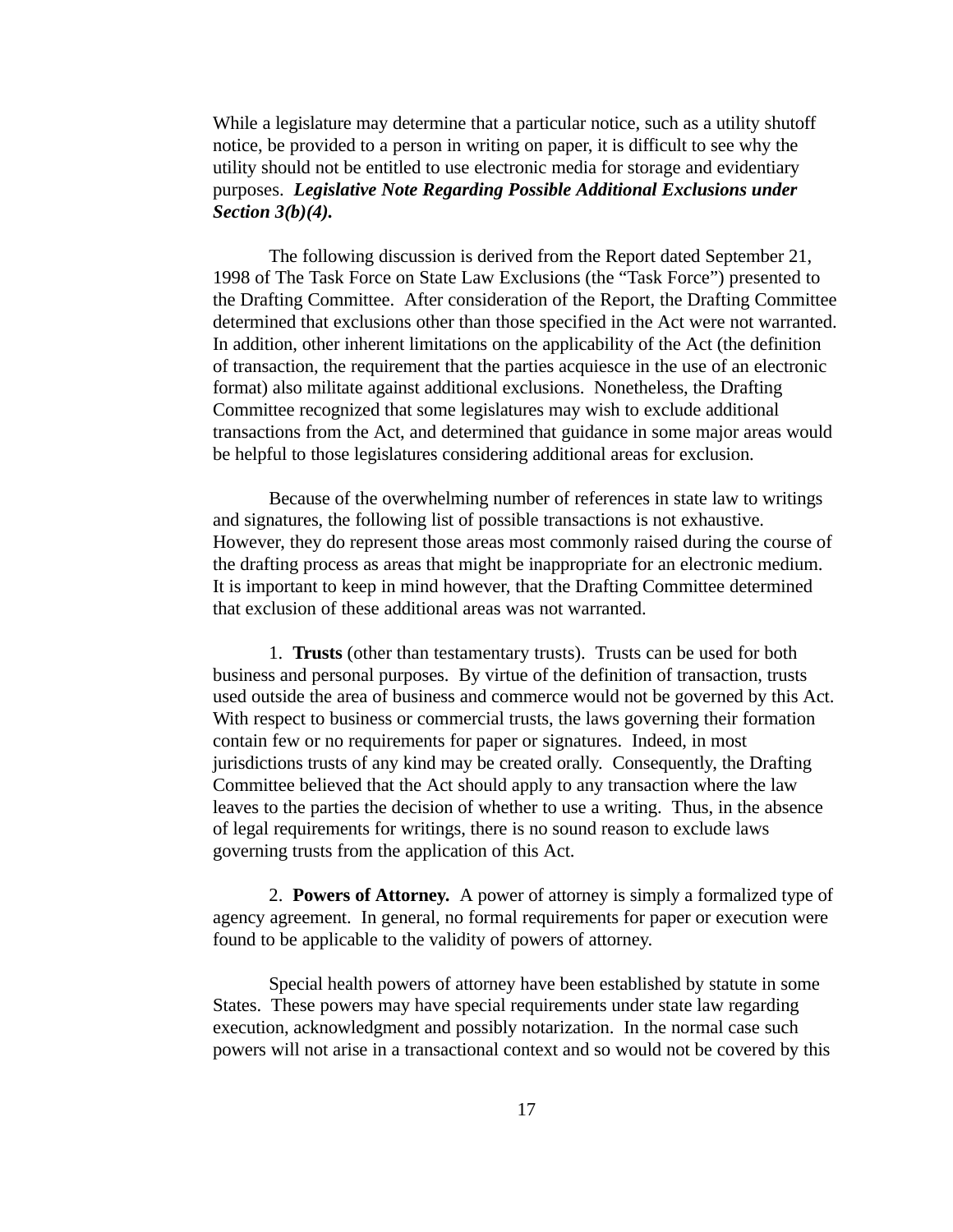Act. However, even if such a record were to arise in a transactional context, this Act operates simply to remove the barrier to the use of an electronic medium, and preserves other requirements of applicable substantive law, avoiding any necessity to exclude such laws from the operation of this Act. Especially in light of the provisions of Sections 8 and 11, the substantive requirements under such laws will be preserved and may be satisfied in an electronic format.

3. **Real Estate Transactions.** It is important to distinguish between the efficacy of paper documents involving real estate between the parties, as opposed to their effect on third parties. As between the parties it is unnecessary to maintain existing barriers to electronic contracting. There are no unique characteristics to contracts relating to real property as opposed to other business and commercial (including consumer) contracts. Consequently, the decision whether to use an electronic medium for their agreements should be a matter for the parties to determine. Of course, to be effective against third parties state law generally requires filing with a governmental office. Pending adoption of electronic filing systems by States, the need for a piece of paper to file to perfect rights against third parties, will be a consideration for the parties. In the event notarization and acknowledgment are required under other laws, Section 11 provides a means for such actions to be accomplished electronically.

With respect to the requirements of government filing, those are left to the individual States in the decision of whether to adopt and implement electronic filing systems. (See optional Sections 17-19.) However, government recording systems currently require paper deeds including notarized, manual signatures. Although California and Illinois are experimenting with electronic filing systems, until such systems become widespread, the parties likely will choose to use, at the least, a paper deed for filing purposes. Nothing in this Act precludes the parties from selecting the medium best suited to the needs of the particular transaction. Parties may wish to consummate the transaction using electronic media in order to avoid expensive travel. Yet the actual deed may be in paper form to assure compliance with existing recording systems and requirements. The critical point is that nothing in this Act prevents the parties from selecting paper or electronic media for all or part of their transaction.

4. **Consumer Protection Statutes.** Consumer protection provisions in state law often require that information be disclosed or provided to a consumer in writing. Because this Act does apply to such transactions, the question of whether such laws should be specifically excluded was considered. Exclusion of consumer transactions would eliminate a huge group of commercial transactions which benefit consumers by enabling the efficiency of the electronic medium. Commerce over the internet is driven by consumer demands and concerns and must be included.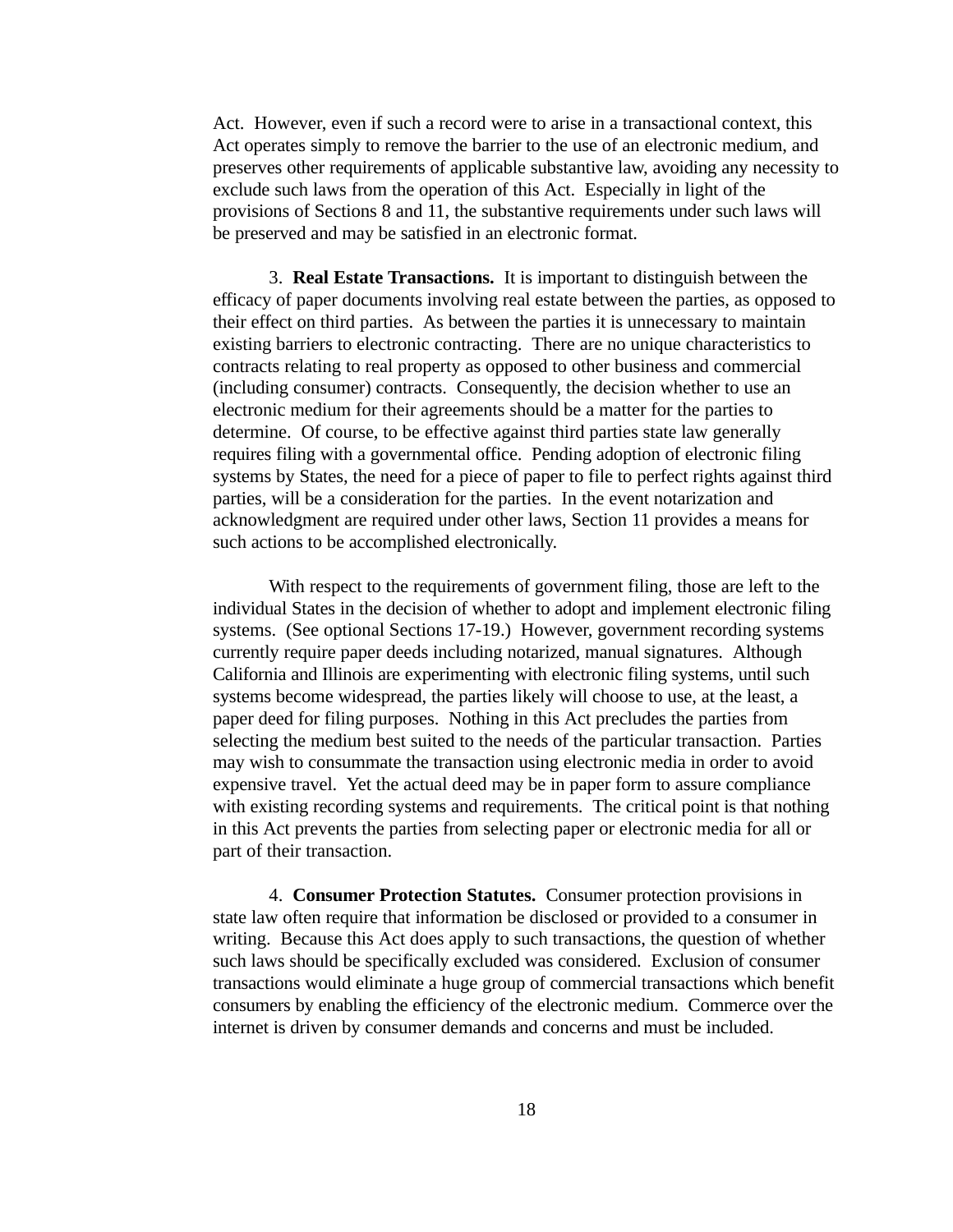At the same time, it is important to recognize the protective effects of many consumer statutes. Consumer statutes often require that information be provided in writing, or may require that the consumer separately sign or initial a particular provision to evidence that the consumer's attention was brought to the provision. Subsection (1) requires electronic records to be retainable by a person whenever the law requires information to be delivered in writing. The section imposes a significant burden on the sender of information. The sender must assure that the information system of the recipient is compatible with, and capable of retaining the information sent by, the sender's system. Furthermore, nothing in this Act permits the avoidance of legal requirements of separate signatures or initialing. The Act simply permits the signature or initialing to be done electronically.

Other consumer protection statutes require (expressly or implicitly) that certain information be presented in a certain manner or format. Laws requiring information to be presented in particular fonts, formats or in similar fashion, as well as laws requiring conspicuous displays of information are preserved. Section 8(b)(3) specifically preserves the applicability of such requirements in an electronic environment. In the case of legal requirements that information be presented or appear conspicuous, the determination of what is conspicuous will be left to other law. Section 8 was included to specifically preserve the protective functions of such disclosure statutes, while at the same time allowing the use of electronic media if the substantive requirements of the other laws could be satisfied in the electronic medium.

Formatting and separate signing requirements serve a critical purpose in much consumer protection legislation, to assure that information is not slipped past the unsuspecting consumer. Not only does this Act not disturb those requirements, it preserves those requirements. In addition, other bodies of substantive law continue to operate to allow the courts to police any such bad conduct or overreaching, e.g., unconscionability, fraud, duress, mistake and the like. These bodies of law remain applicable regardless of the medium in which a record appears.

The requirement that both parties agree to conduct a transaction electronically also prevents the imposition of an electronic medium on unwilling parties See Section 5(b). In addition, where the law requires inclusion of specific terms or language, those requirements are preserved broadly by Section 5(e).

Requirements that information be sent to, or received by, someone have been preserved in Section 15. As in the paper world, obligations to send do not impose any duties on the sender to assure receipt, other than reasonable methods of dispatch. In those cases where receipt is required legally, Sections 5, 8, and 15 impose the burden on the sender to assure delivery to the recipient if satisfaction of the legal requirement is to be fulfilled.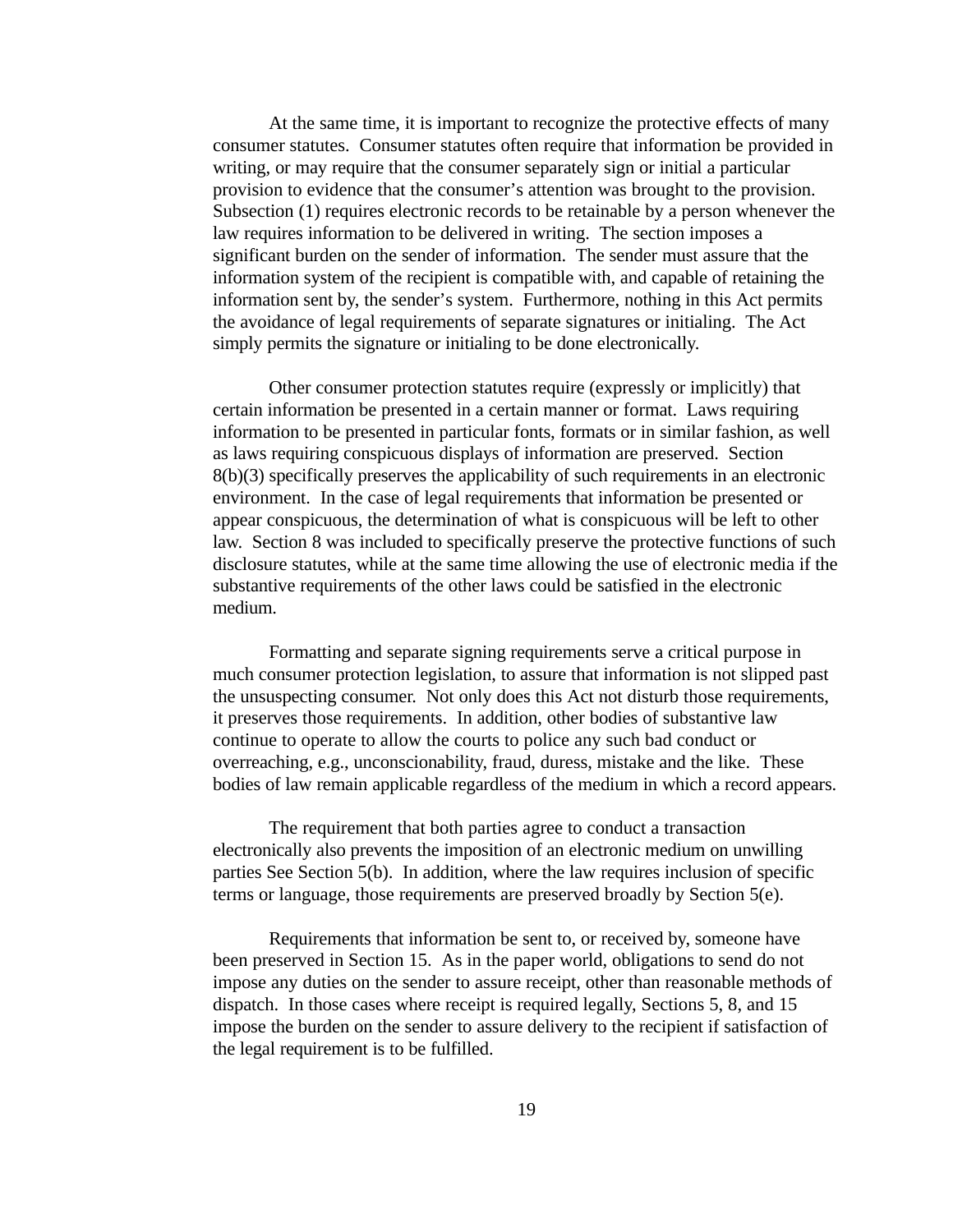The preservation of existing safeguards, together with the ability to opt out of the electronic medium entirely, demonstrate the lack of any need generally to exclude consumer protection laws from the operation of this Act. Legislatures may wish to focus any review on those statutes which provide for post-contract formation and post-breach notices to be in paper. However, any such consideration must also balance the needed protections against the potential burdens which may be imposed. Consumers and others will not be well served by restrictions which preclude the employment of electronic technologies sought and desired by consumers.

#### **SECTION 4. PROSPECTIVE APPLICATION.** This [Act] applies to

anyelectronic record or electronic signature created, generated, sent, communicated,

received, or stored on or after the effective date of this [Act].

# **Comment**

This section makes clear that the Act only applies to validate electronic records and signatures which arise subsequent to the effective date of the Act. Whether electronic records and electronic signatures arising before the effective date of this Act are valid is left to other law.

## **SECTION 5. USE OF ELECTRONIC RECORDS AND ELECTRONIC**

# **SIGNATURES; VARIATION BY AGREEMENT.**

(a) This [Act] does not require a record or signature to be created,

generated, sent, communicated, received, stored, or otherwise processed or used by

electronic means or in electronic form.

(b) This [Act] applies only to transactions between parties each of which has

agreed to conduct transactions by electronic means. Whether the parties agree to conduct a transaction by electronic means is determined from the context and surrounding circumstances, including the parties' conduct.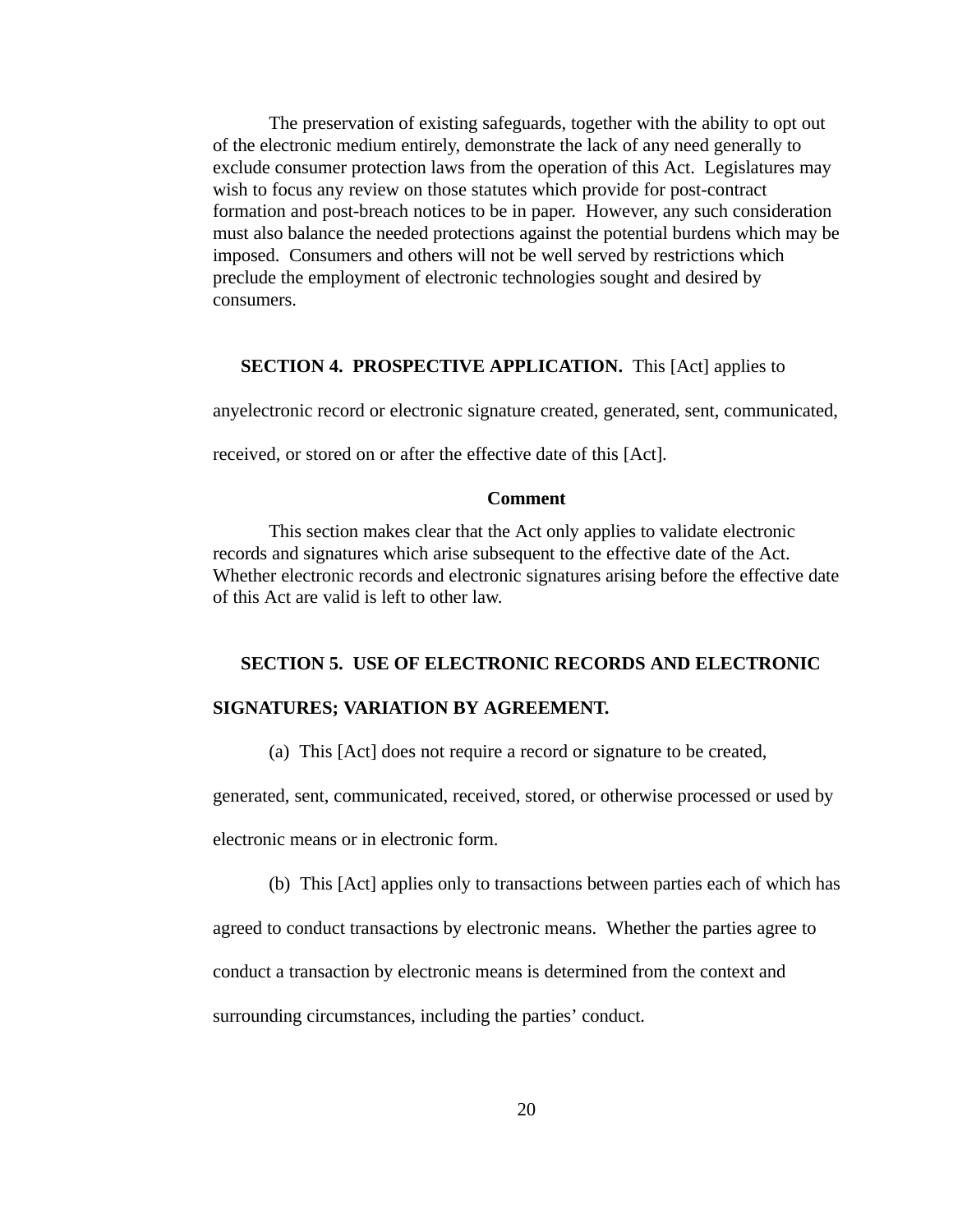(c) A party that agrees to conduct a transaction by electronic means may

refuse to conduct other transactions by electronic means. The right granted by this subsection may not be waived by agreement.

(d) Except as otherwise provided in this [Act], the effect of any of its

provisions may be varied by agreement. The presence in certain provisions of this

[Act] of the words "unless otherwise agreed", or words of similar import, does not

imply that the effect of other provisions may not be varied by agreement.

(e) Whether an electronic record or electronic signature has legal

consequences is determined by this [Act] and other applicable law.

#### **Comment**

This section limits the applicability of this Act to transactions which parties have agreed to conduct electronically. Broad interpretation of the term agreement is necessary to assure that this Act has the widest possible application consistent with its purpose of removing barriers to electronic commerce.

1. This section makes clear that this Act is intended to facilitate the use of electronic means, but does not require the use of electronic records and signatures. This fundamental principle is set forth in subsection (a) and elaborated by subsections (b) and (c), which require an intention to conduct transactions electronically and preserve the right of a party to refuse to use electronics in any subsequent transaction.

2. The paradigm of this Act is two willing parties doing transactions electronically. It is therefore appropriate that the Act is voluntary and preserves the greatest possible party autonomy to refuse electronic transactions. The requirement that party agreement be found from all the surrounding circumstances is a limitation on the scope of this Act.

3. If this Act is to serve to facilitate electronic transactions, it must be applicable under circumstances not rising to a full fledged contract to use electronics. While absolute certainty can be accomplished by obtaining an explicit contract before relying on electronic transactions, such an explicit contract should not be necessary before one may feel safe in conducting transactions electronically. Indeed, such a requirement would itself be an unreasonable barrier to electronic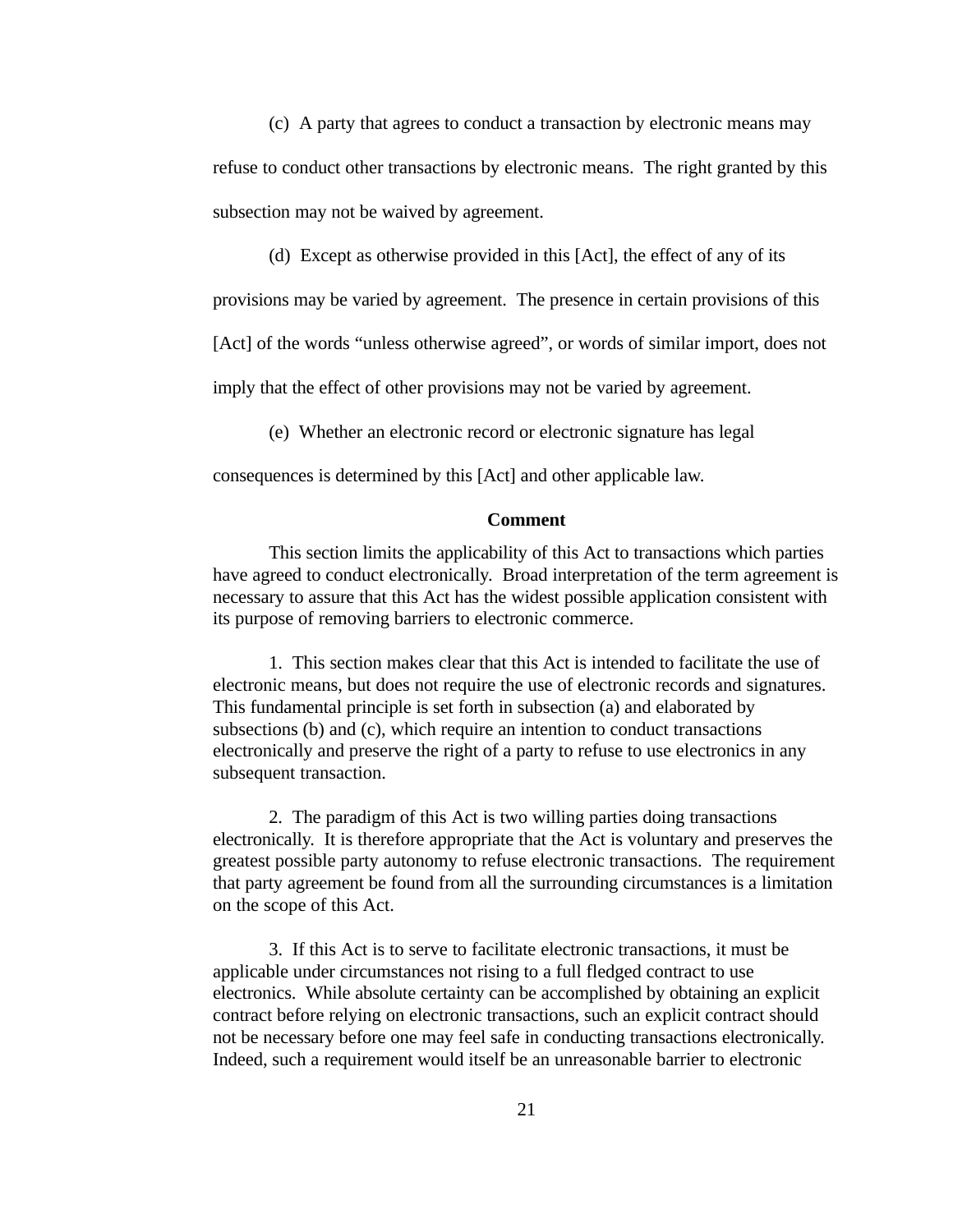commerce, at odds with the fundamental purpose of this Act. Accordingly, the requisite agreement, express or implied, must be determined from all available circumstances and evidence.

4. Subsection (b) provides that the Act applies to transactions in which the parties have agreed to conduct the transaction electronically. In this context it is essential that the parties' actions and words be broadly construed in determining whether the requisite agreement exists. Accordingly, the Act expressly provides that the party's agreement is to be found from all circumstances, including the parties' conduct. The critical element is the intent of a party to conduct a transaction electronically. Once that intent is established, this Act applies. See Restatement 2d Contracts, Sections 2, 3, and 19.

Examples of circumstances from which it may be found that parties have reached an agreement to conduct transactions electronically include the following:

A. Automaker and supplier enter into a Trading Partner Agreement setting forth the terms, conditions and methods for the conduct of business between them electronically.

B. Joe gives out his business card with his business e-mail address. It may be reasonable, under the circumstances, for a recipient of the card to infer that Joe has agreed to communicate electronically for business purposes. However, in the absence of additional facts, it would not necessarily be reasonable to infer Joe's agreement to communicate electronically for purposes outside the scope of the business indicated by use of the business card.

C. Sally may have several e-mail addresses – home, main office, office of a non-profit organization on whose board Sally sits. In each case, it may be reasonable to infer that Sally is willing to communicate electronically with respect to business related to the business/purpose associated with the respective e-mail addresses. However, depending on the circumstances, it may not be reasonable to communicate with Sally for purposes other than those related to the purpose for which she maintained a particular e-mail account.

D. Among the circumstances to be considered in finding an agreement would be the time when the assent occurred relative to the timing of the use of electronic communications. If one orders books from an on-line vendor, such as Bookseller.com, the intention to conduct that transaction and to receive any correspondence related to the transaction electronically can be inferred from the conduct. Accordingly, as to information related to that transaction it is reasonable for Bookseller to deal with the individual electronically.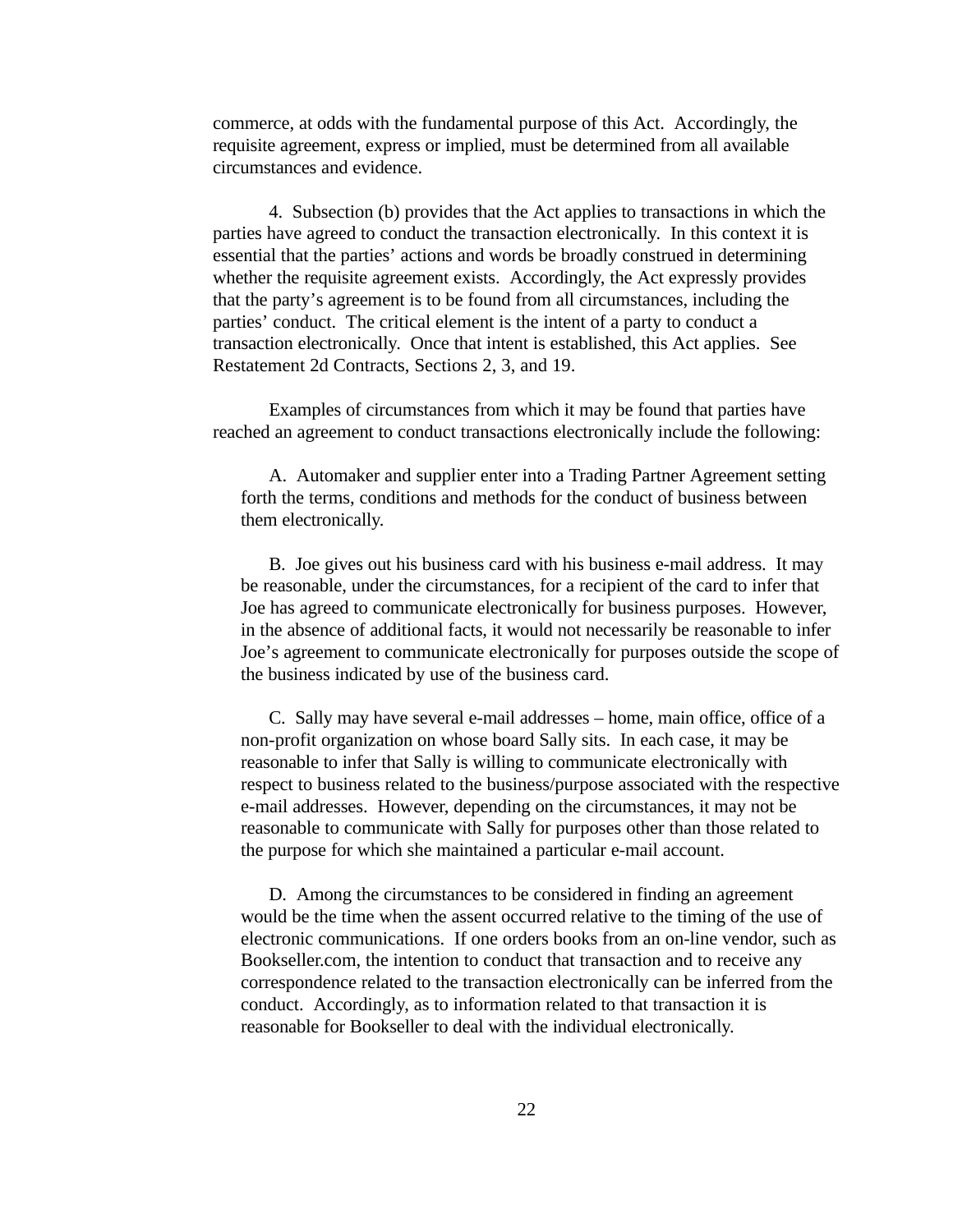The examples noted above are intended to focus the inquiry on the party's agreement to conduct a transaction electronically. Similarly, if two people are at a meeting and one tells the other to send an e-mail to confirm a transaction – the requisite agreement under subsection (b) would exist. In each case, the use of a business card, statement at a meeting, or other evidence of willingness to conduct a transaction electronically must be viewed in light of all the surrounding circumstances with a view toward broad validation of electronic transactions.

5. Just as circumstances may indicate the existence of agreement, express or implied from surrounding circumstances, circumstances may also demonstrate the absence of true agreement. For example:

A. If Automaker, Inc. were to issue a recall of automobiles via its Internet website, it would not be able to rely on this Act to validate that notice in the case of a person who never logged on to the website, or indeed, had no ability to do so, notwithstanding a clause in a paper purchase contract by which the buyer agreed to receive such notices in such a manner.

B. Buyer executes a standard form contract in which an agreement to receive all notices electronically in set forth on page 3 in the midst of other fine print. Buyer has never communicated with Seller electronically, and has not provided any other information in the contract to suggest a willingness to deal electronically. Not only is it unlikely that any but the most formalistic of agreements may be found, but nothing in this Act prevents courts from policing such form contracts under common law doctrines relating to contract formation, unconscionability and the like.

6. Subsection (c) has been added to make clear the ability of a party to refuse to conduct a transaction electronically, even if the person has conducted transactions electronically in the past. The effectiveness of a party's refusal to conduct a transaction electronically will be determined under other applicable law in light of all surrounding circumstances. Such circumstances must include an assessment of the transaction involved.

A party's right to decline to act electronically under a specific contract, on the ground that each action under that contract amounts to a separate "transaction," must be considered in light of the purpose of the contract and the action to be taken electronically. For example, under a contract for the purchase of goods, the giving and receipt of notices electronically, as provided in the contract, should not be viewed as discreet transactions. Rather such notices amount to separate actions which are part of the "transaction" of purchase evidenced by the contract. Allowing one party to require a change of medium in the middle of the transaction evidenced by that contract is not the purpose of this subsection. Rather this subsection is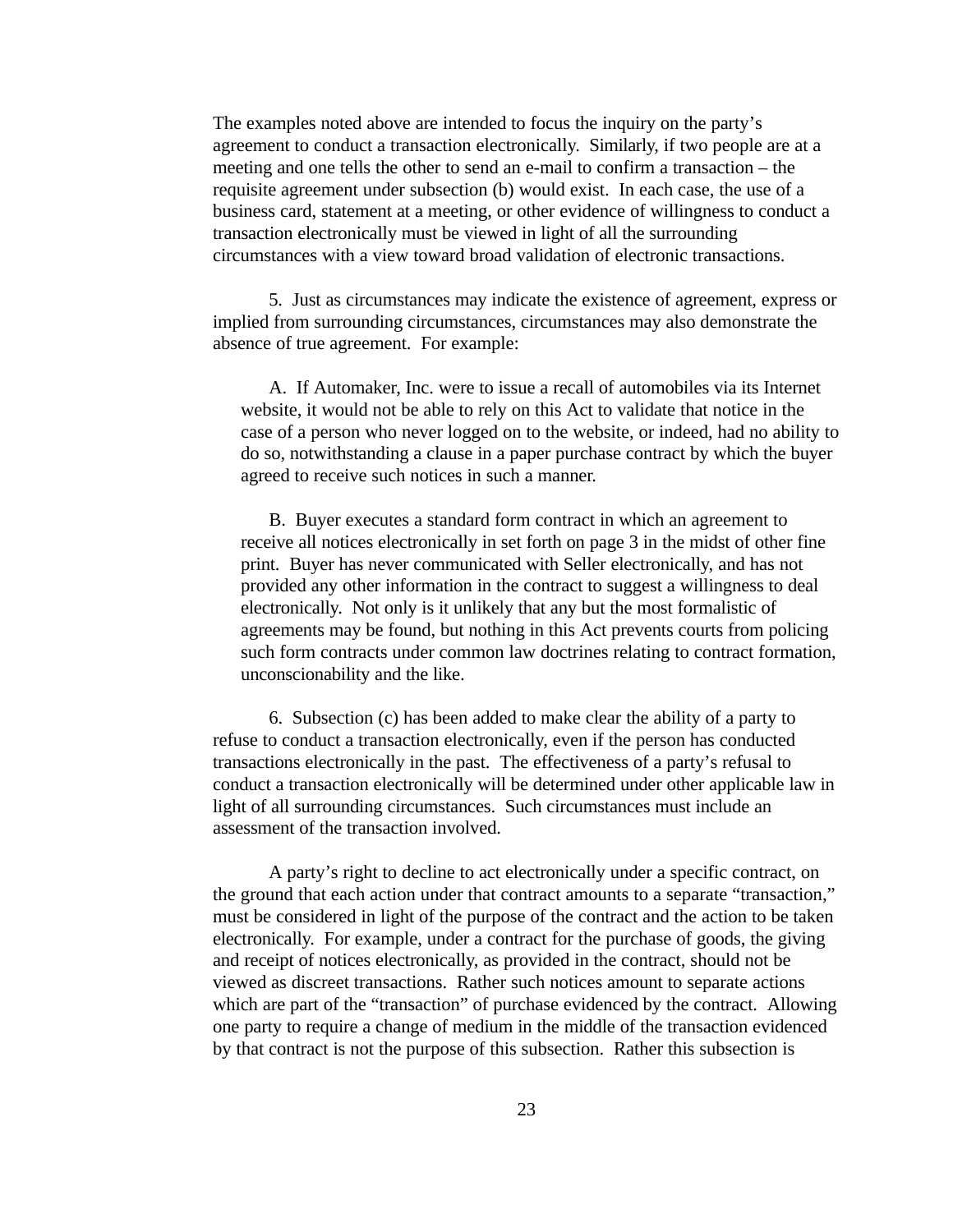intended to preserve the party's right to conduct the next purchase in a nonelectronic medium.

7. Subsection (e) is an essential provision in the overall scheme of this Act. While this Act validates and effectuates electronic records and electronic signatures, the legal effect of such records and signatures is left to existing substantive law outside this Act except in very narrow circumstances. See, e.g., Section 16. Even when this Act operates to validate records and signatures in an electronic medium, it expressly preserves the substantive rules of other law applicable to such records. See, e.g., Section 11.

For example, beyond validation of records, signatures and contracts based on the medium used, Section 7 (a) and (b) should not be interpreted as establishing the legal effectiveness of any given record, signature or contract. Where a rule of law requires that the record contain minimum substantive content, the legal effect of such a record will depend on whether the record meets the substantive requirements of other applicable law.

Section 8 expressly preserves a number of legal requirements in currently existing law relating to the presentation of information in writing. Although this Act now would allow such information to be presented in an electronic record, Section 8 provides that the other substantive requirements of law must be satisfied in the electronic medium as well.

#### **SECTION 6. CONSTRUCTION AND APPLICATION.** This [Act] must be

construed and applied:

- (1) to facilitate electronic transactions consistent with other applicable law;
- (2) to be consistent with reasonable practices concerning electronic transactions

and with the continued expansion of those practices; and

(3) to effectuate its general purpose to make uniform the law with respect to

the subject of this [Act] among States enacting it.

### **Comment**

1. The purposes and policies of this Act are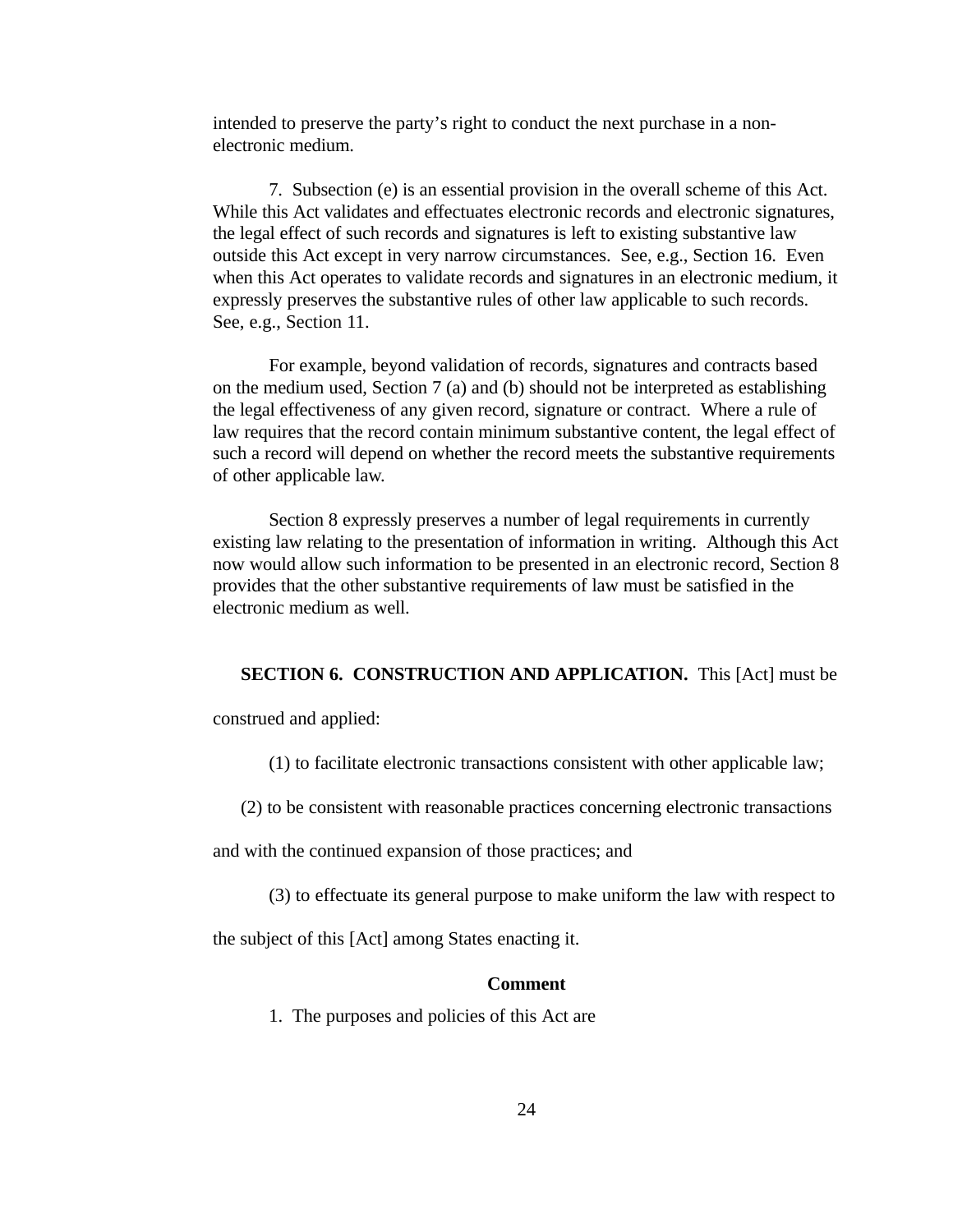(a) to facilitate and promote commerce and governmental transactions by validating and authorizing the use of electronic records and electronic signatures;

(b) to eliminate barriers to electronic commerce and governmental transactions resulting from uncertainties relating to writing and signature requirements;

(c) to simplify, clarify and modernize the law governing commerce and governmental transactions through the use of electronic means;

(d) to permit the continued expansion of commercial and governmental electronic practices through custom, usage and agreement of the parties;

(e) to promote uniformity of the law among the States (and worldwide) relating to the use of electronic and similar technological means of effecting and performing commercial and governmental transactions;

(f) to promote public confidence in the validity, integrity and reliability of electronic commerce and governmental transactions; and

(g) to promote the development of the legal and business infrastructure necessary to implement electronic commerce and governmental transactions.

2. This Act has been drafted to permit flexible application consistent with its purpose to validate electronic transactions. The provisions of this Act validating and effectuating the employ of electronic media allow the courts to apply them to new and unforeseen technologies and practices. As time progresses, it is anticipated that what is new and unforeseen today will be commonplace tomorrow. Accordingly, this legislation is intended to set a framework for the validation of media which may be developed in the future and which demonstrate the same qualities as the electronic media contemplated and validated under this Act.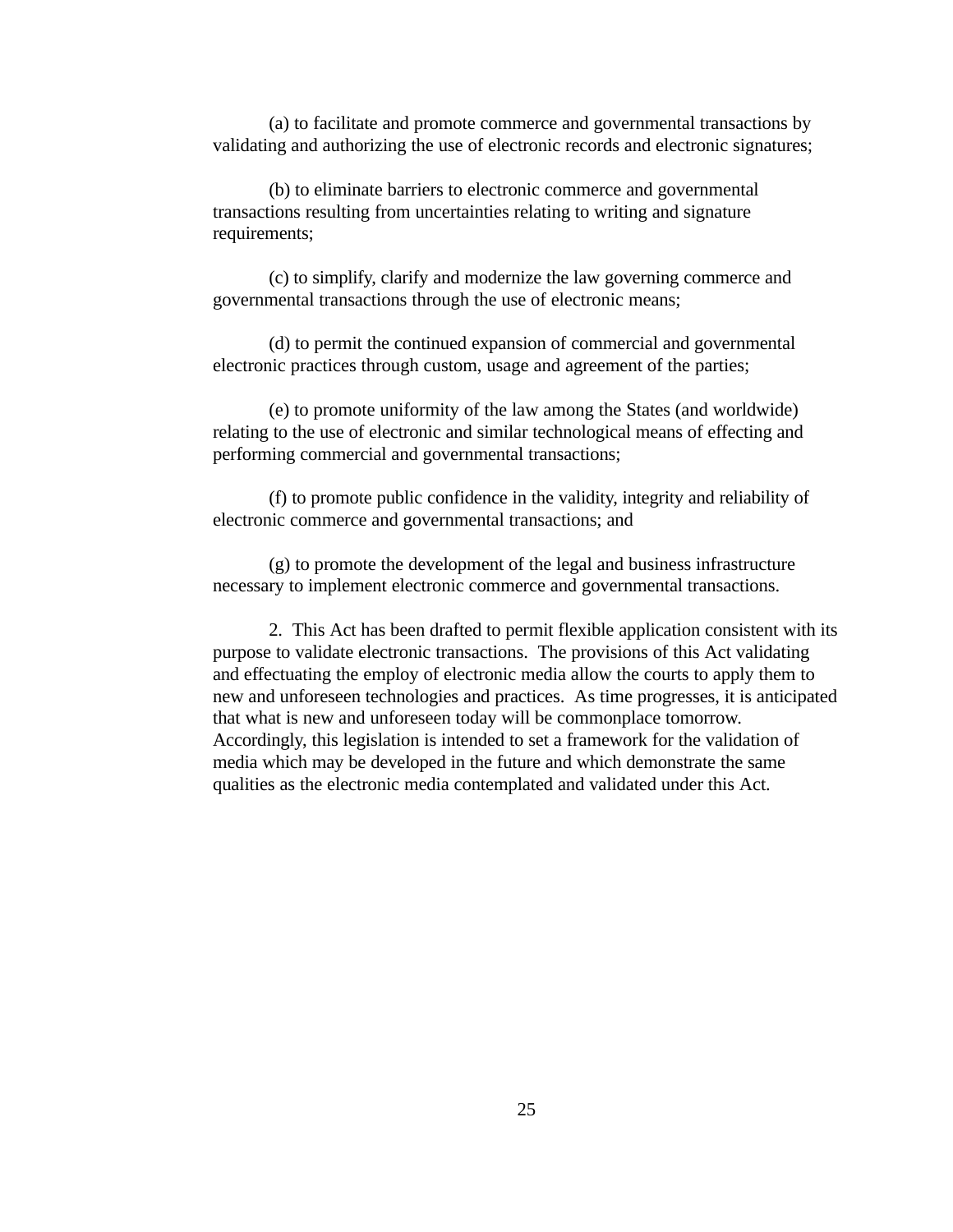# **SECTION 7. LEGAL RECOGNITION OF ELECTRONIC RECORDS, ELECTRONIC SIGNATURES, AND ELECTRONIC CONTRACTS.**

(a) A record or signature may not be denied legal effect or enforceability

solely because it is in electronic form.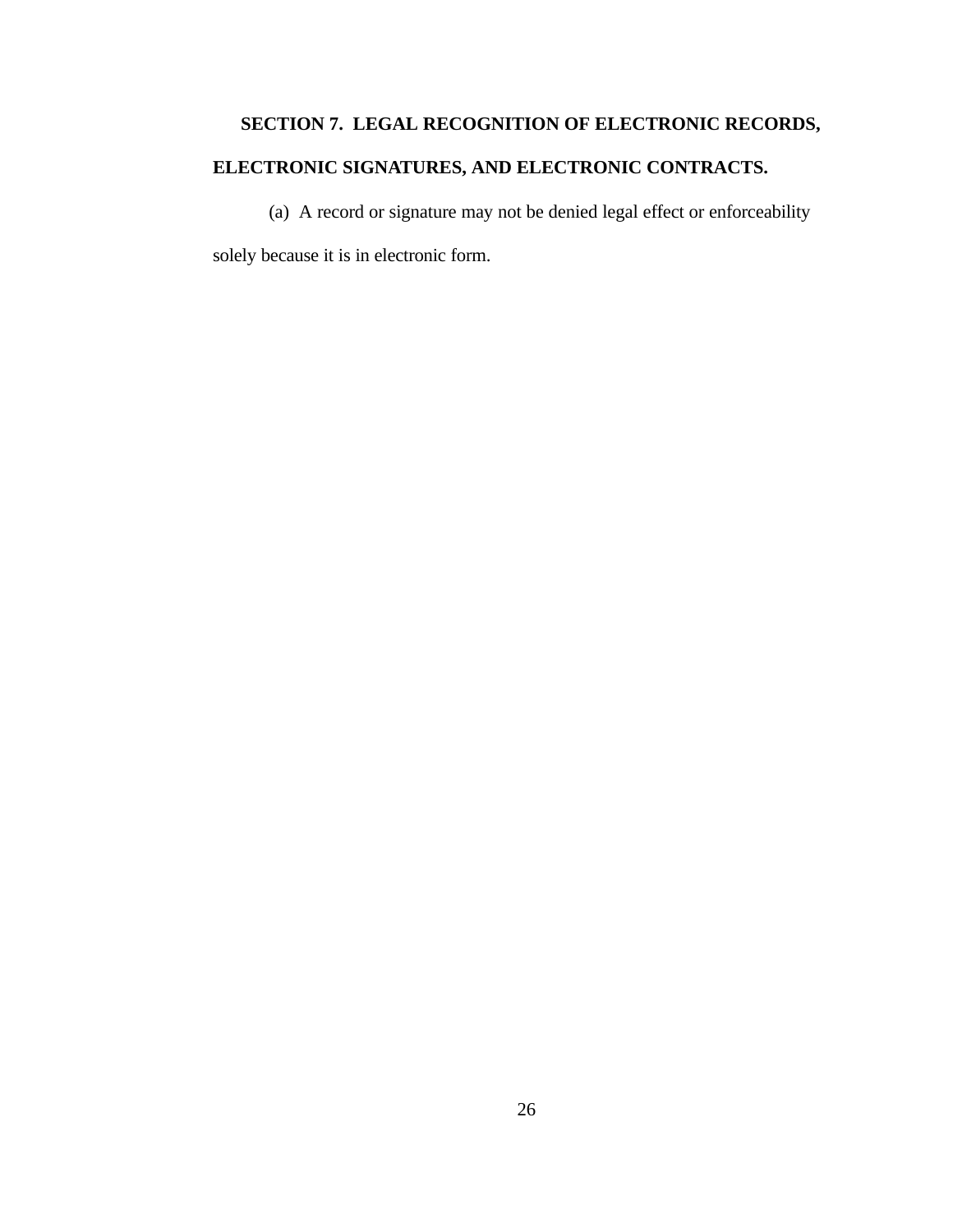(b) A contract may not be denied legal effect or enforceability solely

because an electronic record was used in its formation.

(c) If a law requires a record to be in writing, an electronic record satisfies

the law.

(d) If a law requires a signature, an electronic signature satisfies the law.

**Source:** UNCITRAL Model Law on Electronic Commerce, Articles 5, 6, and 7.

### **Comment**

1. This section sets forth the fundamental premise of this Act: namely, that the medium in which a record, signature, or contract is created, presented or retained does not affect it's legal significance. Subsections (a) and (b) are designed to eliminate the single element of medium as a reason to deny effect or enforceability to a record, signature, or contract. The fact that the information is set forth in an electronic, as opposed to paper, record is irrelevant.

2. Under Restatement 2d Contracts Section 8, a contract may have legal effect and yet be unenforceable. Indeed, one circumstance where a record or contract may have effect but be unenforceable is in the context of the Statute of Frauds. Though a contract may be unenforceable, the records may have collateral effects, as in the case of a buyer that insures goods purchased under a contract unenforceable under the Statute of Frauds. The insurance company may not deny a claim on the ground that the buyer is not the owner, though the buyer may have no direct remedy against seller for failure to deliver. See Restatement 2d Contracts, Section 8, Illustration 4.

While this section would validate an electronic record for purposes of a statute of frauds, if an agreement to conduct the transaction electronically cannot reasonably be found (See Section 5(b)) then a necessary predicate to the applicability of this Act would be absent and this Act would not validate the electronic record. Whether the electronic record might be valid under other law is not addressed by this Act.

3. Subsections (c) and (d) provide the positive assertion that electronic records and signatures satisfy legal requirements for writings and signatures. The provisions are limited to requirements in laws that a record be in writing or be signed. This section does not address requirements imposed by other law in addition to requirements for writings and signatures See, e.g., Section 8.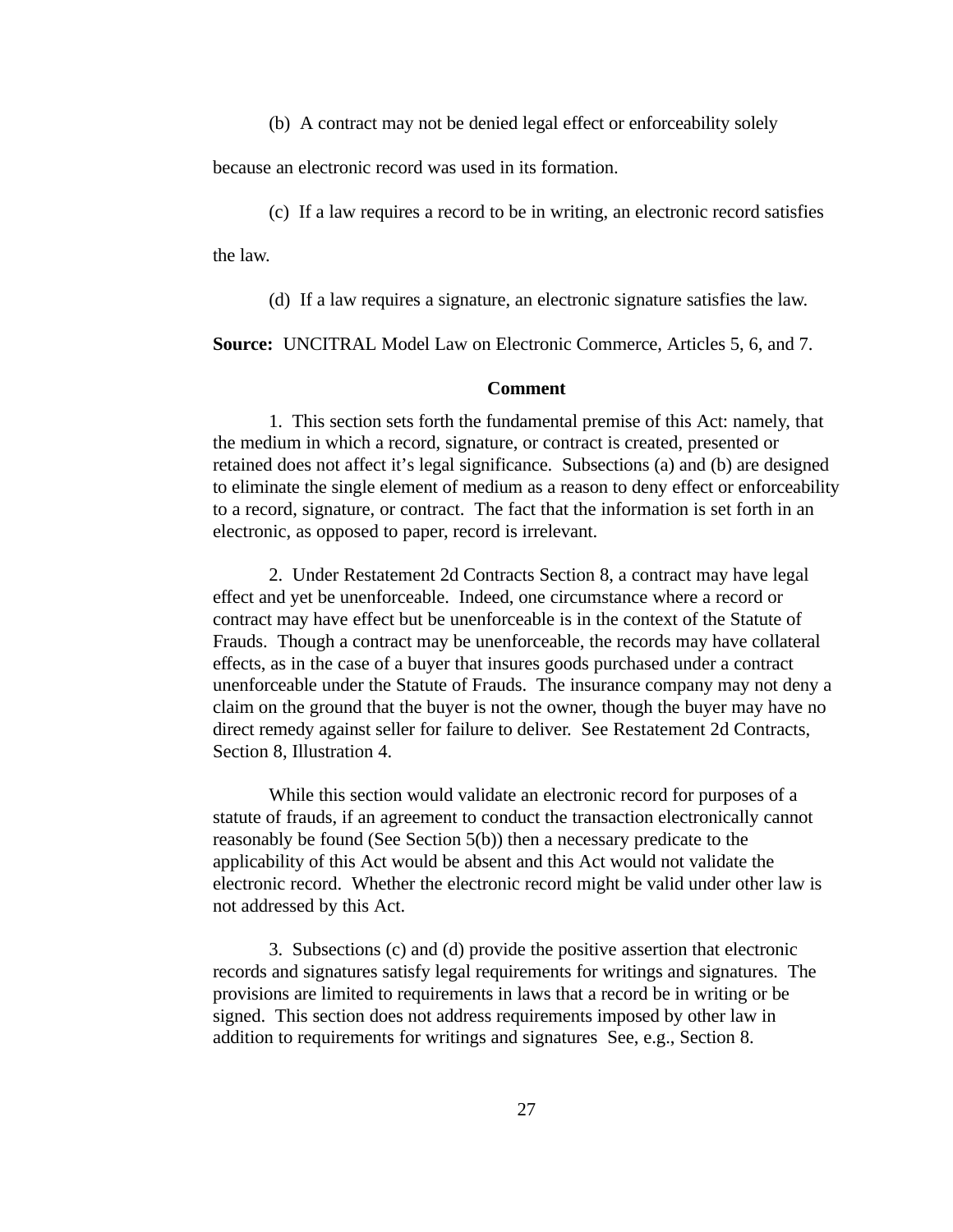Subsections (c) and (d) are particularized applications of subsection (a). The purpose is to validate and effectuate electronic records and signatures as the equivalent of writings, subject to all of the rules applicable to the efficacy of a writing, except as such other rules are modified by the more specific provisions of this Act.

**Illustration 1:** A sends the following e-mail to B: "I hereby offer to buy widgets from you, delivery next Tuesday. /s/ A." B responds with the following e-mail: "I accept your offer to buy widgets for delivery next Tuesday. /s/ B." The e-mails may not be denied effect solely because they are electronic. In addition, the e-mails do qualify as records under the Statute of Frauds. However, because there is no quantity stated in either record, the parties' agreement would be unenforceable under existing UCC Section 2-201(1).

**Illustration 2:** A sends the following e-mail to B: "I hereby offer to buy 100 widgets for \$1000, delivery next Tuesday. /s/ A." B responds with the following e-mail: "I accept your offer to purchase 100 widgets for \$1000, delivery next Tuesday. /s/ B." In this case the analysis is the same as in Illustration 1 except that here the records otherwise satisfy the requirements of UCC Section 2-201(1). The transaction may not be denied legal effect solely because there is not a pen and ink "writing" or "signature".

4. Section 8 addresses additional requirements imposed by other law which may affect the legal effect or enforceability of an electronic record in a particular case. For example, in Section 8(a) the legal requirement addressed is *the provision of information* in writing. The section then sets forth the standards to be applied in determining whether the provision of information by an electronic record is the equivalent of the provision of information in writing. The requirements in Section 8 are in addition to the bare validation that occurs under this section.

5. Under the substantive law applicable to a particular transaction within this Act, the legal effect of an electronic record may be separate from the issue of whether the record contains a signature. For example, where notice must be given as part of a contractual obligation, the effectiveness of the notice will turn on whether the party provided the notice regardless of whether the notice was signed (See Section 15). An electronic record attributed to a party under Section 9 and complying with the requirements of Section 15 would suffice in that case, notwithstanding that it may not contain an electronic signature.

#### **SECTION 8. PROVISION OF INFORMATION IN WRITING;**

#### **PRESENTATION OF RECORDS.**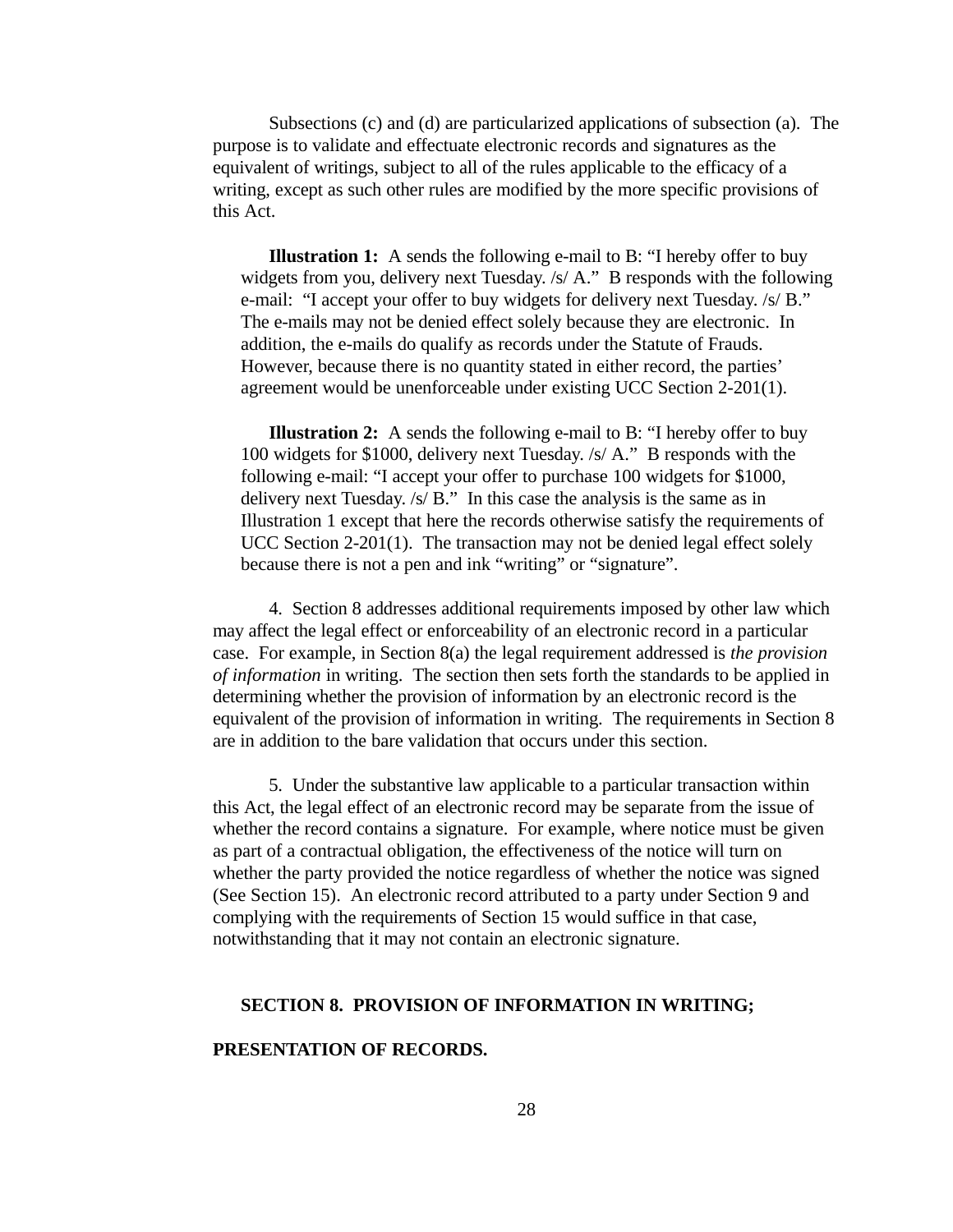(a) If parties have agreed to conduct a transaction by electronic means and a law requires a person to provide, send, or deliver information in writing to another person, the requirement is satisfied if the information is provided, sent, or delivered, as the case may be, in an electronic record capable of retention by the recipient at the time of receipt. An electronic record is not capable of retention by the recipient if the sender or its information processing system inhibits the ability of the recipient to print or store the electronic record.

(b) If a law other than this [Act] requires a record (i) to be posted or displayed in a certain manner, (ii) to be sent, communicated, or transmitted by a specified method, or (iii) to contain information that is formatted in a certain manner, the following rules apply:

(1) The record must be posted or displayed in the manner specified in the other law.

(2) Except as otherwise provided in subsection  $(d)(2)$ , the record must be sent, communicated, or transmitted by the method specified in the other law.

(3) The record must contain the information formatted in the manner specified in the other law.

(c) If a sender inhibits the ability of a recipient to store or print an electronic record, the electronic record is not enforceable against the recipient.

(d) The requirements of this section may not be varied by agreement, but:

(1) to the extent a law other than this [Act] requires information to be provided, sent, or delivered in writing but permits that requirement to be varied by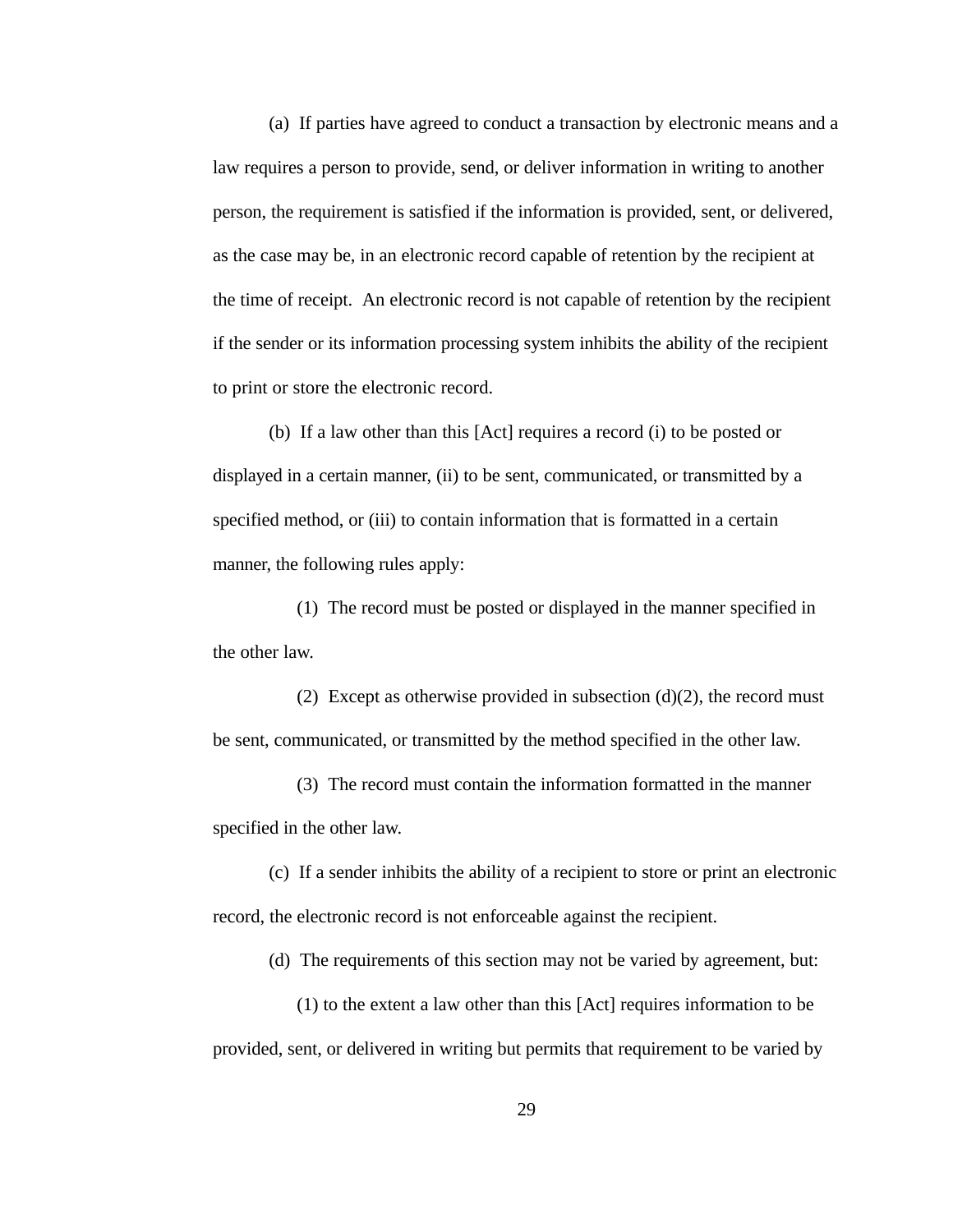agreement, the requirement under subsection (a) that the information be in the form

of an electronic record capable of retention may also be varied by agreement; and

(2) a requirement under a law other than this [Act] to send,

communicate, or transmit a record by [first-class mail, postage prepaid] [regular

United States mail], may be varied by agreement to the extent permitted by the other

law.

**Source:** Canadian – Uniform Electronic Commerce Act

# **Comment**

1. This section is a savings provision, designed to assure, consistent with the fundamental purpose of this Act, that otherwise applicable substantive law will not be overridden by this Act. The section makes clear that while the pen and ink provisions of such other law may be satisfied electronically, nothing in this Act vitiates the other requirements of such laws. The section addresses a number of issues related to disclosures and notice provisions in other laws.

2. This section is independent of the prior section. Section 7 refers to legal requirements for a writing. This section refers to legal requirements for the provision of information in writing or relating to the method or manner of presentation or delivery of information. The section addresses more specific legal requirements of other laws, provides standards for satisfying the more particular legal requirements, and defers to other law for satisfaction of requirements under those laws.

3. Under subsection (a), to meet a requirement of other law that information be provided in writing, the recipient of an electronic record of the information must be able to get to the electronic record and read it, and must have the ability to get back to the information in some way at a later date. Accordingly, the section requires that the electronic record be capable of retention for later review.

The section specifically provides that any inhibition on retention imposed by the sender or the sender's system will preclude satisfaction of this section. Use of technological means now existing or later developed which prevents the recipient from retaining a copy the information would result in a determination that information has not been provided under subsection (a). The policies underlying laws requiring the provision of information in writing warrant the imposition of an additional burden on the sender to make the information available in a manner which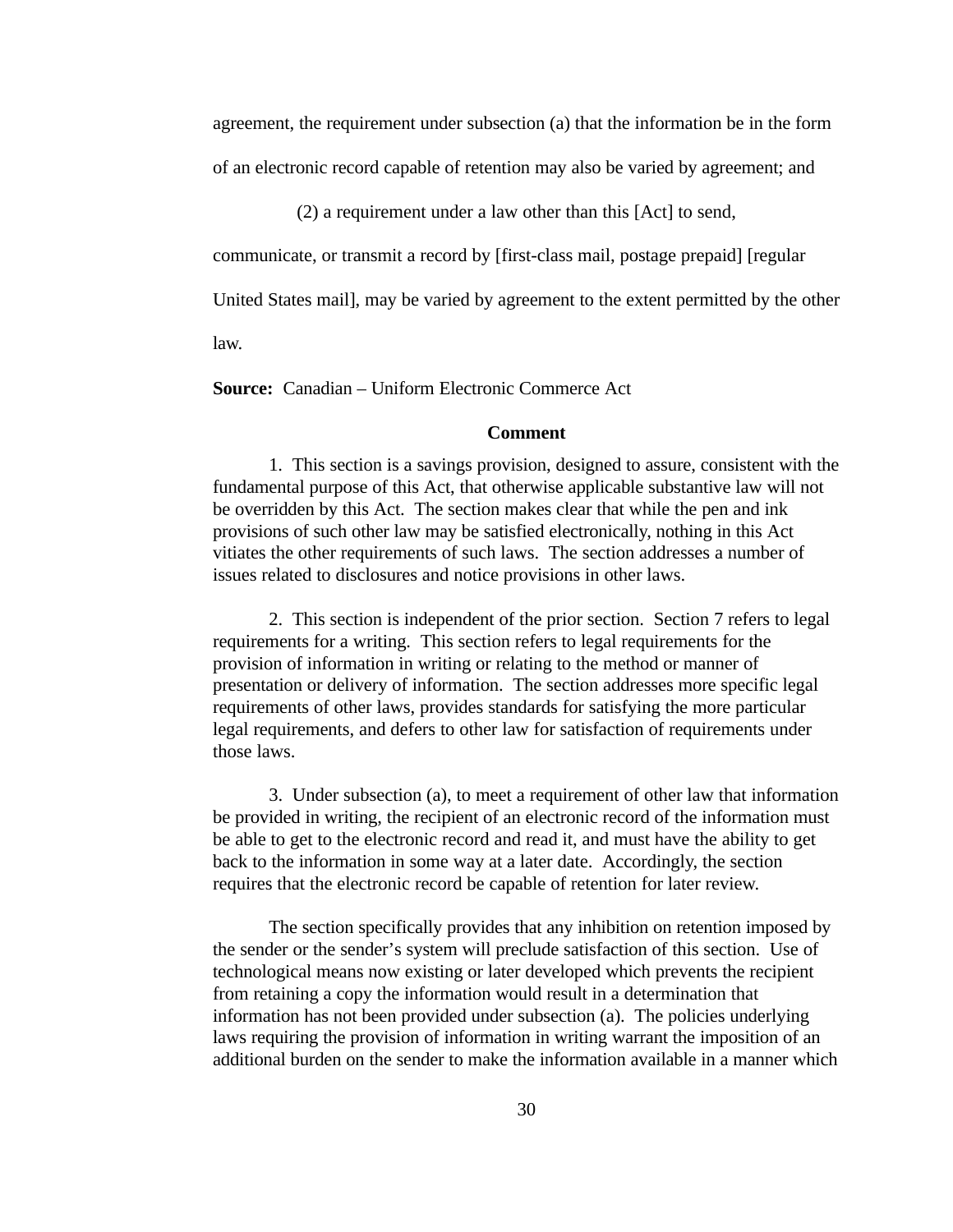will permit subsequent reference. A difficulty does exist for senders of information because of the disparate systems of their recipients and the capabilities of those systems. However, in order to satisfy the *legal requirement* of other law to make information available, the sender must assure that the recipient receives and can retain the information. However, it is left for the courts to determine whether the sender has complied with this subsection if evidence demonstrates that it is something peculiar the recipient's system which precludes subsequent reference to the information.

4. Subsection (b) is a savings provision for laws which provide for the means of delivering or displaying information and which are not affected by the Act. For example, if a law requires delivery of notice by first class US mail, that means of delivery would not be affected by this Act. The information to be delivered may be provided on a disc, i.e., in electronic form, but the particular means of delivery must still be via the US postal service. Display, delivery and formatting requirements will continue to be applicable to electronic records and signatures. If those legal requirements can be satisfied in an electronic medium, e.g., the information can be presented in the equivalent of 20 point bold type as required by other law, this Act will validate the use of the medium, leaving to the other applicable law the question of whether the particular electronic record meets the other legal requirements. If a law requires that particular records be delivered together, or attached to other records, this Act does not preclude the delivery of the records together in an electronic communication, so long as the records are connected or associated with each other in a way determined to satisfy the other law.

5. Subsection (c) provides incentives for senders of information to use systems which will not inhibit the other party from retaining the information. However, there are circumstances where a party providing certain information may wish to inhibit retention in order to protect intellectual property rights or prevent the other party from retaining confidential information about the sender. In such cases inhibition is understandable, but if the sender wishes to enforce the record in which the information is contained, the sender may not inhibit its retention by the recipient. Unlike subsection (a), subsection (c) applies in all transactions and simply provides for unenforceability against the recipient. Subsection (a) applies only where another law imposes the writing requirement, and subsection (a) imposes a broader responsibility on the sender to assure retention capability by the recipient.

6. The protective purposes of this section justify the non-waivability provided by subsection (d). However, since the requirements for sending and formatting and the like are imposed by other law, to the extent other law permits waiver of such protections, there is no justification for imposing a more severe burden in an electronic environment.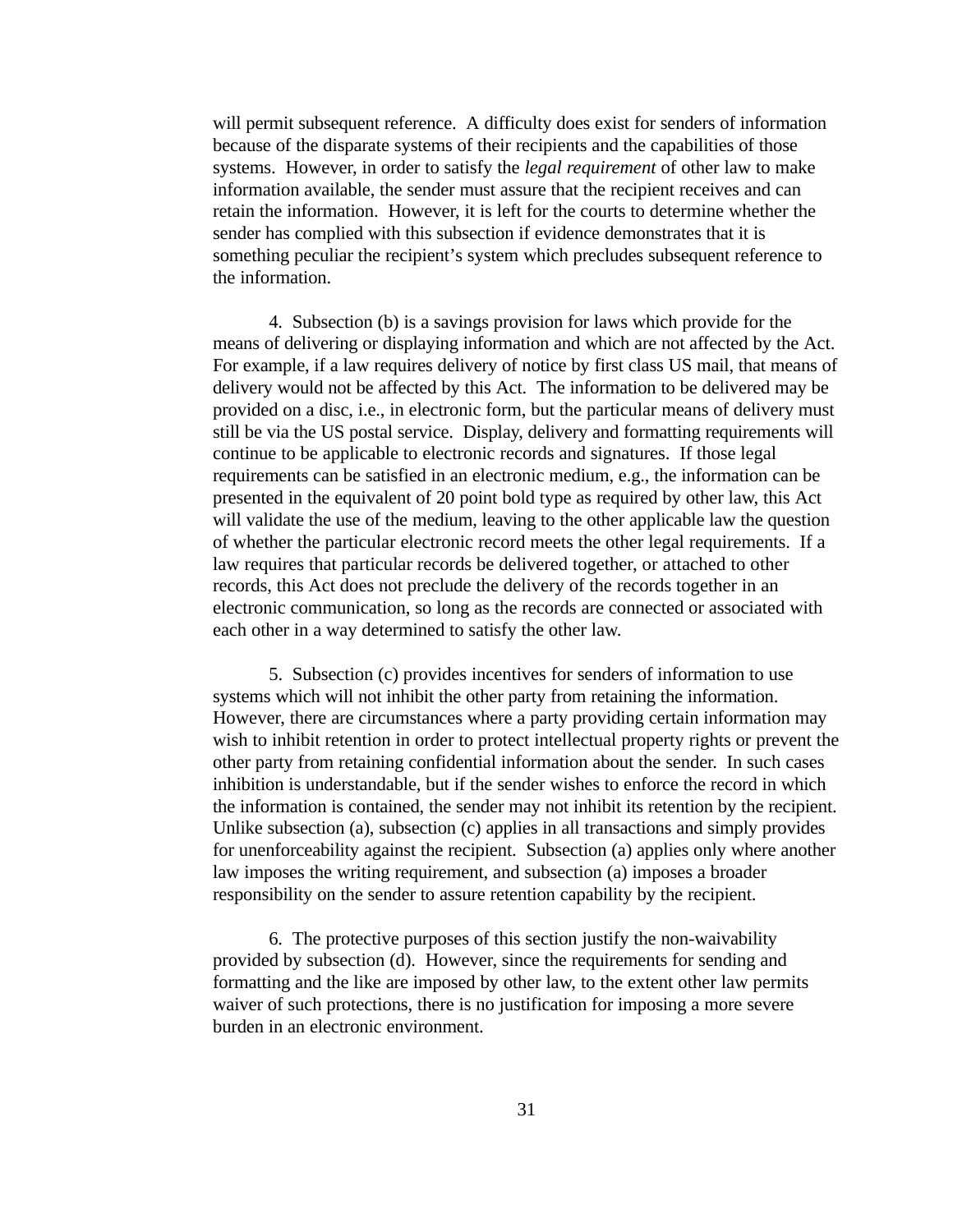# **SECTION 9. ATTRIBUTION AND EFFECT OF ELECTRONIC RECORD AND ELECTRONIC SIGNATURE.**

(a) An electronic record or electronic signature is attributable to a person if it was the act of the person. The act of the person may be shown in any manner, including a showing of the efficacy of any security procedure applied to determine the person to which the electronic record or electronic signature was attributable.

(b) The effect of an electronic record or electronic signature attributed to a

person under subsection (a) is determined from the context and surrounding circumstances at the time of its creation, execution, or adoption, including the parties' agreement, if any, and otherwise as provided by law.

### **Comment**

1. Under subsection (a), so long as the electronic record or electronic signature resulted from a person's action it will be attributed to that person – the legal effect of that attribution is addressed in subsection (b). This section does not alter existing rules of law regarding attribution. The section assures that such rules will be applied in the electronic environment. A person's actions include actions taken by human agents of the person, as well as actions taken by an electronic agent, i.e., the tool, of the person. Although the rule may appear to state the obvious, it assures that the record or signature is not ascribed to a machine, as opposed to the person operating or programing the machine.

In each of the following cases, both the electronic record and electronic signature would be attributable to a person under subsection (a):

A. The person types his/her name as part of an e-mail purchase order;

B. The person's employee, pursuant to authority, types the person's name as part of an e-mail purchase order;

C. The person's computer, programmed to order goods upon receipt of inventory information within particular parameters, issues a purchase order which includes the person's name, or other identifying information, as part of the order.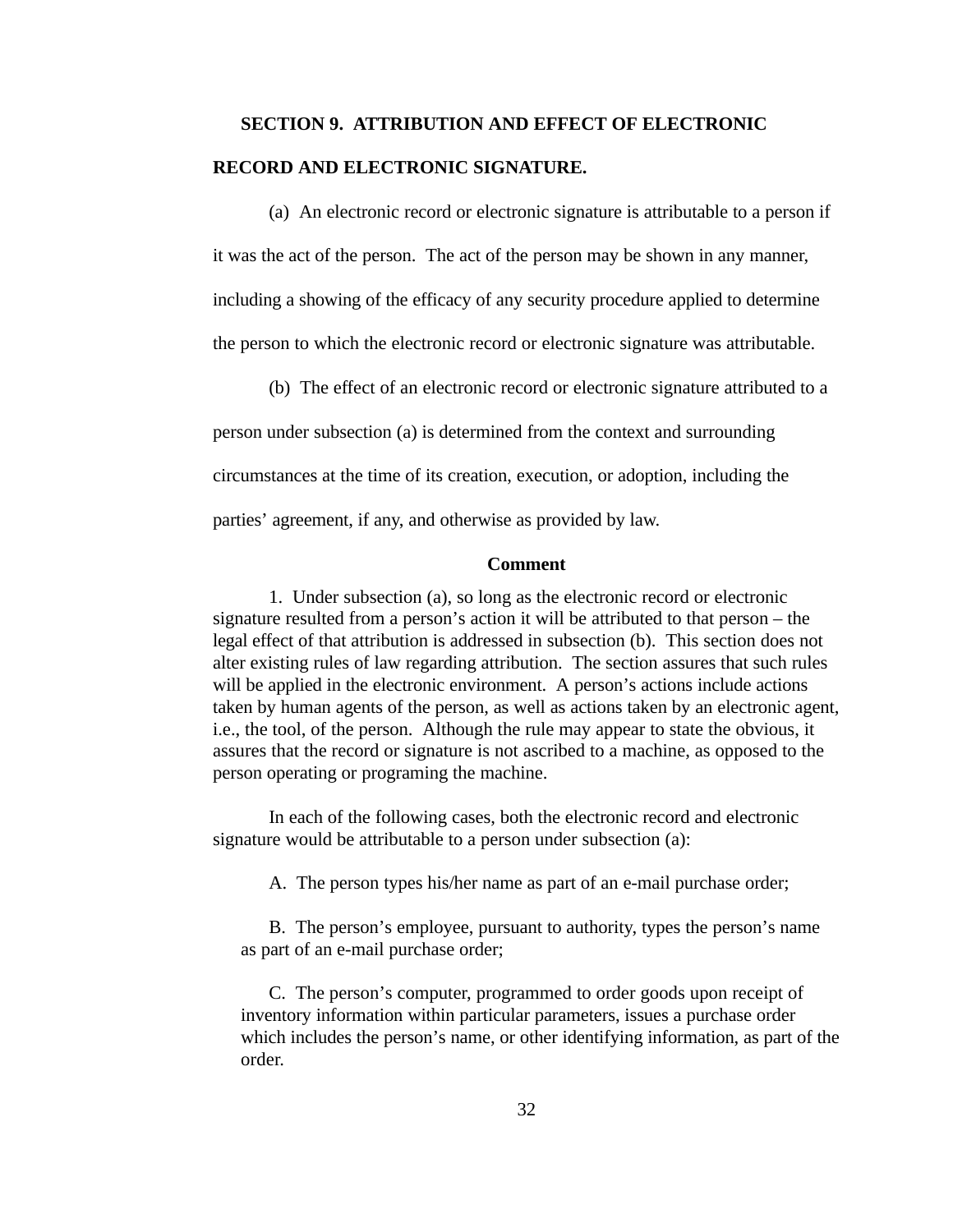In each of the above cases, law other than this Act would ascribe both the signature and the action to the person if done in a paper medium. Subsection (a) expressly provides that the same result will occur when an electronic medium is used.

2. Nothing in this section affects the use of a signature as a device for attributing a record to a person. Indeed, a signature is often the primary method for attributing a record to a person. In the foregoing examples, once the electronic signature is attributed to the person, the electronic record would also be attributed to the person, unless the person established fraud, forgery, or other invalidating cause. However, a signature is not the only method for attribution.

3. The use of facsimile transmissions provides a number of examples of attribution using information other than a signature. A facsimile may be attributed to a person because of the information printed across the top of the page that indicates the machine from which it was sent. Similarly, the transmission may contain a letterhead which identifies the sender. Some cases have held that the letterhead actually constituted a signature because it was a symbol adopted by the sender with intent to authenticate the facsimile. However, the signature determination resulted from the necessary finding of intention in that case. Other cases have found facsimile letterheads NOT to be signatures because the requisite intention was not present. The critical point is that with or without a signature, information within the electronic record may well suffice to provide the facts resulting in attribution of an electronic record to a particular party.

In the context of attribution of records, normally the content of the record will provide the necessary information for a finding of attribution. It is also possible that an established course of dealing between parties may result in a finding of attribution Just as with a paper record, evidence of forgery or counterfeiting may be introduced to rebut the evidence of attribution.

4. Certain information may be present in an electronic environment that does not appear to attribute but which clearly links a person to a particular record. Numerical codes, personal identification numbers, public and private key combinations all serve to establish the party to whom an electronic record should be attributed. Of course security procedures will be another piece of evidence available to establish attribution.

The inclusion of a specific reference to security procedures as a means of proving attribution is salutary because of the unique importance of security procedures in the electronic environment. In certain processes, a technical and technological security procedure may be the best way to convince a trier of fact that a particular electronic record or signature was that of a particular person. In certain circumstances, the use of a security procedure to establish that the record and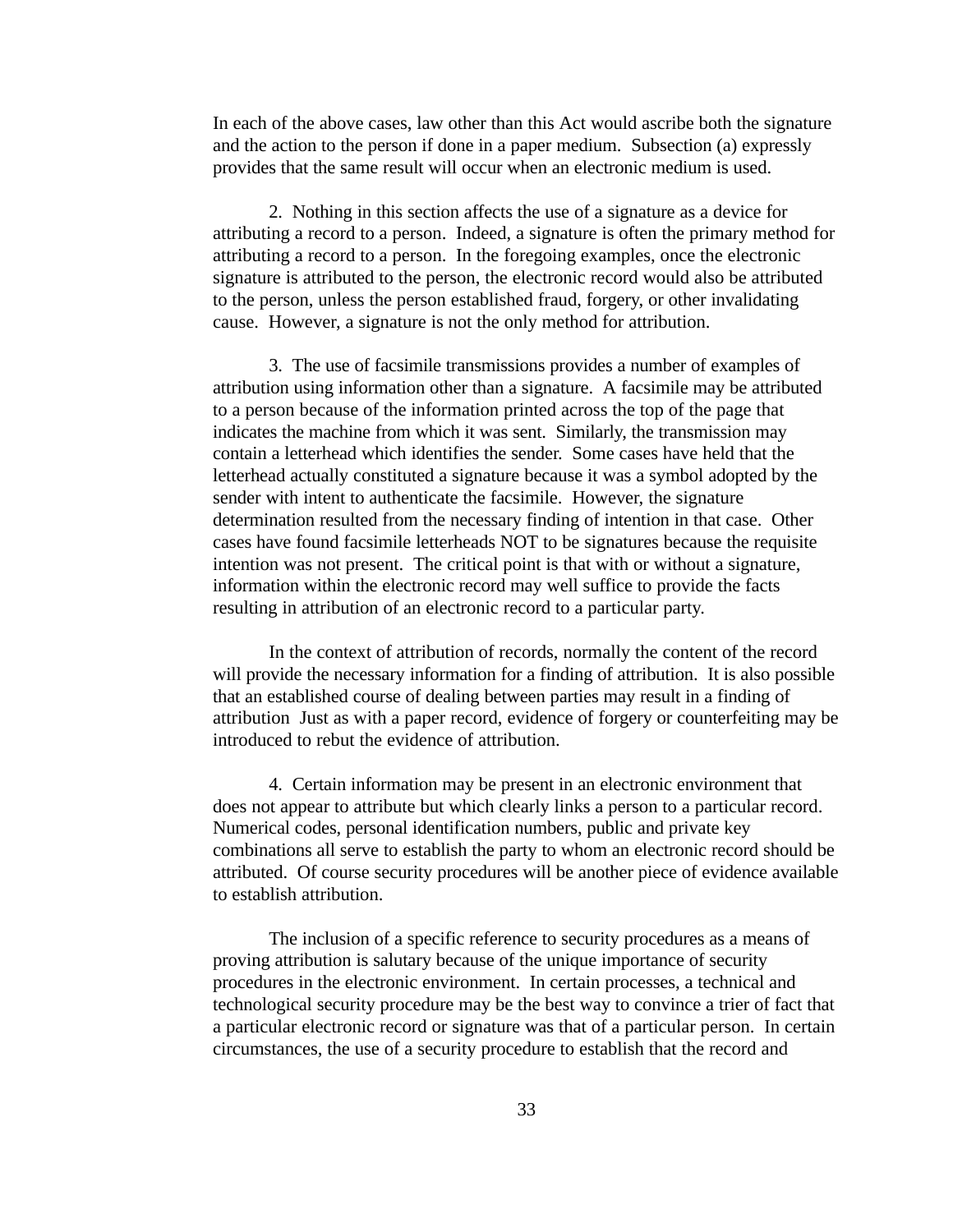related signature came from the person's business might be necessary to overcome a claim that a hacker intervened. The reference to security procedures is not intended to suggest that other forms of proof of attribution should be accorded less persuasive effect. It is also important to recall that the particular strength of a given procedure does not affect the procedure's status as a security procedure, but only affects the weight to be accorded the evidence of the security procedure as tending to establish attribution.

5. This section does apply in determining the effect of a "click-through" transaction. A "click-through" transaction involves a process which, if executed with an intent to "sign," will be an electronic signature. See definition of Electronic Signature. In the context of an anonymous "click-through," issues of proof will be paramount. This section will be relevant to establish that the resulting electronic record is attributable to a particular person upon the requisite proof, including security procedures which may track the source of the click-through.

6. Once it is established that a record or signature is attributable to a particular party, the effect of a record or signature must be determined in light of the context and surrounding circumstances, including the parties' agreement, if any. Also informing the effect of any attribution will be other legal requirements considered in light of the context. Subsection (b) addresses the effect of the record or signature once attributed to a person.

#### **SECTION 10. EFFECT OF CHANGE OR ERROR.** If a change or error in

an electronic record occurs in a transmission between parties to a transaction, the following rules apply:

(1) If the parties have agreed to use a security procedure to detect changes

or errors and one party has conformed to the procedure, but the other party has not, and the nonconforming party would have detected the change or error had that party also conformed, the conforming party may avoid the effect of the changed or erroneous electronic record.

(2) In an automated transaction involving an individual, the individual may avoid the effect of an electronic record that resulted from an error made by the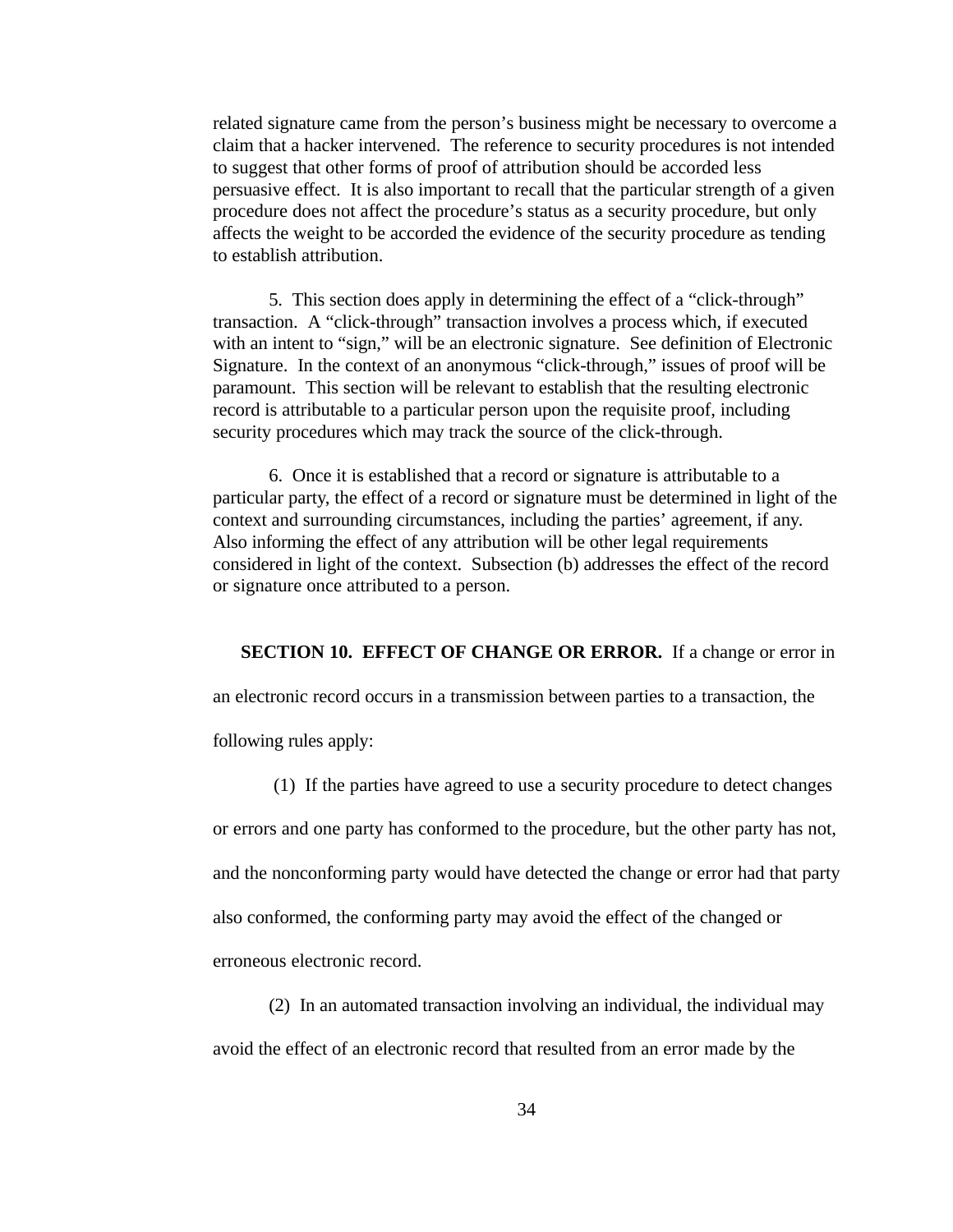individual in dealing with the electronic agent of another person if the electronic agent did not provide an opportunity for the prevention or correction of the error and, at the time the individual learns of the error, the individual:

(A) promptly notifies the other person of the error and that the individual did not intend to be bound by the electronic record received by the other person;

(B) takes reasonable steps, including steps that conform to the other person's reasonable instructions, to return to the other person or, if instructed by the other person, to destroy the consideration received, if any, as a result of the erroneous electronic record; and

(C) has not used or received any benefit or value from the consideration, if any, received from the other person.

(3) If neither paragraph (1) nor paragraph (2) applies, the change or error

has the effect provided by other law, including the law of mistake, and the parties'

contract, if any.

(4) Paragraphs (2) and (3) may not be varied by agreement.

**Source:** Restatement 2d Contracts, Sections 152-155.

### **Comment**

1. This section is limited to changes and errors occurring in transmissions between parties – whether person-person (paragraph 1) or in an automated transaction involving an individual and a machine (paragraphs 1 and 2). The section focuses on the effect of changes and errors occurring when records are exchanged between parties. In cases where changes and errors occur in contexts other than transmission, the law of mistake is expressly made applicable to resolve the conflict.

The section covers both changes and errors. For example, if Buyer sends a message to Seller ordering 100 widgets, but Buyer's information processing system changes the order to 1000 widgets, a "change" has occurred between what Buyer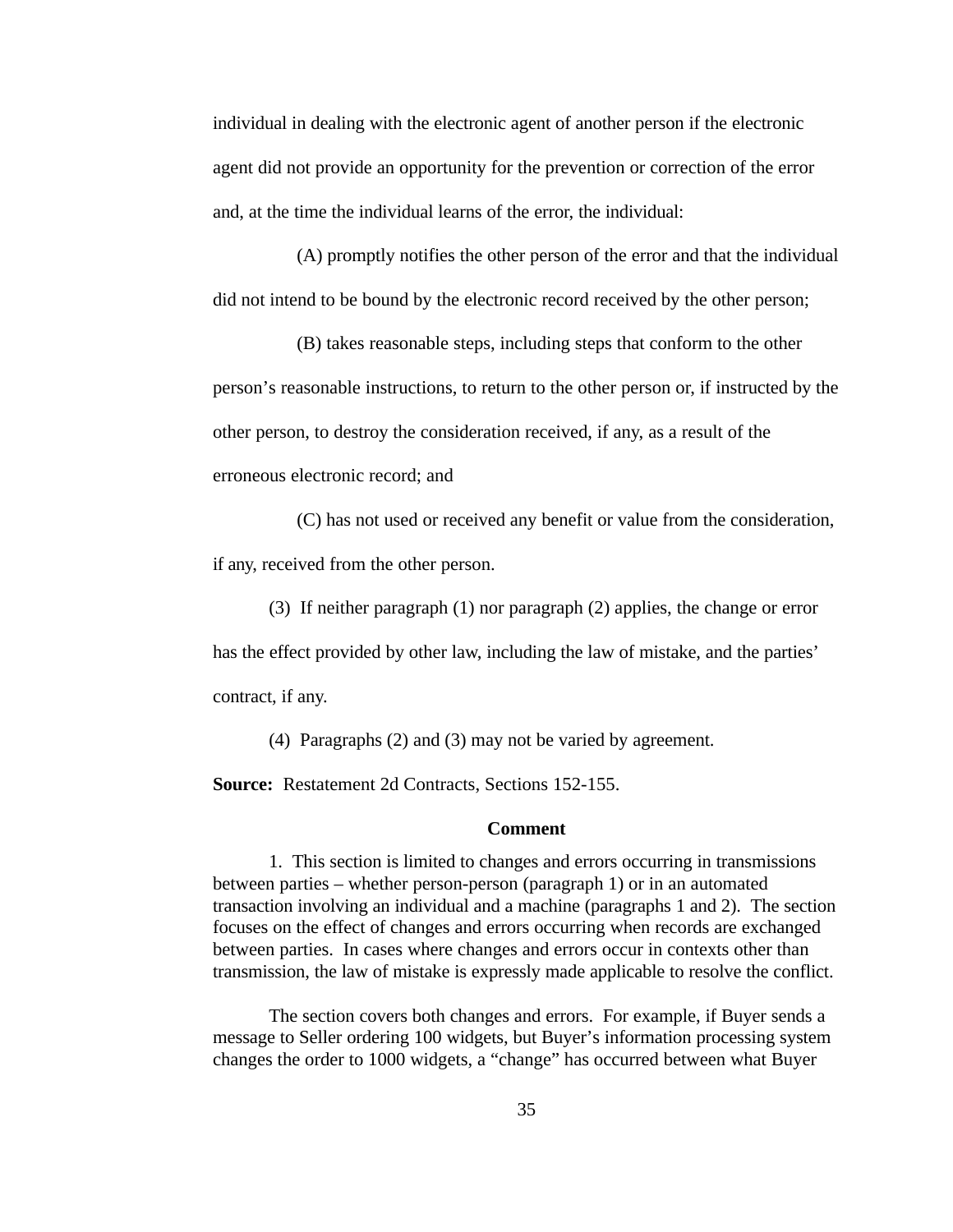transmitted and what Seller received. If on the other hand, Buyer typed in 1000 intending to order only 100, but sent the message before noting the mistake, an error would have occurred which would also be covered by this section.

2. Paragraph (1) deals with any transmission where the parties have agreed to use a security procedure to detect changes and errors. It operates against the non-conforming party, i.e., the party in the best position to have avoided the change or error, regardless of whether that person is the sender or recipient. The source of the error/change is not indicated, and so both human and machine errors/changes would be covered. With respect to errors or changes that would not be detected by the security procedure even if applied, the parties are left to the general law of mistake to resolve the dispute.

3. Paragraph (1) applies only in the situation where a security procedure would detect the error/change but one party fails to use the procedure and does not detect the error/change. In such a case, consistent with the law of mistake generally, the record is made avoidable at the instance of the party who took all available steps to avoid the mistake. See Restatement 2d Contracts Sections 152-154.

Making the erroneous record avoidable by the conforming party is consistent with Sections 153 and 154 of the Restatement 2d Contracts because the nonconforming party was in the best position to avoid the problem, and would bear the risk of mistake. Such a case would constitute mistake by one party. The mistaken party (the conforming party) would be entitled to avoid any resulting contract under Section 153 because s/he does not have the risk of mistake and the non-conforming party had reason to know of the mistake.

4. As with paragraph (1), paragraph (2), when applicable, allows the mistaken party to avoid the effect of the erroneous electronic record. However, the subsection is limited to human error on the part of an individual when dealing with the electronic agent of the other party. In a transaction between individuals there is a greater ability to correct the error before parties have acted on it. However, when an individual makes an error while dealing with the electronic agent of the other party, it may not be possible to correct the error before the other party has shipped or taken other action in reliance on the erroneous record.

Paragraph (2) applies only to errors made by individuals. If the error results from the electronic agent, it would constitute a system error. In such a case the effect of that error would be resolved under paragraph (1) if applicable, otherwise under paragraph (3) and the general law of mistake.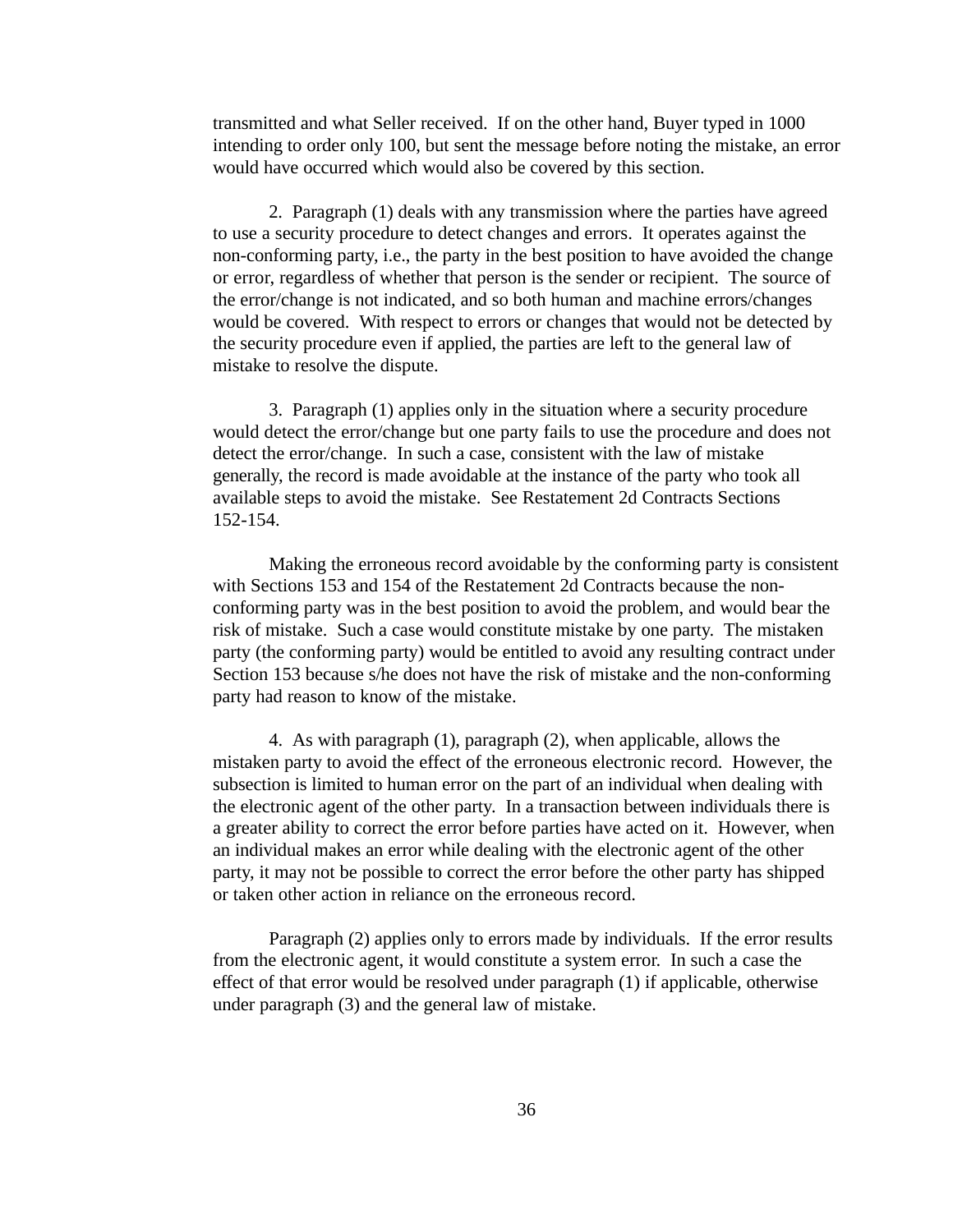5. The party acting through the electronic agent/machine is given incentives by this section to build in safeguards which enable the individual to prevent the sending of an erroneous record, or correct the error once sent. For example, the electronic agent may be programed to provide a "confirmation screen" to the individual setting forth all the information the individual initially approved. This would provide the individual with the ability to prevent the erroneous record from ever being sent. Similarly, the electronic agent might receive the record sent by the individual and then send back a confirmation which the individual must again accept before the transaction is completed. This would allow for correction of an erroneous record. In either case, the electronic agent would "provide an opportunity for prevention or correction of the error," *and the subsection would not apply*. Rather, the affect of any error is governed by other law.

6. Paragraph (2) also places additional requirements on the mistaken individual before the paragraph may be invoked to avoid an erroneous electronic record. The individual must take prompt action to advise the other party of the error and the fact that the individual did not intend the electronic record. Whether the action is prompt must be determined from all the circumstances including the individual's ability to contact the other party. The individual should advise the other party both of the error and of the lack of intention to be bound (i.e., avoidance) by the electronic record received. Since this provision allows avoidance by the mistaken party, that party should also be required to expressly note that it is seeking to avoid the electronic record, i.e., lacked the intention to be bound.

Second, restitution is normally required in order to undo a mistaken transaction. Accordingly, the individual must also return or destroy any consideration received, adhering to instructions from the other party in any case. This is to assure that the other party retains control over the consideration sent in error.

Finally, and most importantly in regard to transactions involving intermediaries which may be harmed because transactions cannot be unwound, the individual cannot have received any benefit from the transaction. This section prevents a party from unwinding a transaction after the delivery of value and consideration which cannot be returned or destroyed. For example, if the consideration received is information, it may not be possible to avoid the benefit conferred. While the information itself could be returned, mere access to the information, or the ability to redistribute the information would constitute a benefit precluding the mistaken party from unwinding the transaction. It may also occur that the mistaken party receives consideration which changes in value between the time of receipt and the first opportunity to return. In such a case restitution cannot be made adequately, and the transaction would not be avoidable. In each of the foregoing cases, under subparagraph (2)(c), the individual would have received the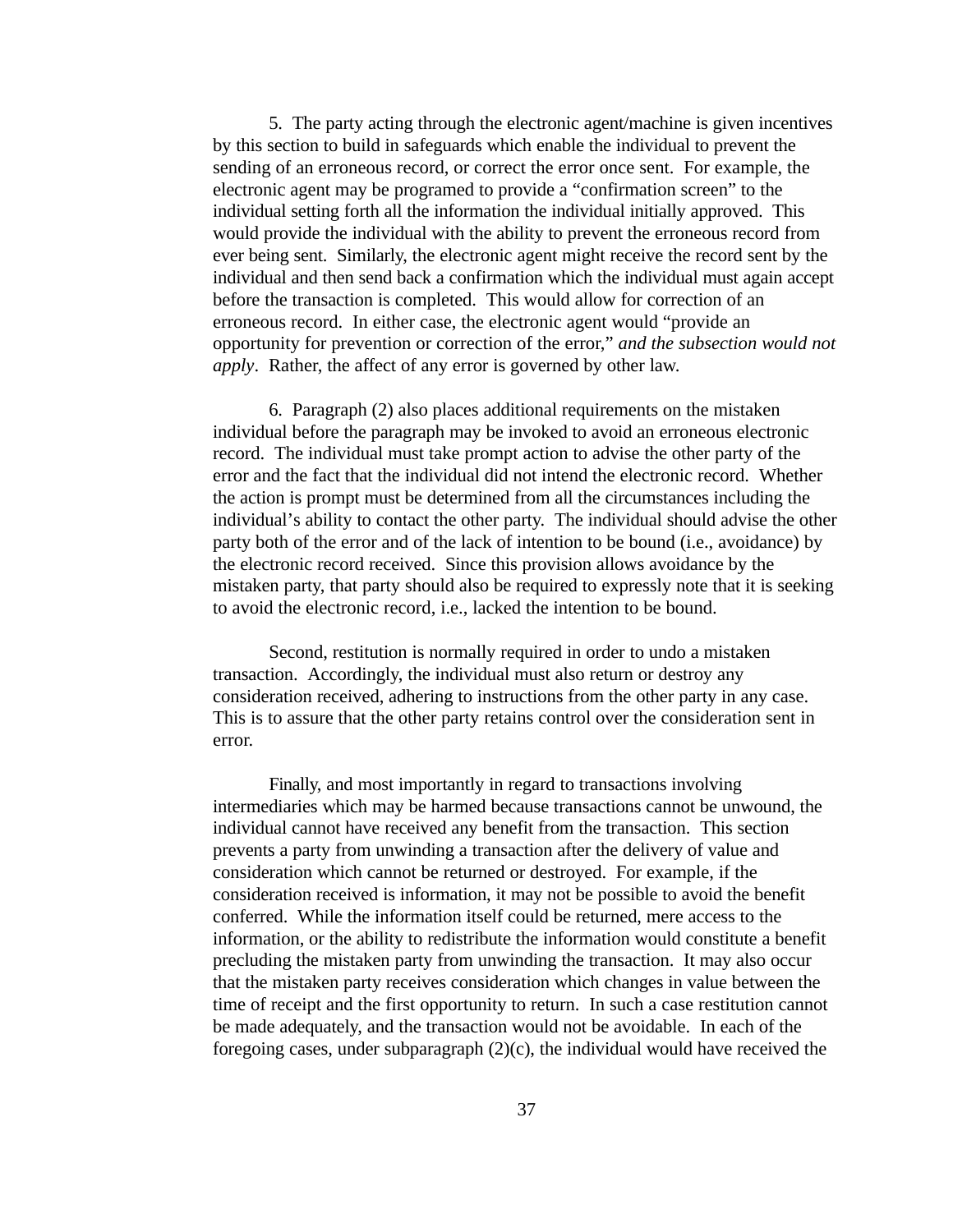benefit of the consideration and would NOT be able to avoid the erroneous electronic record under this section.

7. In all cases not covered by paragraphs (1) or (2), where error or change to a record occur, the parties contract, or other law, specifically including the law of mistake, applies to resolve any dispute. In the event that the parties' contract and other law would achieve different results, the construction of the parties' contract is left to the other law. If the error occurs in the context of record retention, Section 12 will apply. In that case the standard is one of accuracy and retrievability of the information.

8. Paragraph (4) makes the error correction provision in paragraph (2) and the application of the law of mistake in paragraph (3) non-variable. Paragraph (2) provides incentives for parties using electronic agents to establish safeguards for individuals dealing with them. It also avoids unjustified windfalls to the individual by erecting stringent requirements before the individual may exercise the right of avoidance under the paragraph. Therefore, there is no reason to permit parties to avoid the paragraph by agreement. Rather, parties should satisfy the paragraph's requirements.

## **SECTION 11. NOTARIZATION AND ACKNOWLEDGMENT.** If a law

requires a signature or record to be notarized, acknowledged, verified, or made under oath, the requirement is satisfied if the electronic signature of the person authorized to perform those acts, together with all other information required to be included by other applicable law, is attached to or logically associated with the signature or record.

### **Comment**

This section permits a notary public and other authorized officers to act electronically, effectively removing the stamp/seal requirements. However, the section does not eliminate any of the other requirements of notarial laws, and consistent with the entire thrust of this Act, simply allows the signing and information to be accomplished in an electronic medium.

For example, Buyer wishes to send a notarized Real Estate Purchase Agreement to Seller via e-mail. The notary must appear in the room with the Buyer, satisfy him/herself as to the identity of the Buyer, and swear to that identification.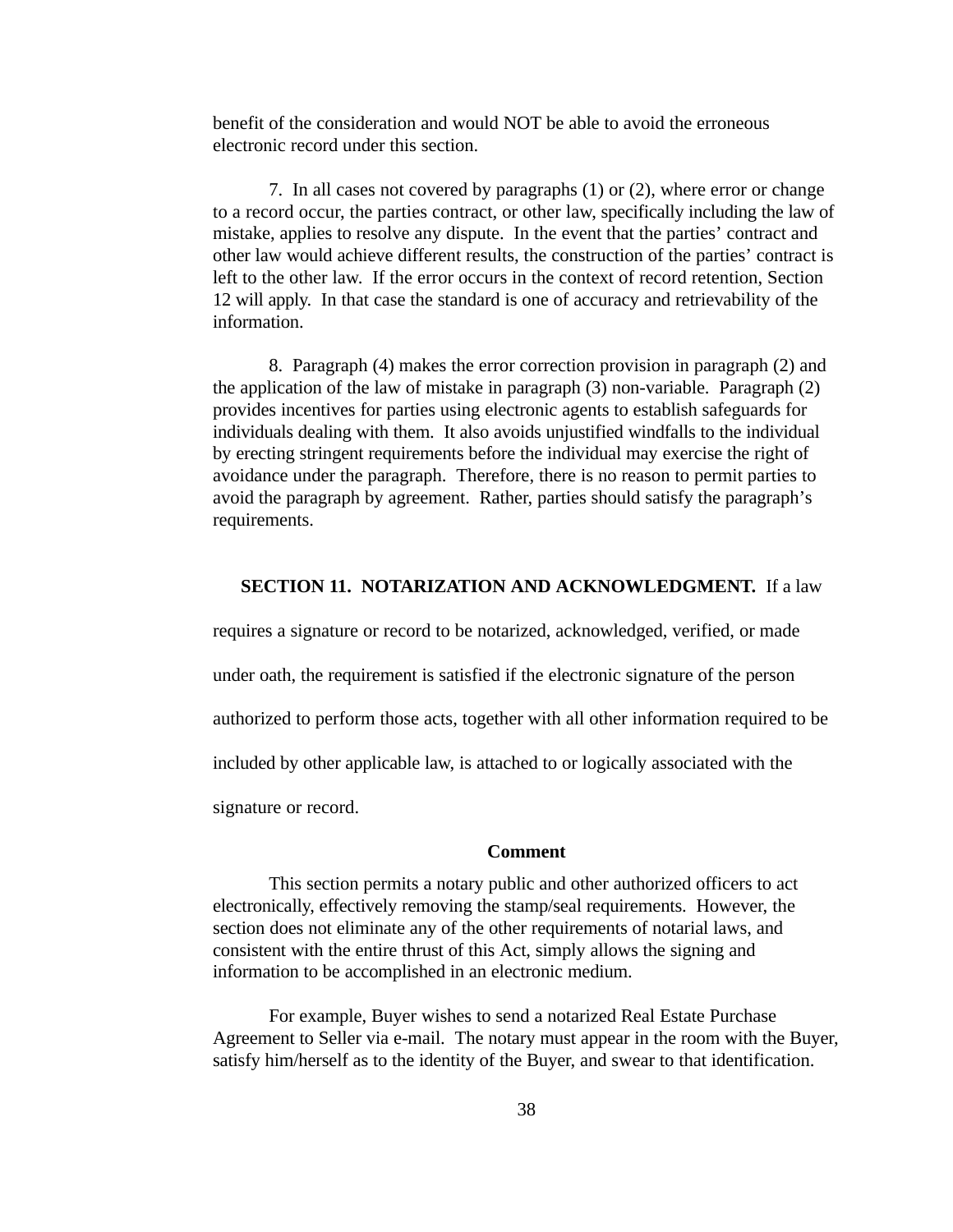All that activity must be reflected as part of the electronic Purchase Agreement and the notary's electronic signature must appear as a part of the electronic real estate purchase contract.

As another example, Buyer seeks to send Seller an affidavit averring defects in the products received. A court clerk, authorized under state law to administer oaths, is present with Buyer in a room. The Clerk administers the oath and includes the statement of the oath, together with any other requisite information, in the electronic record to be sent to the Seller. Upon administering the oath and witnessing the application of Buyer's electronic signature to the electronic record, the Clerk also applies his electronic signature to the electronic record. So long as all substantive requirements of other applicable law have been fulfilled and are reflected in the electronic record, the sworn electronic record of Buyer is as effective as if it had been transcribed on paper.

#### **SECTION 12. RETENTION OF ELECTRONIC RECORDS;**

## **ORIGINALS.**

(a) If a law requires that a record be retained, the requirement is satisfied by

retaining an electronic record of the information in the record which:

(1) accurately reflects the information set forth in the record after it was

first generated in its final form as an electronic record or otherwise; and

(2) remains accessible for later reference.

(b) A requirement to retain a record in accordance with subsection (a) does

not apply to any information the sole purpose of which is to enable the record to be sent, communicated, or received.

(c) A person may satisfy subsection (a) by using the services of another

person if the requirements of that subsection are satisfied.

(d) If a law requires a record to be presented or retained in its original form, or provides consequences if the record is not presented or retained in its original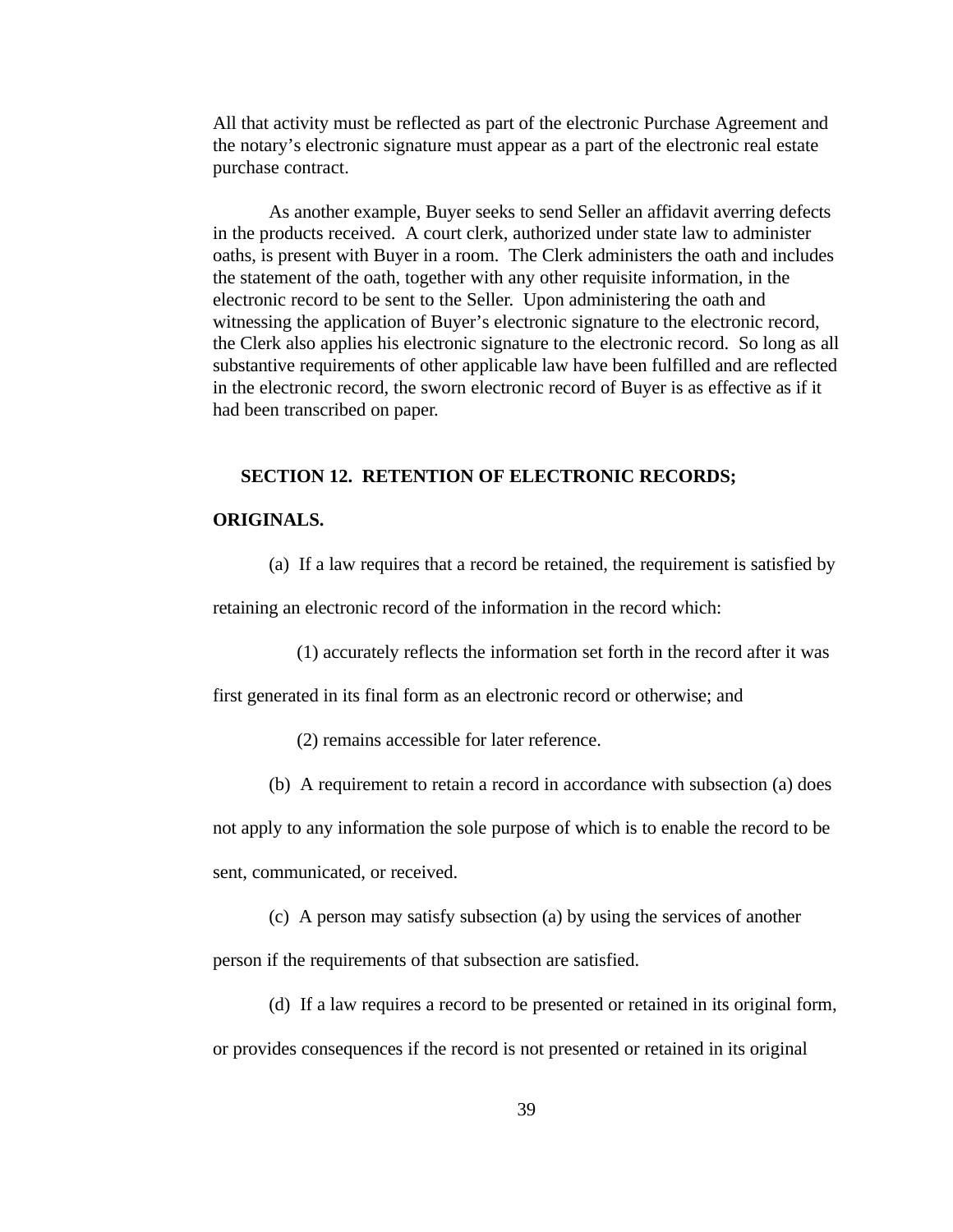form, that law is satisfied by an electronic record retained in accordance with subsection (a).

(e) If a law requires retention of a check, that requirement is satisfied by retention of an electronic record of the information on the front and back of the check in accordance with subsection (a).

(f) A record retained as an electronic record in accordance with subsection

(a) satisfies a law requiring a person to retain a record for evidentiary, audit, or like purposes, unless a law enacted after the effective date of this [Act] specifically prohibits the use of an electronic record for the specified purpose.

(g) This section does not preclude a governmental agency of this State from specifying additional requirements for the retention of a record subject to the agency's jurisdiction.

**Source:** UNCITRAL Model Law On Electronic Commerce Articles 8 and 10.

#### **Comment**

1. This section deals with the serviceability of electronic records as retained records and originals. So long as there exists reliable assurance that the electronic record accurately reproduces the information, this section continues the theme of establishing the functional equivalence of electronic and paper-based records. This is consistent with Fed.R.Evid. 1001(3) and Unif.R.Evid. 1001(3) (1974). This section assures that information stored electronically will remain effective for all audit, evidentiary, archival and similar purposes.

2. In an electronic medium, the concept of an original document is problematic. For example, as one drafts a document on a computer the "original" is either on a disc or the hard drive to which the document has been initially saved. If one periodically saves the draft, the fact is that at times a document may be first saved to disc then to hard drive, and at others vice versa. In such a case the "original" may change from the information on the disc to the information on the hard drive. Indeed, it may be argued that the "original" exists solely in RAM and, in a sense, the original is destroyed when a "copy" is saved to a disc or to the hard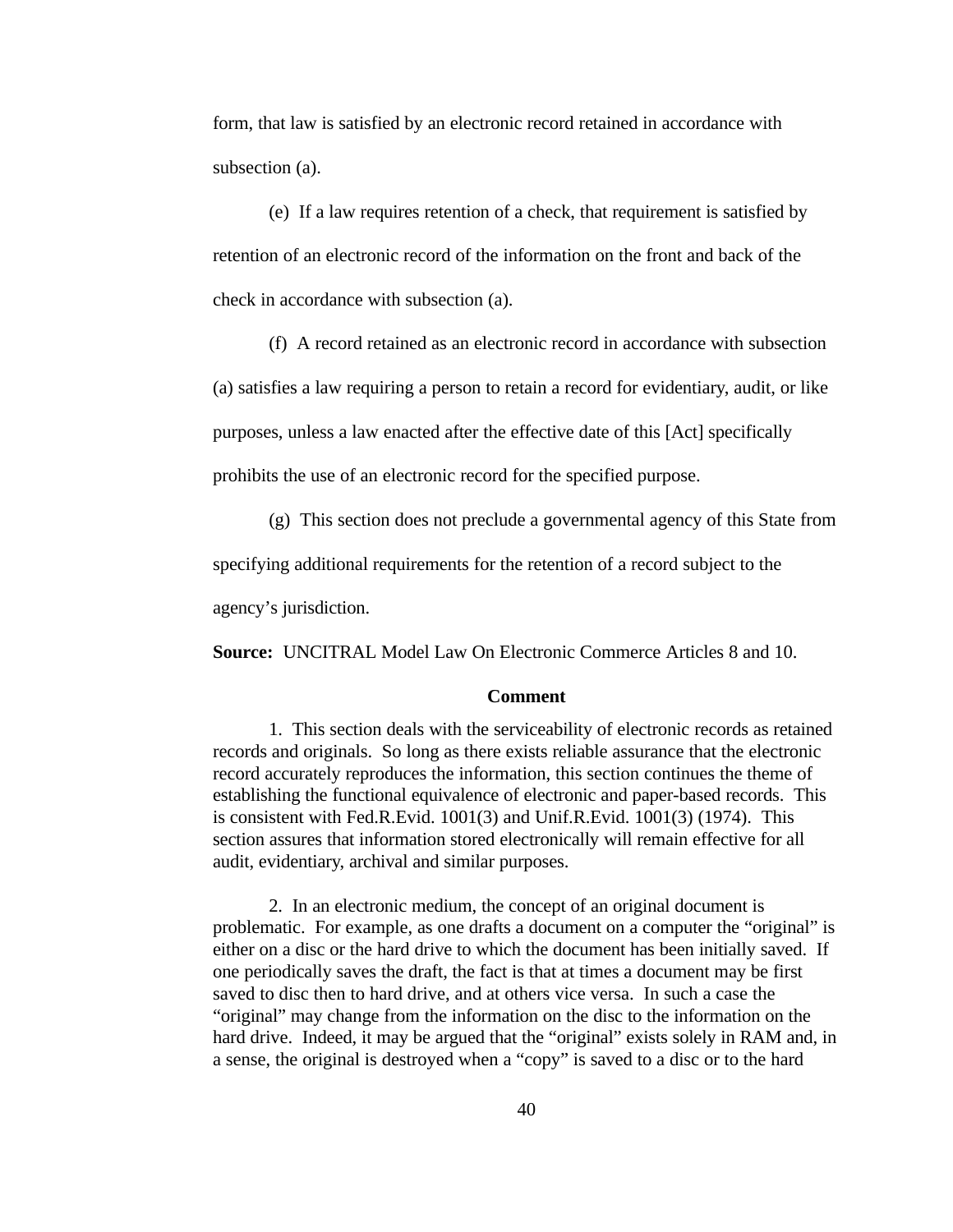drive. In any event, in the context of record retention, the concern focuses on the integrity of the information, and not with its "originality."

3. Subsection (a) requires accuracy and the ability to access at a later time. The requirement of accuracy is derived from the Uniform and Federal Rules of Evidence. The requirement of continuing accessibility addresses the issue of technology obsolescence and the need to update and migrate information to developing systems. It is not unlikely that within the span of 5-10 years (a period during which retention of much information is required) a corporation may evolve through one or more generations of technology. More to the point, this technology may be incompatible with each other necessitating the reconversion of information from one system to the other.

For example, certain operating systems from the early 1980's, e.g., memory typewriters, became obsolete with the development of personal computers. The information originally stored on the memory typewriter would need to be converted to the personal computer system in a way meeting the standards for accuracy contemplated by this section. It is also possible that the medium on which the information is stored is less stable. For example, information stored on floppy discs is generally less stable, and subject to a greater threat of disintegration, that information stored on a computer hard drive. In either case, the continuing accessibility issue must be satisfied to validate information stored by electronic means under this section.

This section permits parties to convert original written records to electronic records for retention so long as the requirements of subsection (a) are satisfied. Accordingly, in the absence of specific requirements to retain written records, written records may be destroyed once saved as electronic records satisfying the requirements of this section.

The subsection refers to the information contained in an electronic record, rather than relying on the term electronic record, as a matter of clarity that the critical aspect in retention is the information itself. What information must be retained is determined by the purpose for which the information is needed. If the addressing and pathway information regarding an e-mail is relevant, then that information should also be retained. However if it is the substance of the e-mail that is relevant, only that information need be retained. Of course, wise record retention would include all such information since what information will be relevant at a later time will not be known.

4. Subsections (b) and (c) simply make clear that certain ancillary information or the use of third parties, does not affect the serviceability of records and information retained electronically. Again, the relevance of particular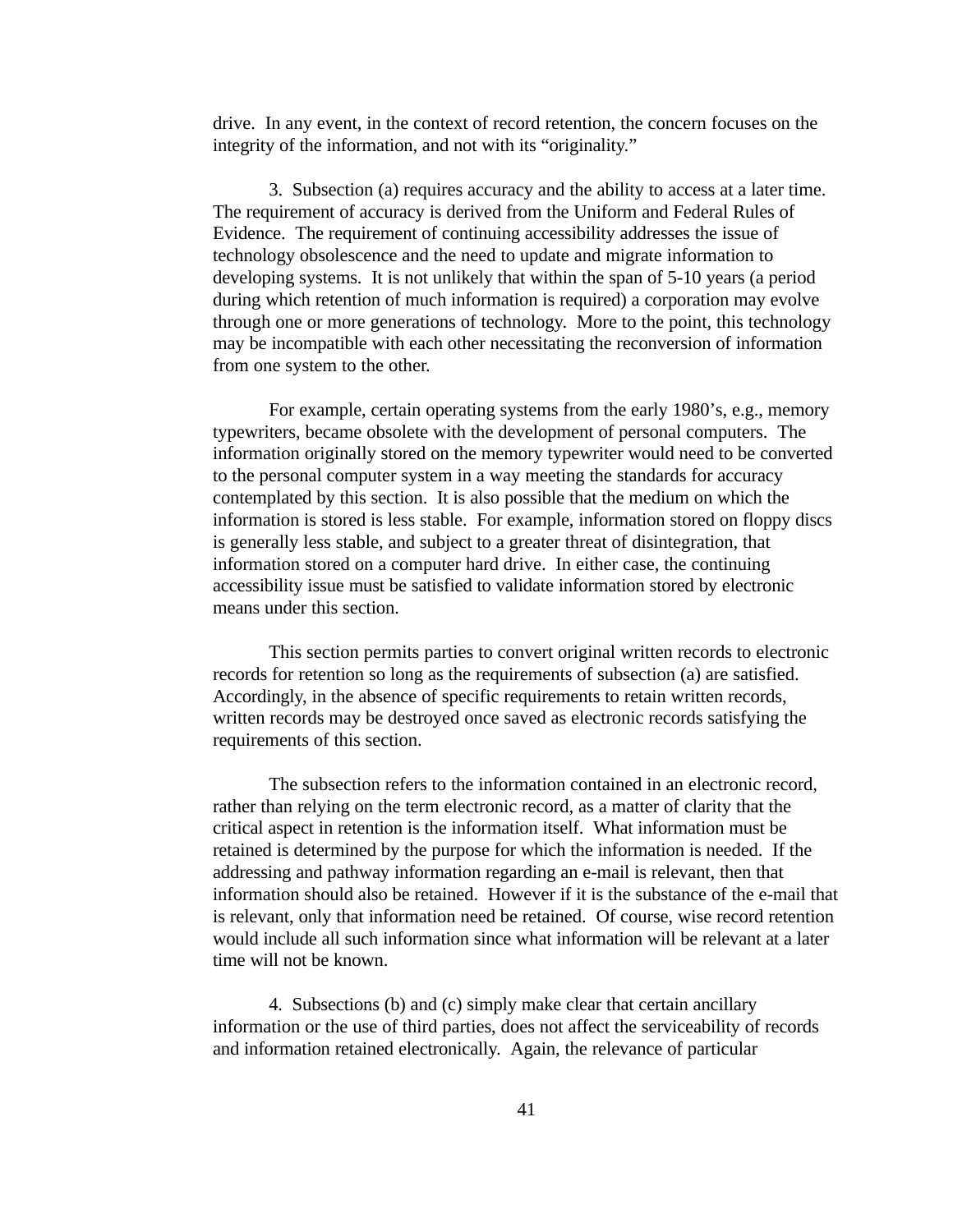information will not be known until that information is required at a subsequent time.

5. Subsection (d) continues the theme of the Act as validating electronic records as originals where the law requires retention of an original. The validation of electronic records and electronic information as originals is consistent with the Uniform Rules of Evidence. See Uniform Rules of Evidence 1001(3), 1002, 1003 and 1004.

6. Subsection (e) specifically addresses particular concerns regarding check retention statutes in many jurisdictions. A Report compiled by the Federal Reserve Bank of Boston identifies hundreds of state laws which require the retention or production of original canceled checks. Such requirements preclude banks and their customers from realizing the benefits and efficiencies related to truncation processes otherwise validated under current law. The benefits to banks and their customers from electronic check retention are effectuated by this provision.

7. Subsections (f) and (g) generally address other record retention statutes. As with check retention, all businesses and individuals may realize significant savings from electronic record retention. So long as the standards in Section 12 are satisfied, this section permits all parties to obtain those benefits. As always the government may require records in any medium, however, these subsections require a governmental agency to specifically identify the types of records and requirements that will be imposed.

# **SECTION 13. ADMISSIBILITY IN EVIDENCE.** In a proceeding, evidence

of a record or signature may not be excluded solely because it is in electronic form.

**Source:** UNCITRAL Model Law on Electronic Commerce Article 9.

#### **Comment**

Like Section 7, this section prevents the nonrecognition of electronic records and signatures solely on the ground of the media in which information is presented.

Nothing in this section relieves a party from establishing the necessary foundation for the admission of an electronic record. See Uniform Rules of Evidence 1001(3), 1002,1003 and 1004.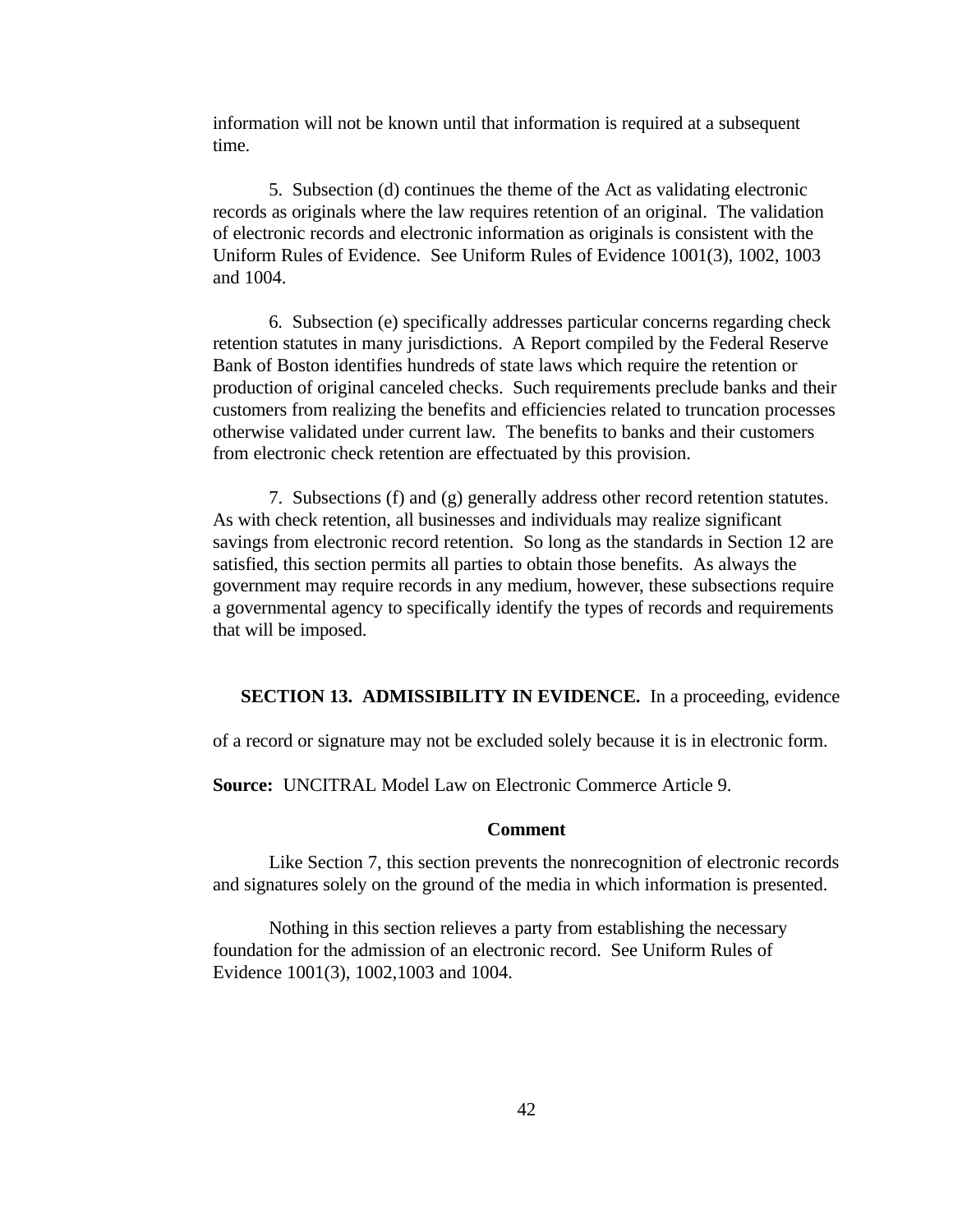# **SECTION 14. AUTOMATED TRANSACTION.** In an automated

transaction, the following rules apply:

(1) A contract may be formed by the interaction of electronic agents of the parties, even if no individual was aware of or reviewed the electronic agents' actions or the resulting terms and agreements.

(2) A contract may be formed by the interaction of an electronic agent and

an individual, acting on the individual's own behalf or for another person, including by an interaction in which the individual performs actions that the individual is free to refuse to perform and which the individual knows or has reason to know will cause the electronic agent to complete the transaction or performance.

(3) The terms of the contract are determined by the substantive law

applicable to it.

**Source:** UNICTRAL Model Law on Electronic Commerce Article 11.

# **Comment**

1. This section confirms that contracts can be formed by machines functioning as electronic agents for parties to a transaction. It negates any claim that lack of human intent, at the time of contract formation, prevents contract formation. When machines are involved, the requisite intention flows from the programing and use of the machine. As in other cases, these are salutary provisions consistent with the fundamental purpose of the Act to remove barriers to electronic transactions while leaving the substantive law, e.g., law of mistake, law of contract formation, unaffected to the greatest extent possible.

2. The process in paragraph (2) validates an anonymous click-through transaction. It is possible that an anonymous click-through process may simply result in no recognizable legal relationship, e.g., A goes to a person's website and acquires access without in any way identifying herself, or otherwise indicating agreement or assent to any limitation or obligation, and the owner's site grants A access. In such a case no legal relationship has been created.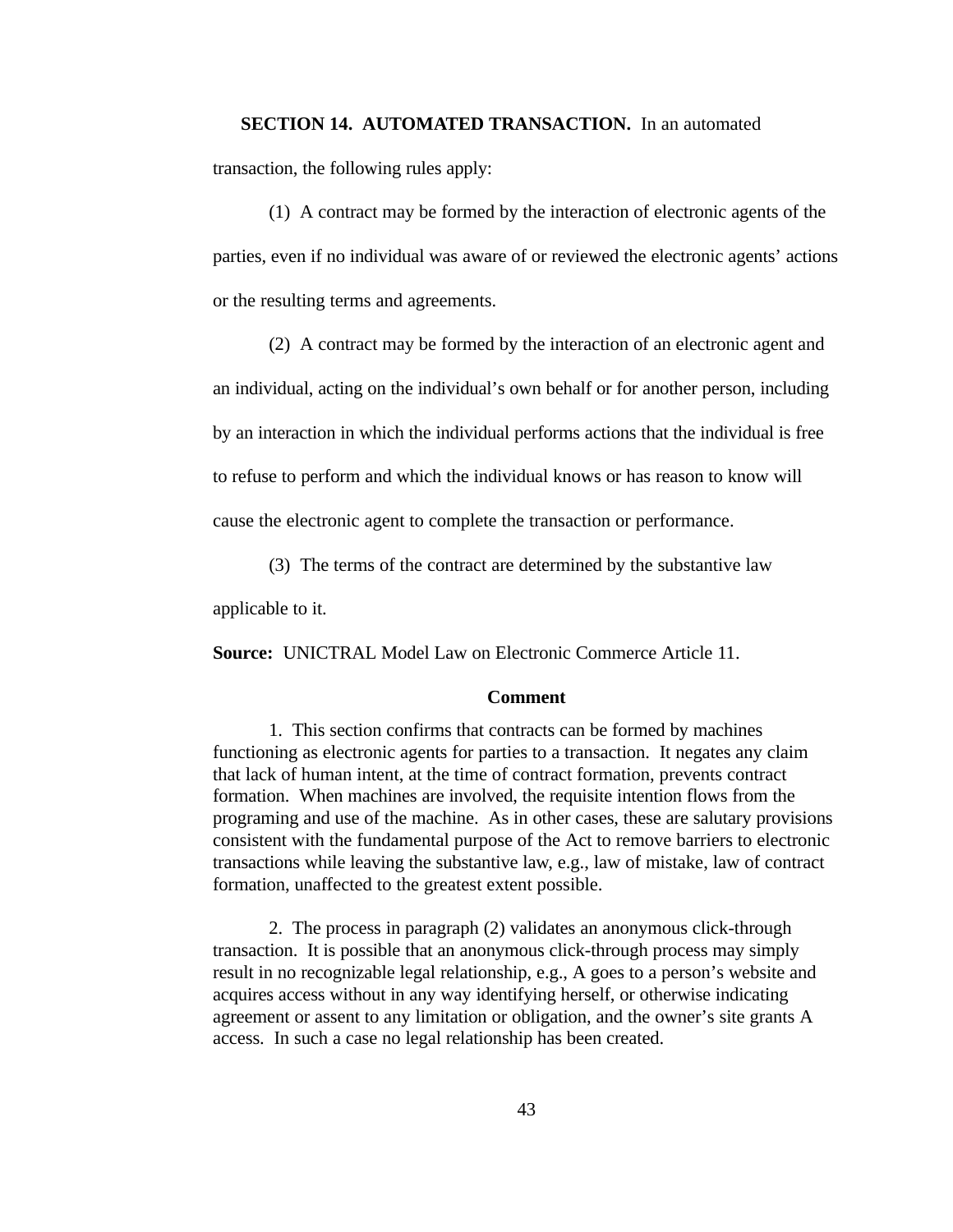On the other hand it may be possible that A's actions indicate agreement to a particular term. For example, A goes to a website and is confronted by an initial screen which advises her that the information at this site is proprietary, that A may use the information for her own personal purposes, but that, by clicking below, A agrees that any other use without the site owner's permission is prohibited. If A clicks "agree" and downloads the information and then uses the information for other, prohibited purposes, should not A be bound by the click? It seems the answer properly should be, and would be, yes.

If the owner can show that the only way A could have obtained the information was from his website, and that the process to access the subject information required that A must have clicked the "I agree" button after having the ability to see the conditions on use, A has performed actions which A was free to refuse, which A knew would cause the site to grant her access, i.e., "complete the transaction." The terms of the resulting contract will be determined under general contract principles, but will include the limitation on A's use of the information, as a condition precedent to granting her access to the information.

3. In the transaction set forth in Comment 2, the record of the transaction also will include an electronic signature. By clicking "I agree" A adopted a process with the intent to "sign," i.e., bind herself to a legal obligation, the resulting record of the transaction. If a "signed writing" were required under otherwise applicable law, this transaction would be enforceable. If a "signed writing" were not required, it may be sufficient to establish that the electronic record is attributable to A under Section 9. Attribution may be shown in any manner reasonable including showing that, of necessity, A could only have gotten the information through the process at the website.

# **SECTION 15. TIME AND PLACE OF SENDING AND RECEIPT.**

(a) Unless otherwise agreed between the sender and the recipient, an

electronic record is sent when it:

(1) is addressed properly or otherwise directed properly to an

information processing system that the recipient has designated or uses for the

purpose of receiving electronic records or information of the type sent and from

which the recipient is able to retrieve the electronic record;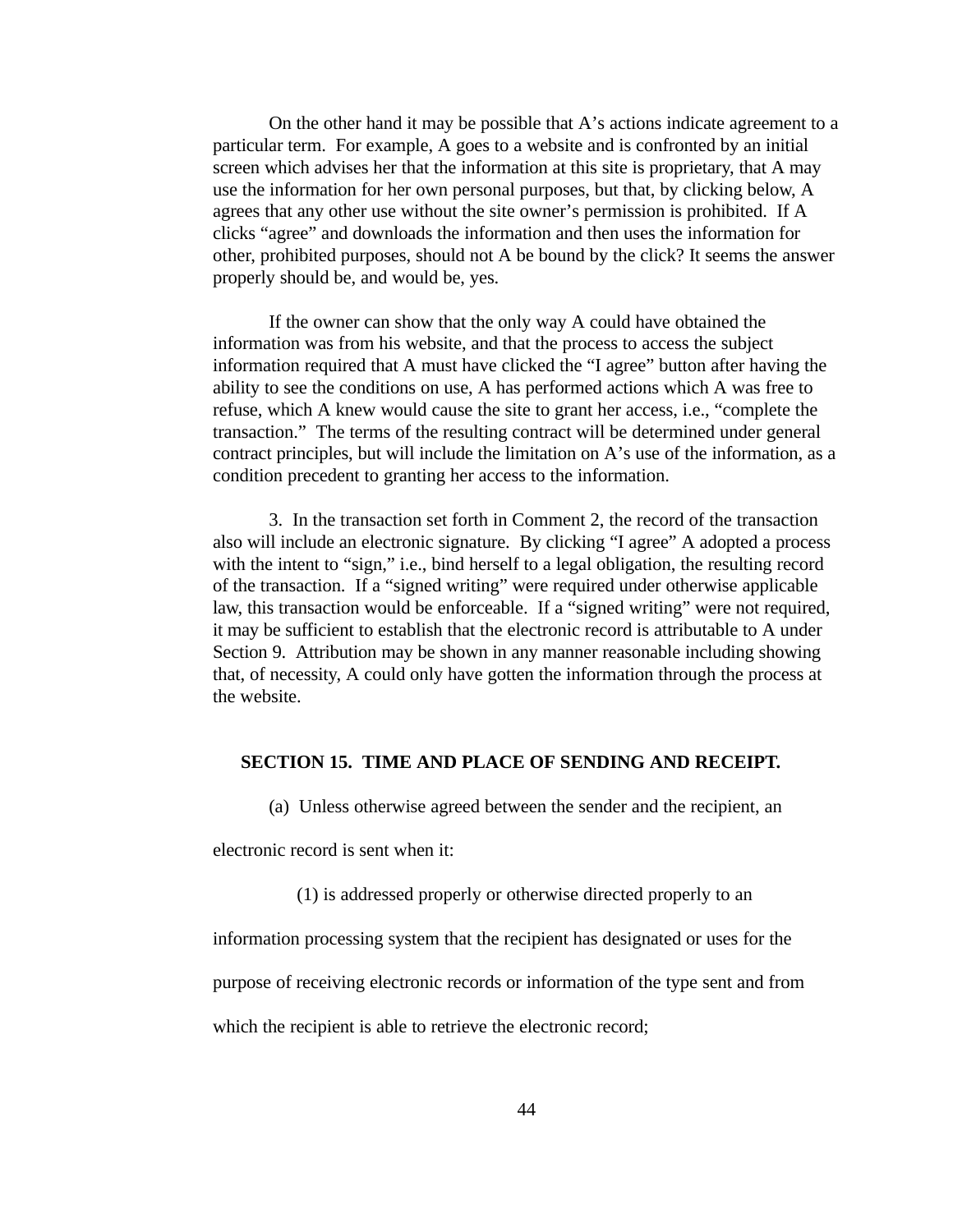(2) is in a form capable of being processed by that system; and

(3) enters an information processing system outside the control of the sender or of a person that sent the electronic record on behalf of the sender or enters a region of the information processing system designated or used by the recipient which is under the control of the recipient.

(b) Unless otherwise agreed between a sender and the recipient, an electronic record is received when:

(1) it enters an information processing system that the recipient has designated or uses for the purpose of receiving electronic records or information of the type sent and from which the recipient is able to retrieve the electronic record; and

(2) it is in a form capable of being processed by that system.

(c) Subsection (b) applies even if the place the information processing system is located is different from the place the electronic record is deemed to be received under subsection (d).

(d) Unless otherwise expressly provided in the electronic record or agreed between the sender and the recipient, an electronic record is deemed to be sent from the sender's place of business and to be received at the recipient's place of business. For purposes of this subsection, the following rules apply:

(1) If the sender or recipient has more than one place of business, the place of business of that person is the place having the closest relationship to the underlying transaction.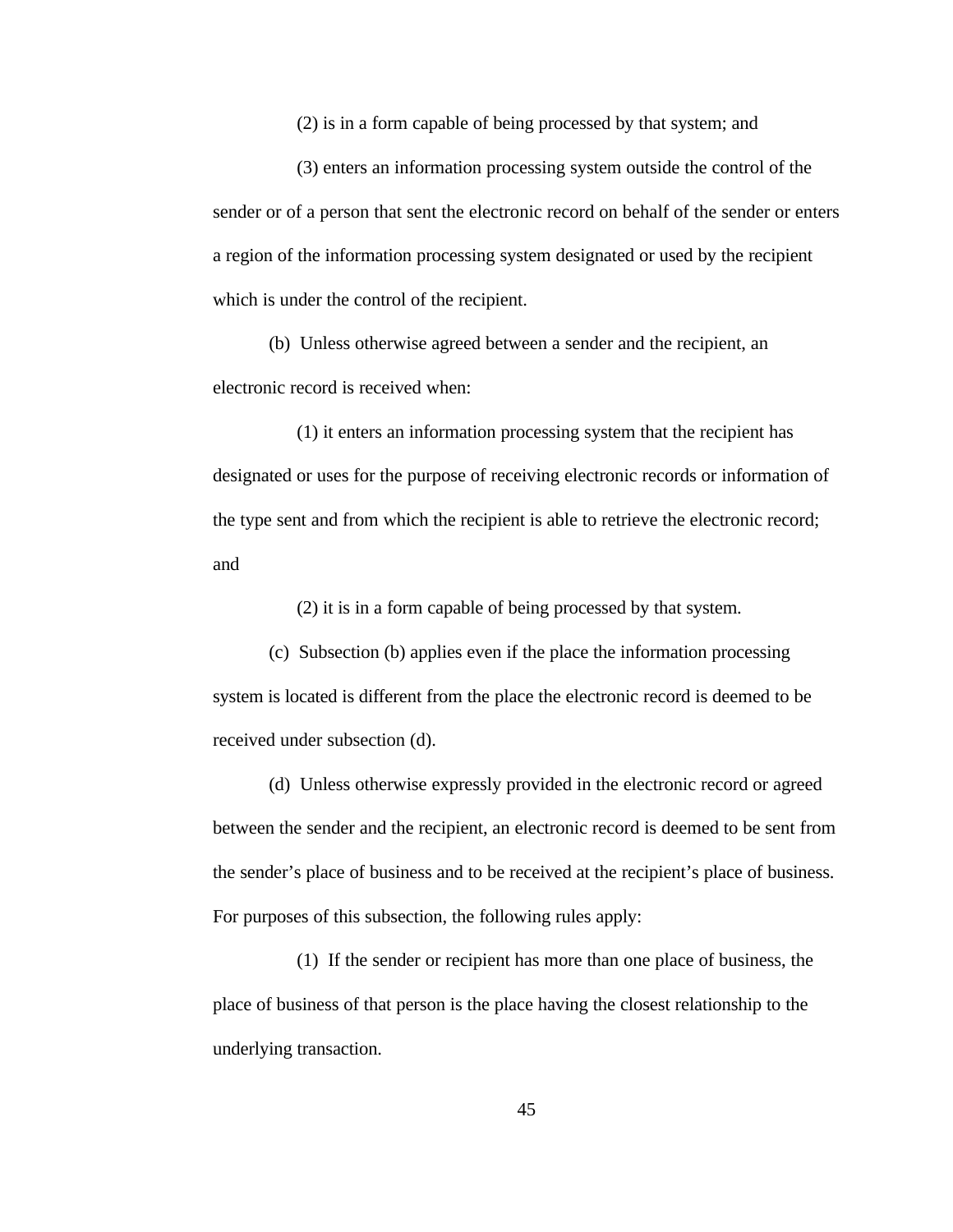(2) If the sender or the recipient does not have a place of business, the place of business is the sender's or recipient's residence, as the case may be.

(e) An electronic record is received under subsection (b) even if no individual is aware of its receipt.

(f) Receipt of an electronic acknowledgment from an information processing

system described in subsection (b) establishes that a record was received but, by

itself, does not establish that the content sent corresponds to the content received.

(g) If a person is aware that an electronic record purportedly sent under

subsection (a), or purportedly received under subsection (b), was not actually sent

or received, the legal effect of the sending or receipt is determined by other

applicable law. Except to the extent permitted by the other law, the requirements of

this subsection may not be varied by agreement.

**Source:** UNCITRAL Model Law on Electronic Commerce Article 15.

# **Comment**

1. This section provides default rules regarding when and from where an electronic record is sent and when and where an electronic record is received. This section does not address the efficacy of the record that is sent or received. That is, whether a record is unintelligible or unusable by a recipient is a separate issue from whether that record was sent or received. The effectiveness of an illegible record, whether it binds any party, are questions left to other law.

2. Subsection (a) furnishes rules for determining when an electronic record is sent. The effect of the sending and its import are determined by other law once it is determined that a sending has occurred.

In order to have a proper sending, the subsection requires that information be properly addressed or otherwise directed to the recipient. In order to send within the meaning of this section, there must be specific information which will direct the record to the intended recipient. Although mass electronic sending is not precluded,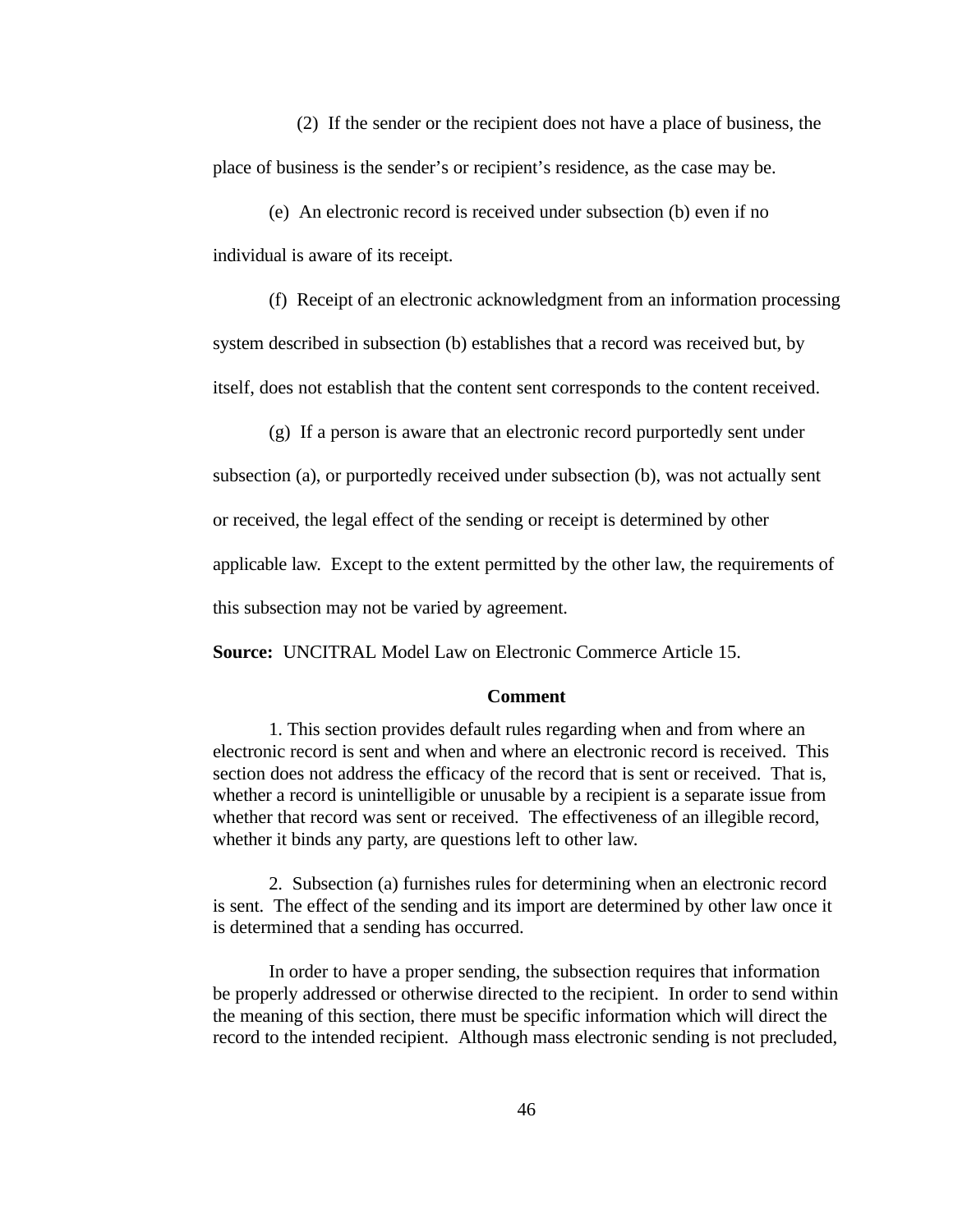a general broadcast message, sent to systems rather than individuals, would not suffice as a sending.

The record will be considered sent once it leaves the control of the sender, or comes under the control of the recipient. Records sent through e-mail or the internet will pass through many different server systems. Accordingly, the critical element when more than one system is involved is the loss of control by the sender.

However, the structure of many message delivery systems is such that electronic records may actually never leave the control of the sender. For example, within a university or corporate setting, e-mail sent within the system to another faculty member is technically not out of the sender's control since it never leaves the organization's server. Accordingly, to qualify as a sending, the e-mail must arrive at a point where the recipient has control. This section does not address the effect of an electronic record that is thereafter "pulled back," e.g., removed from a mailbox. The analog in the paper world would be removing a letter from a person's mailbox. As in the case of providing information electronically under Section 8, the recipient's ability to receive a message should be judged from the perspective of whether the sender has done any action which would preclude retrieval. This is especially the case in regard to sending, since the sender must direct the record to a system designated or used by the recipient.

3. Subsection (b) provides simply that when a record enters the system which the recipient has designated or uses and to which it has access, in a form capable of being processed by that system, it is received. Keying receipt to a system accessible by the recipient removes the potential for a recipient leaving messages with a server or other service in order to avoid receipt. However, the section does not resolve the issue of how the sender proves the time of receipt.

To assure that the recipient retains control of the place of receipt, subsection (b) requires that the system be specified or used by the recipient, and that the system be used or designated for the type of record being sent. Many people have multiple e-mail addresses for different purposes. Subsection (b) assures that recipients can designate the e-mail address or system to be used in a particular transaction. For example, the recipient retains the ability to designate a home e-mail for personal matters, work e-mail for official business, or a separate organizational e-mail solely for the business purposes of that organization. If A sends B a notice at his home which relates to business, it may not be deemed received if B designated his business address as the sole address for business purposes. Whether actual knowledge upon seeing it at home would qualify as receipt is determined under the otherwise applicable substantive law.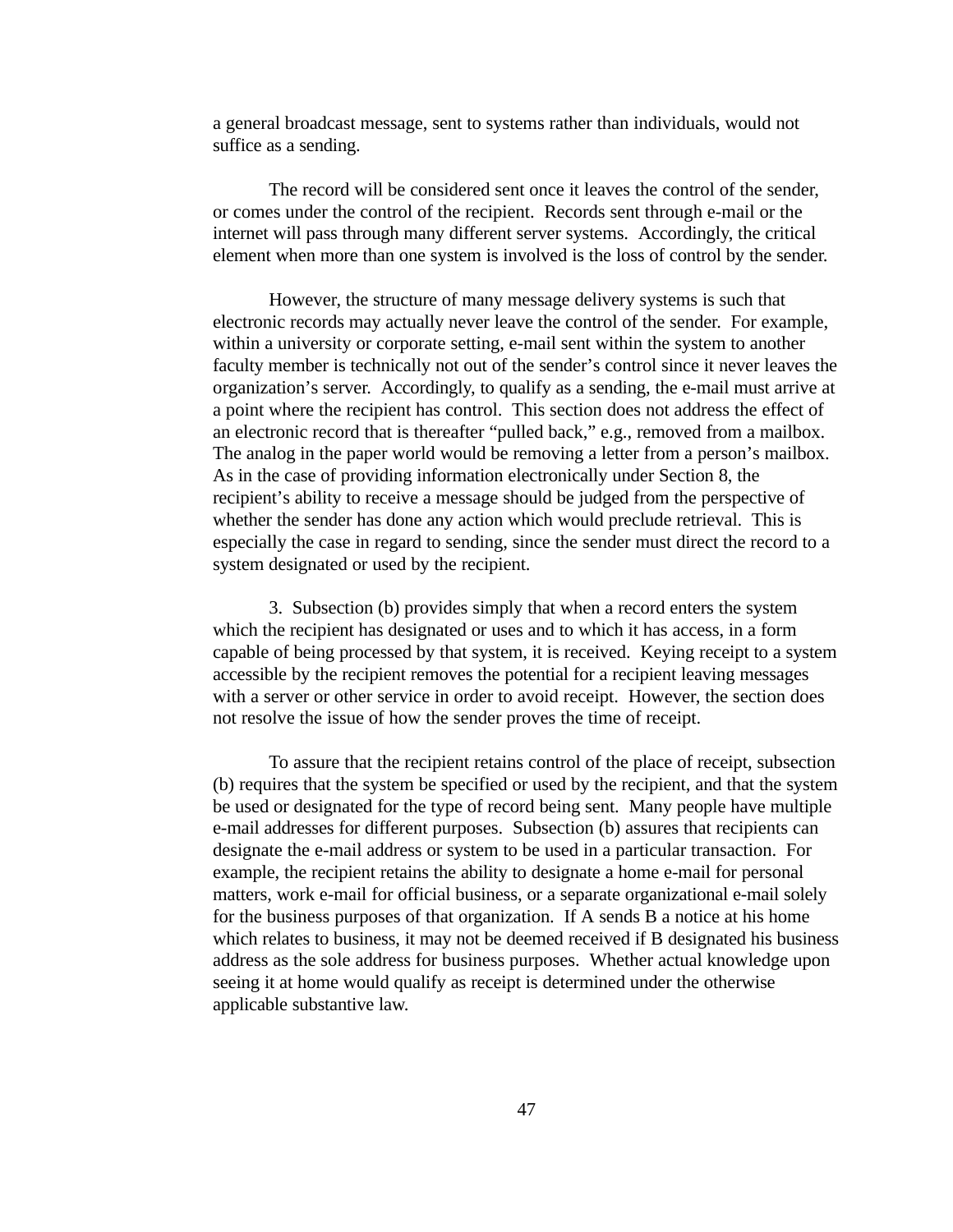4. Subsections (c) and (d) provide default rules for determining where a record will be considered to have been sent or received. The focus is on the place of business of the recipient and not the physical location of the information processing system, which may bear absolutely no relation to the transaction between the parties. It is not uncommon for users of electronic commerce to communicate from one State to another without knowing the location of information systems through which communication is operated. In addition, the location of certain communication systems may change without either of the parties being aware of the change. Accordingly, where the place of sending or receipt is an issue under other applicable law, e.g., conflict of laws issues, tax issues, the relevant location should be the location of the sender or recipient and not the location of the information processing system.

Subsection (d) assures individual flexibility in designating the place from which a record will be considered sent or at which a record will be considered received. Under subsection (d) a person may designate the place of sending or receipt unilaterally in an electronic record. This ability, as with the ability to designate by agreement, may be limited by otherwise applicable law to places having a reasonable relationship to the transaction.

5. Subsection (e) makes clear that receipt is not dependent on a person having notice that the record is in the person's system. Receipt occurs when the record reaches the designated system whether or not the recipient ever retrieves the record. The paper analog is the recipient who never reads a mail notice.

6. Subsection (f) provides legal certainty regarding the effect of an electronic acknowledgment. It only addresses the fact of receipt, not the quality of the content, nor whether the electronic record was read or "opened."

7. Subsection (g) limits the parties' ability to vary the method for sending and receipt provided in subsections (a) and (b), when there is a legal requirement for the sending or receipt. As in other circumstances where legal requirements derive from other substantive law, to the extent that the other law permits variation by agreement, this Act does not impose any additional requirements, and provisions of this Act may be varied to the extent provided in the other law.

# **SECTION 16. TRANSFERABLE RECORDS.**

(a) In this section, "transferable record" means an electronic record that: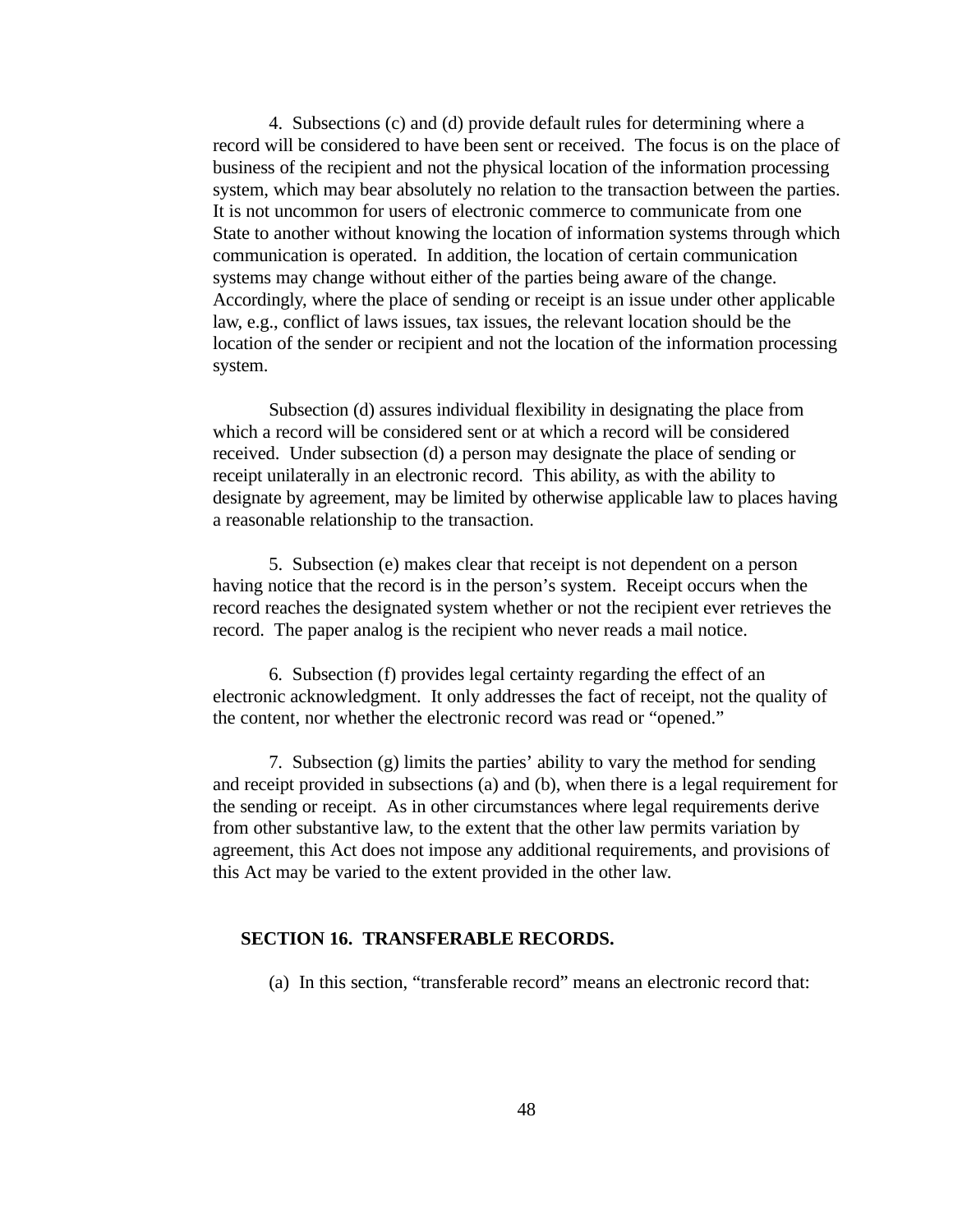(1) would be a note under [Article 3 of the Uniform Commercial Code] or a document under [Article 7 of the Uniform Commercial Code] if the electronic record were in writing; and

(2) the issuer of the electronic record expressly has agreed is a transferable record.

(b) A person has control of a transferable record if a system employed for evidencing the transfer of interests in the transferable record reliably establishes that person as the person to which the transferable record was issued or transferred.

(c) A system satisfies subsection (b), and a person is deemed to have control of a transferable record, if the transferable record is created, stored, and assigned in such a manner that:

(1) a single authoritative copy of the transferable record exists which is unique, identifiable, and, except as otherwise provided in paragraphs (4), (5), and (6), unalterable;

(2) the authoritative copy identifies the person asserting control as:

(A) the person to which the transferable record was issued; or

(B) if the authoritative copy indicates that the transferable record has been transferred, the person to which the transferable record was most recently transferred;

(3) the authoritative copy is communicated to and maintained by the person asserting control or its designated custodian;

49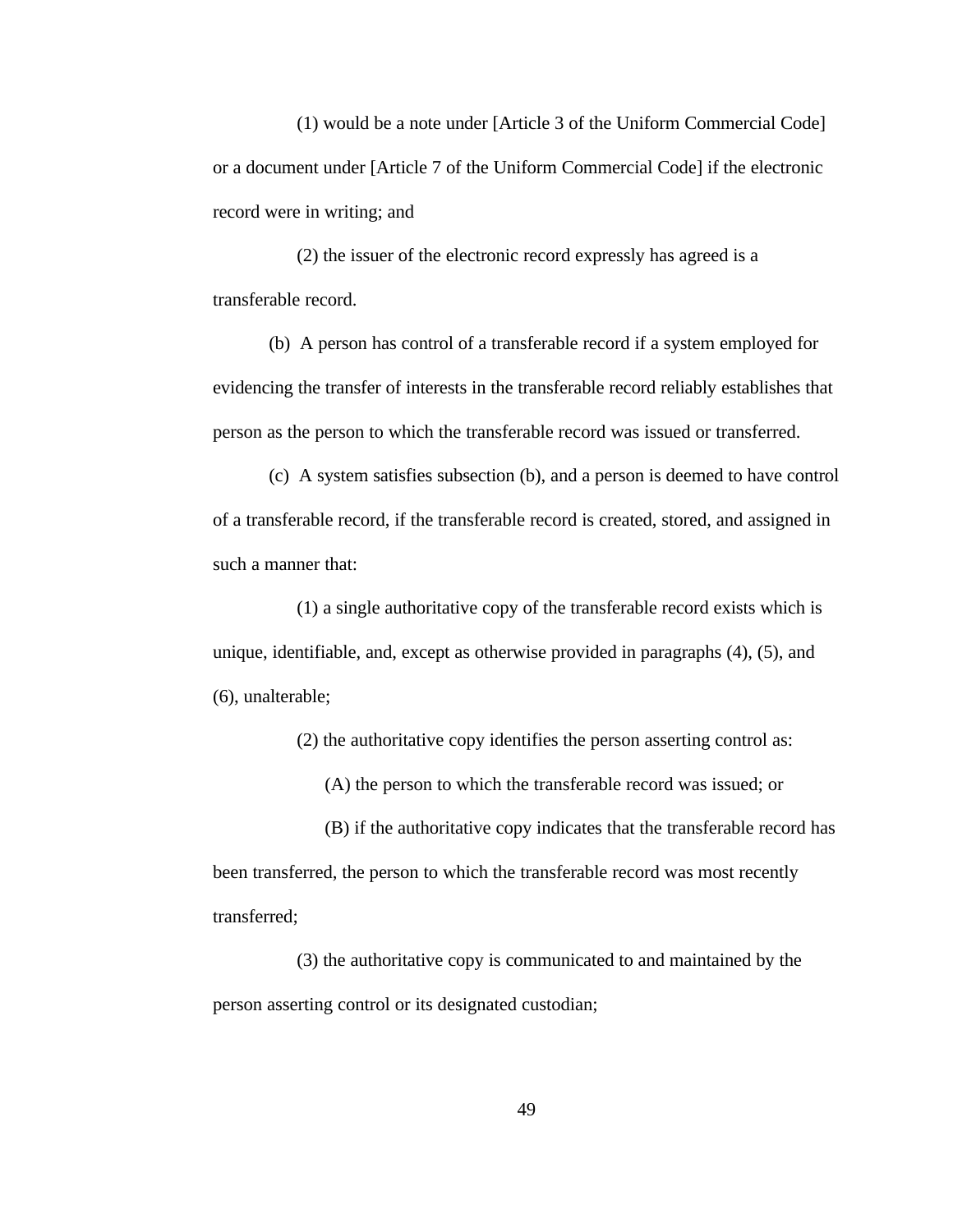(4) copies or revisions that add or change an identified assignee of the authoritative copy can be made only with the consent of the person asserting control;

(5) each copy of the authoritative copy and any copy of a copy is readily identifiable as a copy that is not the authoritative copy; and

(6) any revision of the authoritative copy is readily identifiable as authorized or unauthorized.

(d) Except as otherwise agreed, a person having control of a transferable record is the holder, as defined in [Section 1-201(20) of the Uniform Commercial Code], of the transferable record and has the same rights and defenses as a holder of an equivalent record or writing under [the Uniform Commercial Code], including, if the applicable statutory requirements under [Section 3-302(a), 7-501, or 9-308 of the Uniform Commercial Code] are satisfied, the rights and defenses of a holder in due course, a holder to which a negotiable document of title has been duly negotiated, or a purchaser, respectively. Delivery, possession, and indorsement are not required to obtain or exercise any of the rights under this subsection.

(e) Except as otherwise agreed, an obligor under a transferable record has the same rights and defenses as an equivalent obligor under equivalent records or writings under [the Uniform Commercial Code].

(f) If requested by a person against which enforcement is sought, the person seeking to enforce the transferable record shall provide reasonable proof that the person is in control of the transferable record. Proof may include access to the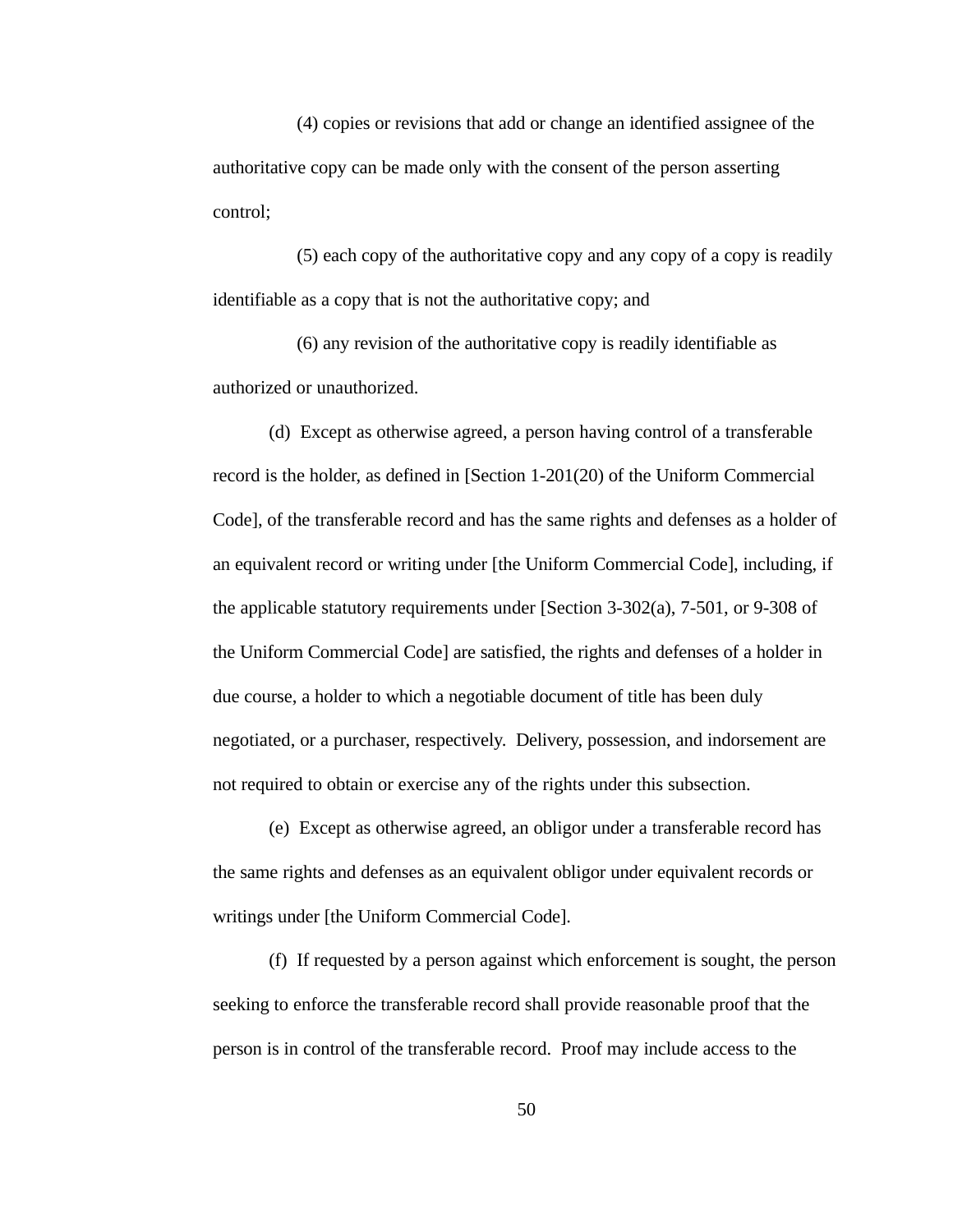authoritative copy of the transferable record and related business records sufficient

to review the terms of the transferable record and to establish the identity of the

person having control of the transferable record.

**Source:** Revised Article 9, Section 9-105.

# **Comment**

1. Paper negotiable instruments and documents are unique in the fact that a tangible token – a piece of paper – actually embodies intangible rights and obligations. The extreme difficulty of creating a unique electronic token which embodies the singular attributes of a paper negotiable document or instrument dictates that the rules relating to negotiable documents and instruments not be simply amended to allow the use of an electronic record for the requisite paper writing. However, the desirability of establishing rules by which business parties might be able to acquire some of the benefits of negotiability in an electronic environment is recognized by the inclusion of this section on Transferable Records.

This section provides legal support for the creation, transferability and enforceability of electronic note and document equivalents, as against the issuer/obligor. The certainty created by the section provides the requisite incentive for industry to develop the systems and processes, which involve significant expenditures of time and resources, to enable the use of such electronic documents.

The importance of facilitating the development of systems which will permit electronic equivalents is a function of cost, efficiency and safety for the records. The storage cost and space needed for the billions of paper notes and documents is phenomenal. Further, natural disasters can wreak havoc on the ability to meet legal requirements for retaining, retrieving and delivering paper instruments. The development of electronic systems meeting the rigorous standards of this section will permit retention of copies which reflect the same integrity as the original. As a result storage, transmission and other costs will be reduced, while security and the ability to satisfy legal requirements governing such paper records will be enhanced.

Section 16 provides for the creation of an electronic record which may be controlled by the holder, who in turn may obtain the benefits of holder in due course and good faith purchaser status. If the benefits and efficiencies of electronic media are to be realized in this industry it is essential to establish a means by which transactions involving paper promissory notes may be accomplished completely electronically. Particularly as other aspects of such transactions are accomplished electronically, the drag on the transaction of requiring a paper note becomes evident. In addition to alleviating the logistical problems of generating, storing and retrieving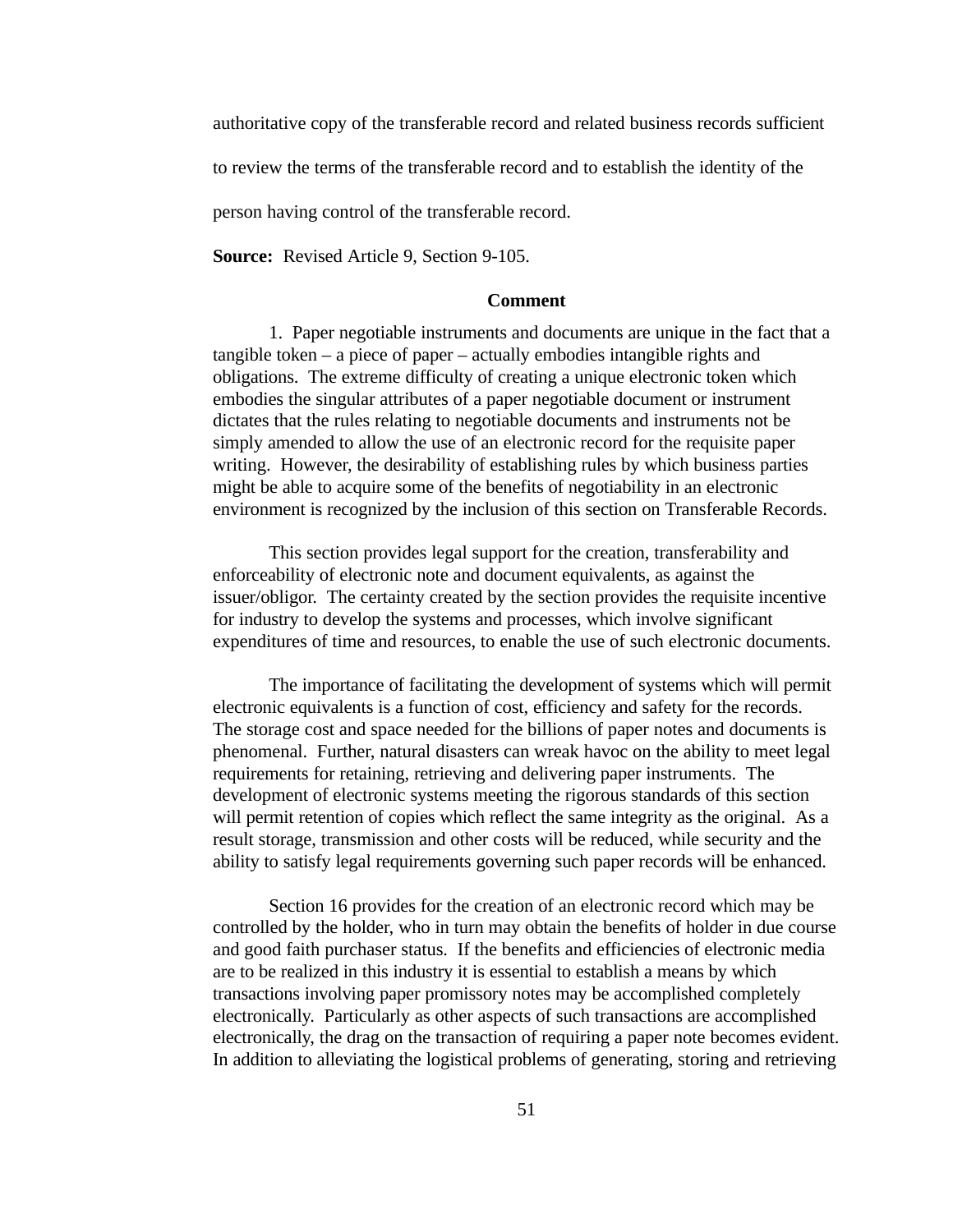paper, the mailing and transmission costs associated with such transactions will also be reduced.

2. The definition of transferable record is limited in two significant ways. First, only the equivalent of paper promissory notes and paper documents of title can be created as transferable records. Notes and Documents of Title do not impact the broad systems that relate to the broader payments mechanisms related, for example, to checks. Impacting the check collection system by allowing for "electronic checks" has ramifications well beyond the ability of this Act to address. Accordingly, this Act excludes from its scope transactions governed by UCC Articles 3 and 4. The limitation to promissory note equivalents in Section 16 is quite important in that regard because of the ability to deal with many enforcement issues by contract without affecting such systemic concerns.

Second, not only is Section 16 limited to electronic records which would qualify as negotiable promissory notes or documents if they were in writing, but the issuer of the electronic record must expressly agree that the electronic record is to be considered a transferable record. The definition of transferable record as "an electronic record that...the issuer of the electronic record expressly has agreed is a transferable record" indicates that the electronic record itself will likely set forth the issuer's agreement, though it may be argued that a contemporaneous electronic or written record might set forth the issuer's agreement. However, conversion of a paper note issued as such would not be possible because the issuer would not be the issuer, in such a case, of an electronic record. The purpose of such a restriction is to assure that transferable records can only be created at the time of issuance by the obligor. The possibility that a paper note might be converted to an electronic record and then intentionally destroyed, and the effect of such action, was not intended to be covered by Section 16.

The requirement that the obligor expressly agree in the electronic record to its treatment as a transferable record does not otherwise affect the characterization of a transferable record (i.e., does not affect what would be a paper note) because it is a statutory condition. Further, it does not obligate the issuer to undertake to do any other act than the payment of the obligation evidenced by the transferable record. Therefore, it does not make the transferable record "conditional" within the meaning of Section 3-104(a)(3) of the Uniform Commercial Code.

3. Under Section 16 acquisition of "control" over an electronic record serves as a substitute for "possession" in the paper analog. More precisely, "control" under Section 16 serves as the substitute for delivery, indorsement and possession of a negotiable promissory note or negotiable document of title. Section 16(b) allows control to be found so long as "a system employed for evidencing the transfer of interests in the transferable record reliably establishes [the person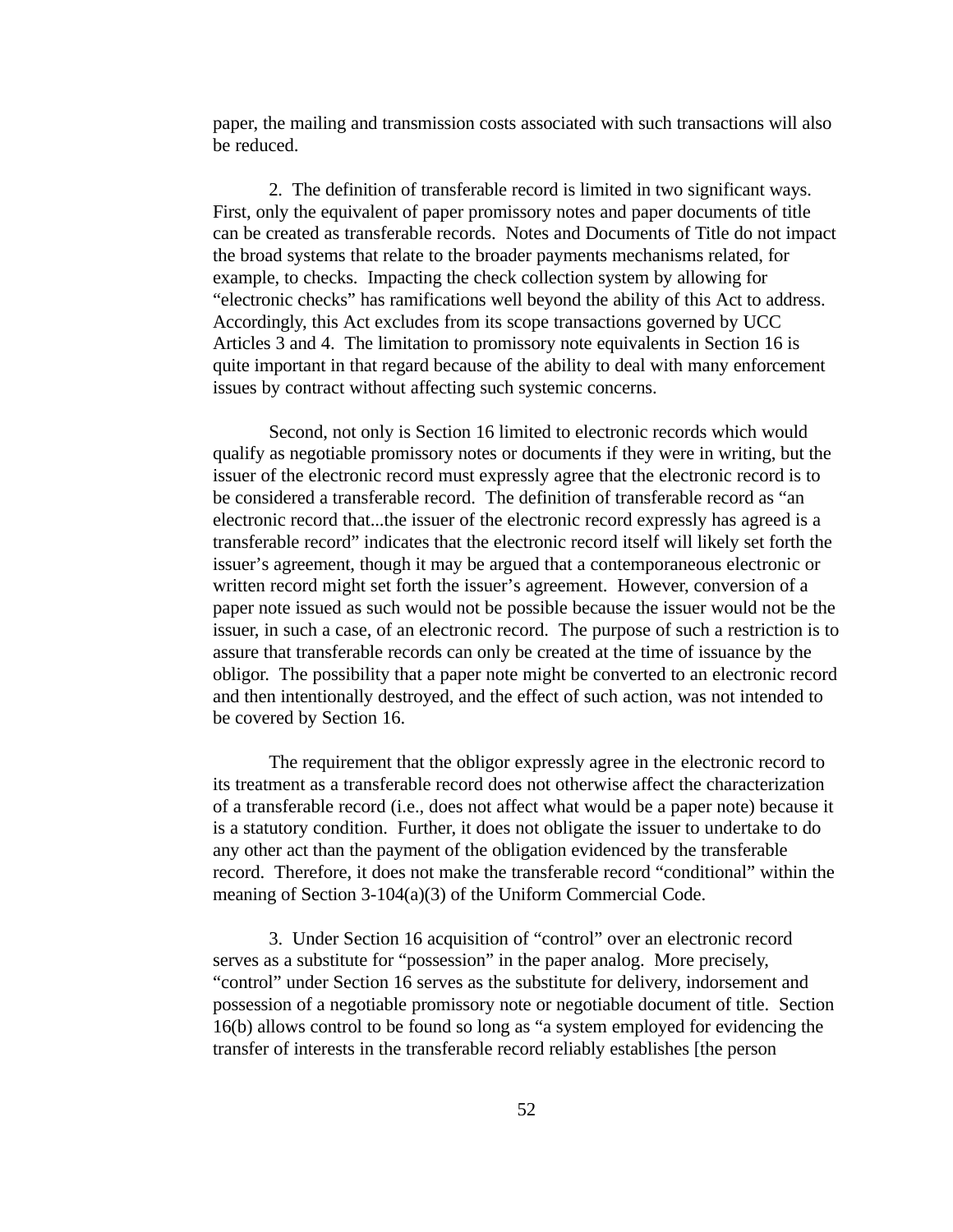claiming control] as the person to which the transferable record was issued or transferred." The key point is that a system, whether involving third party registry or technological safeguards, must be shown to reliably establish the identity of *the* person entitled to payment. Section 16(c) then sets forth a safe harbor list of very strict requirements for such a system. The specific provisions listed in Section 16(c) are derived from Section 105 of Revised Article 9 of the Uniform Commercial Code. Generally, the transferable record must be unique, identifiable, and except as specifically permitted, unalterable. That "authoritative copy" must (i) identify the person claiming control as the person to whom the record was issued or most recently transferred, (ii) be maintained by the person claiming control or its designee, and (iii) be unalterable except with the permission of the person claiming control. In addition any copy of the authoritative copy must be readily identifiable as a copy and all revisions must be readily identifiable as authorized or unauthorized.

The control requirements may be satisfied through the use of a trusted third party registry system. Such systems are currently in place with regard to the transfer of securities entitlements under Article 8 of the Uniform Commercial Code, and in the transfer of cotton warehouse receipts under the program sponsored by the United States Department of Agriculture. This Act would recognize the use of such a system so long as the standards of subsection (c) were satisfied. In addition, a technological system which met such exacting standards would also be permitted under Section 16.

For example, a borrower signs an electronic record which would be a promissory note or document if it were paper. The borrower specifically agrees in the electronic record that it will qualify as a transferable record under this section. The lender implements a newly developed technological system which dates, encrypts, and stores all the electronic information in the transferable record in a manner which lender can demonstrate reliably establishes lender as the person to which the transferable record was issued. In the alternative, the lender may contract with a third party to act as a registry for all such transferable records, retaining records establishing the party to whom the record was issued and all subsequent transfers of the record. An example of this latter method for assuring control is the system established for the issuance and transfer of electronic cotton warehouse receipts under 7 C.F.R. section 735 et seq.

Of greatest importance in the system used is the ability to securely and demonstrably be able to transfer the record to others in a manner which assures that only one "holder" exists. The need for such certainty and security resulted in the very stringent standards for a system outlined in subsection (c). A system relying on a third party registry is likely the most effective way to satisfy the requirements of subsection (c) that the transferable record remain unique, identifiable and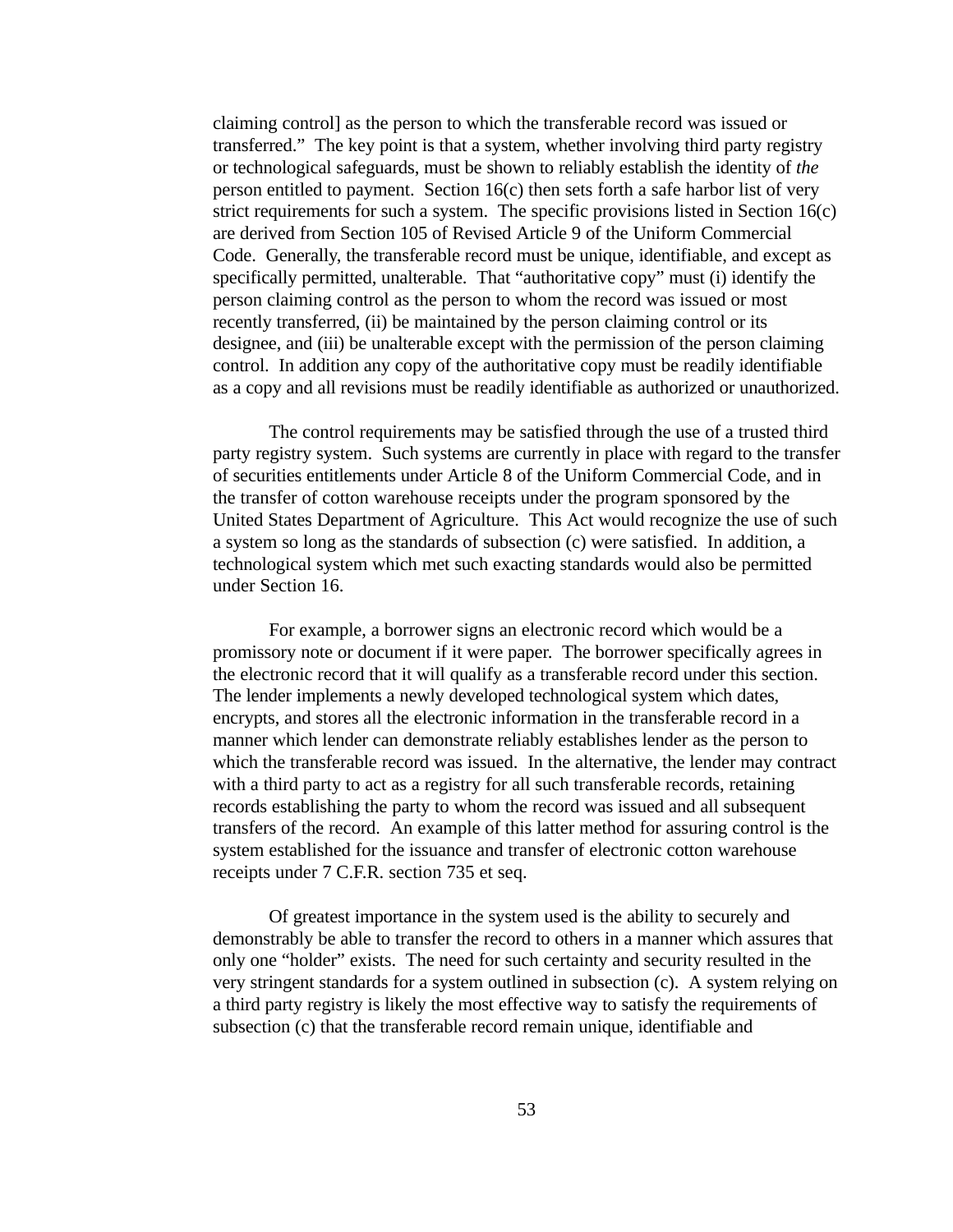unalterable, while also providing the means to assure that the transferee is clearly noted and identified.

It must be remembered that Section 16 was drafted in order to provide sufficient legal certainty regarding the rights of those in control of such electronic records, that legal incentives would exist to warrant the development of systems which would establish the requisite control. During the drafting of Section 16, representatives from the Federal Reserve carefully scrutinized the impact of any electronicization of any aspect of the national payment system. Section 16 represents a compromise position which, as noted, serves as a bridge pending more detailed study and consideration of what legal changes, if any, are necessary or appropriate in the context of the payment systems impacted. Accordingly, Section 16 provides limited scope for the attainment of important rights derived from the concept of negotiability, in order to permit the development of systems which will satisfy its strict requirements for control.

4. It is important to note what the section does not provide. Issues related to enforceability against intermediate transferees and transferors (i.e., indorser liability under a paper note), warranty liability that would attach in a paper note, and issues of the effect of taking a transferable record on the underlying obligation, are NOT addressed by this section. Such matters must be addressed, if at all, by contract between and among the parties in the chain of transmission and transfer of the transferable record. In the event that such matters are not addressed by the contract, the issues would need to be resolved under otherwise applicable law. Other law may include general contract principles of assignment and assumption, or may include rules from Article 3 of the Uniform Commercial Code applied by analogy.

For example, Issuer agrees to pay a debt by means of a transferable record issued to A. Unless there is agreement between issuer and A that the transferable record "suspends" the underlying obligation (see Section 3-310 of the Uniform Commercial Code), A would not be prevented from enforcing the underlying obligation without the transferable record. Similarly, if A transfers the transferable record to B by means granting B control, B may obtain holder in due course rights against the obligor/issuer, but B's recourse against A would not be clear unless A agreed to remain liable under the transferable record. Although the rules of Article 3 may be applied by analogy in an appropriate context, in the absence of an express agreement in the transferable record or included by applicable system rules, the liability of the transferor would not be clear.

5. Current business models exist which rely for their efficacy on the benefits of negotiability. A principal example, and one which informed much of the development of Section 16, involves the mortgage backed securities industry.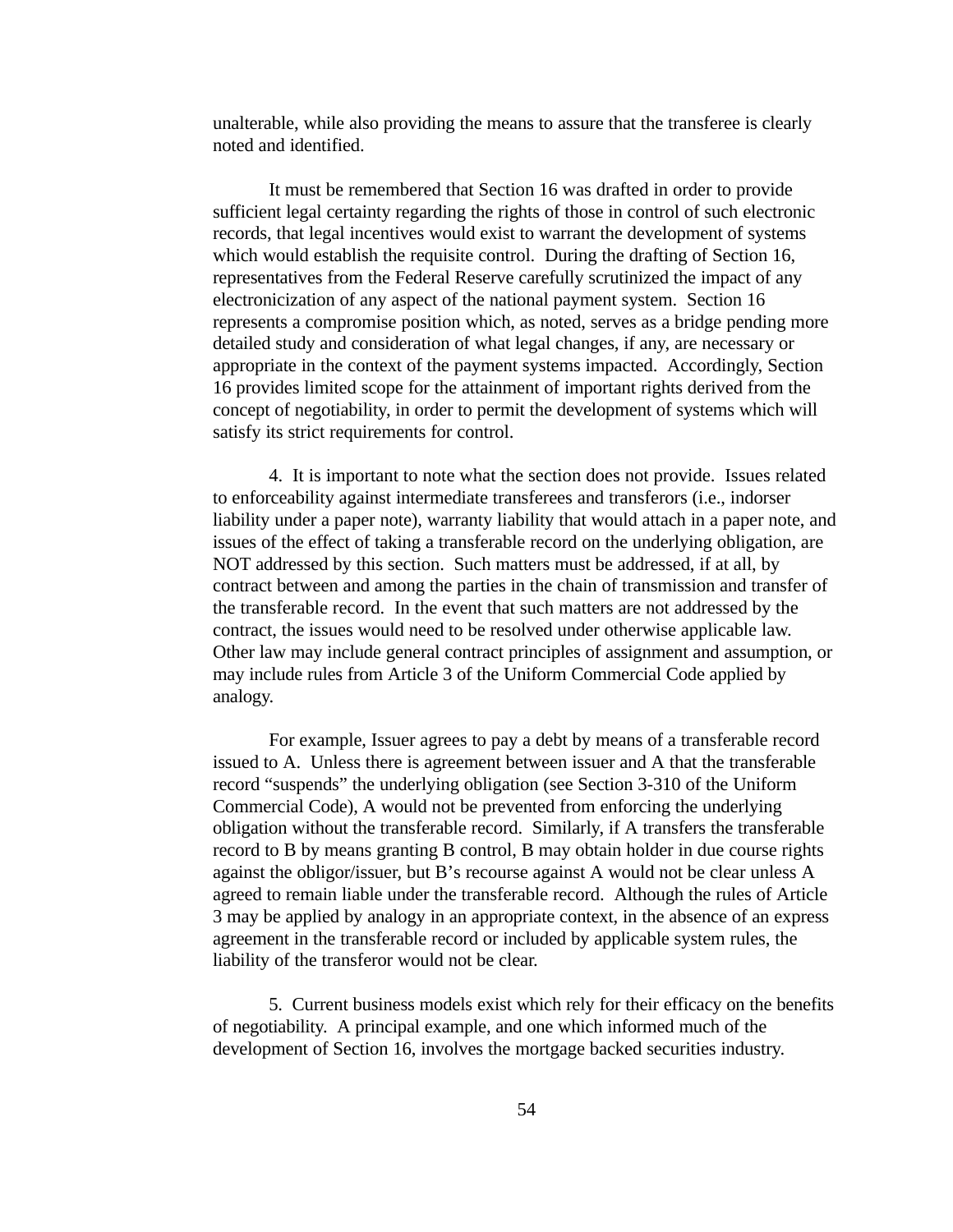Aggregators of commercial paper acquire mortgage secured promissory notes following a chain of transfers beginning with the origination of the mortgage loan by a mortgage broker. In the course of the transfers of this paper, buyers of the notes and lenders/secured parties for these buyers will intervene. For the ultimate purchaser of the paper, the ability to rely on holder in due course and good faith purchaser status creates the legal security necessary to issue its own investment securities which are backed by the obligations evidenced by the notes purchased. Only through their HIDC status can these purchasers be assured that third party claims will be barred. Only through their HIDC status can the end purchaser avoid the incredible burden of requiring and assuring that each person in the chain of transfer has waived any and all defenses to performance which may be created during the chain of transfer.

6. This section is a stand-alone provision. Although references are made to specific provisions in Article 3, Article 7, and Article 9 of the Uniform Commercial Code, these provisions are incorporated into this Act and made the applicable rules for purposes of this Act. The rights of parties to transferable records are established under subsections (d) and (e). Subsection (d) provides rules for determining the rights of a party in control of a transferable record. The subsection makes clear that the rights are determined under this section, and not under other law, by incorporating the rules on the manner of acquisition into this statute. The last sentence of subsection (d) is intended to assure that requirements related to notions of possession, which are inherently inconsistent with the idea of an electronic record, are not incorporated into this statute.

If a person establishes control, Section 16(d) provides that that person is the "holder" of the transferable record which is equivalent to a holder of an analogous paper negotiable instrument. More importantly, if the person acquired control in a manner which would make it a holder in due course of an equivalent paper record, the person acquires the rights of a HIDC. The person in control would therefore be able to enforce the transferable record against the obligor regardless of intervening claims and defenses. However, by pulling these rights into Section 16, this Act does NOT validate the wholesale electrification of promissory notes under Article 3 of the Uniform Commercial Code.

Further, it is important to understand that a transferable record under Section 16, while having no counterpart under Article 3 of the Uniform Commercial Code, would be an "account," "general intangible," or "payment intangible" under Article 9 of the Uniform Commercial Code. Accordingly, two separate bodies of law would apply to that asset of the obligee. A taker of the transferable record under Section 16 may acquire purchaser rights under Article 9 of the Uniform Commercial Code, however, those rights may be defeated by a trustee in bankruptcy of a prior person in control unless perfection under Article 9 of the Uniform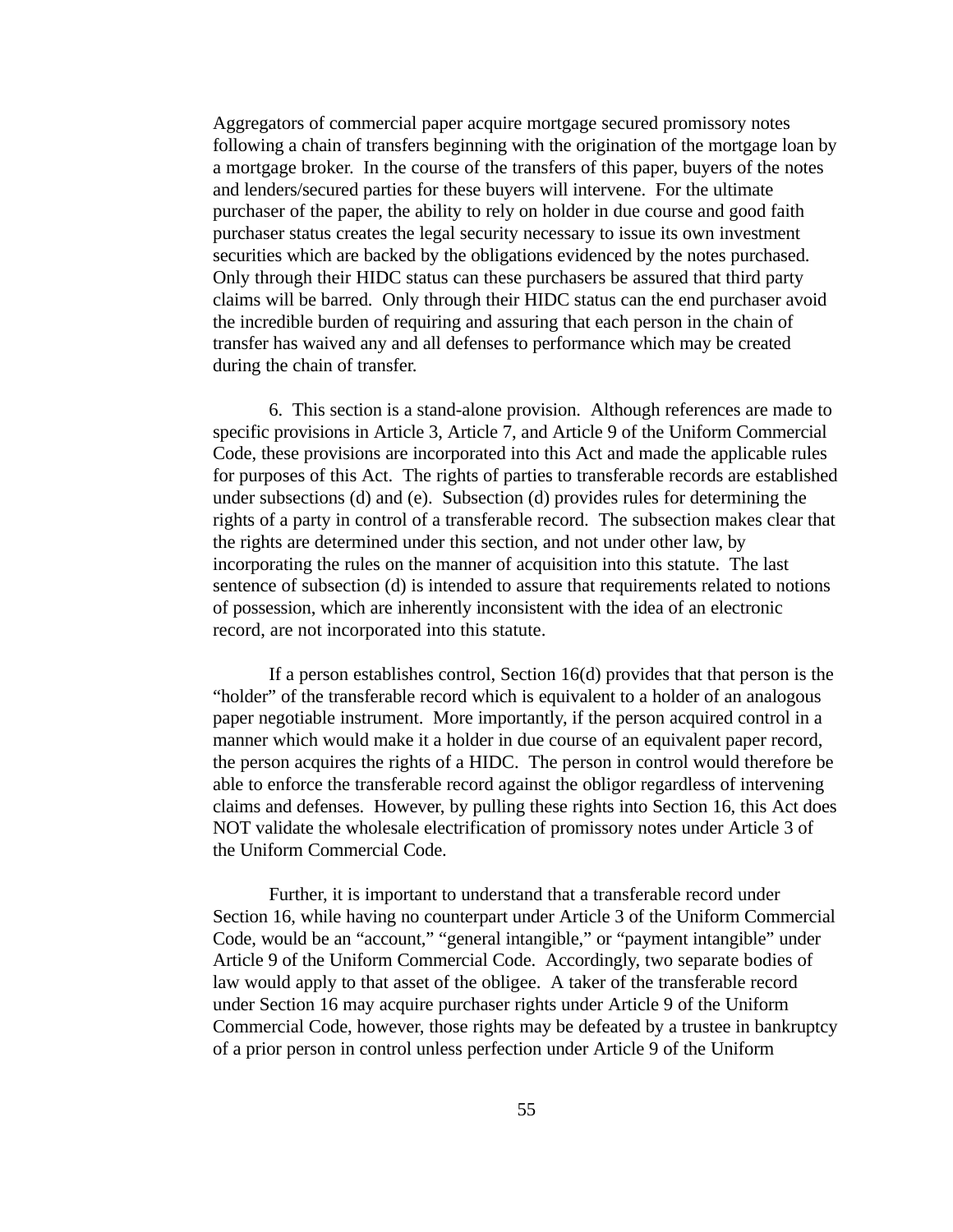Commercial Code by filing is achieved. If the person in control also takes control in a manner granting it holder in due course status, of course that person would take free of any claim by a bankruptcy trustee or lien creditor.

7. Subsection (e) accords to the obligor of the transferable record rights equal to those of an obligor under an equivalent paper record. Accordingly, unless a waiver of defense clause is obtained in the electronic record, or the transferee obtains HDC rights under subsection (d), the obligor has all the rights and defenses available to it under a contract assignment. Additionally, the obligor has the right to have the payment noted or otherwise included as part of the electronic record.

8. Subsection (f) grants the obligor the right to have the transferable record and other information made available for purposes of assuring the correct person to pay. This will allow the obligor to protect its interest and obtain the defense of discharge by payment or performance. This is particularly important because a person receiving subsequent control under the appropriate circumstances may well qualify as a holder in course who can enforce payment of the transferable record.

9. Section 16 is a singular exception to the thrust of this Act to simply validate electronic media used in commercial transactions. Section 16 actually provides a means for expanding electronic commerce. It provides certainty to lenders and investors regarding the enforceability of a new class of financial services. It is hoped that the legal protections afforded by Section 16 will engender the development of technological and business models which will permit realization of the significant cost savings and efficiencies available through electronic transacting in the financial services industry. Although only a bridge to more detailed consideration of the broad issues related to negotiability in an electronic context, Section 16 provides the impetus for that broader consideration while allowing continuation of developing technological and business models.

# [**SECTION 17. CREATION AND RETENTION OF ELECTRONIC**

### **RECORDS AND CONVERSION OF WRITTEN RECORDS BY**

**GOVERNMENTAL AGENCIES.** [Each governmental agency] [The [designated state officer]] of this State shall determine whether, and the extent to which, [it] [a governmental agency] will create and retain electronic records and convert written records to electronic records.]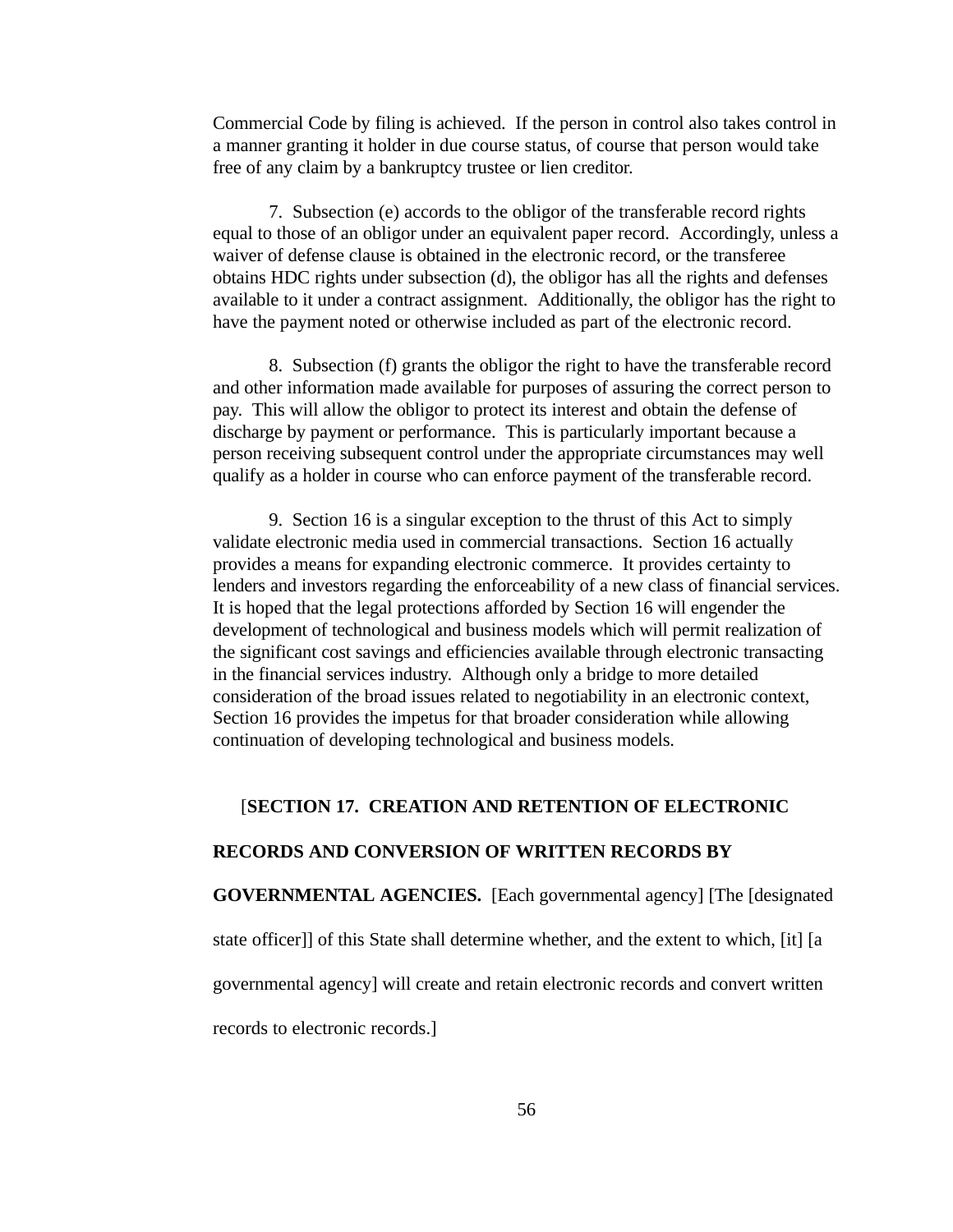#### **Comment**

See Comments following Section 19.

# [**SECTION 18. ACCEPTANCE AND DISTRIBUTION OF ELECTRONIC RECORDS BY GOVERNMENTAL AGENCIES.**

(a) Except as otherwise provided in Section 12(f), [each governmental agency] [the [designated state officer]] of this State shall determine whether, and the extent to which, [it] [a governmental agency] will send and accept electronic records and electronic signatures to and from other persons and otherwise create, generate, communicate, store, process, use, and rely upon electronic records and electronic signatures.

(b) To the extent that a governmental agency uses electronic records and electronic signatures under subsection (a), the [governmental agency] [designated state officer], giving due consideration to security, may specify:

(1) the manner and format in which the electronic records must be created, generated, sent, communicated, received, and stored and the systems established for those purposes;

(2) if electronic records must be signed by electronic means, the type of electronic signature required, the manner and format in which the electronic signature must be affixed to the electronic record, and the identity of, or criteria that must be met by, any third party used by a person filing a document to facilitate the process;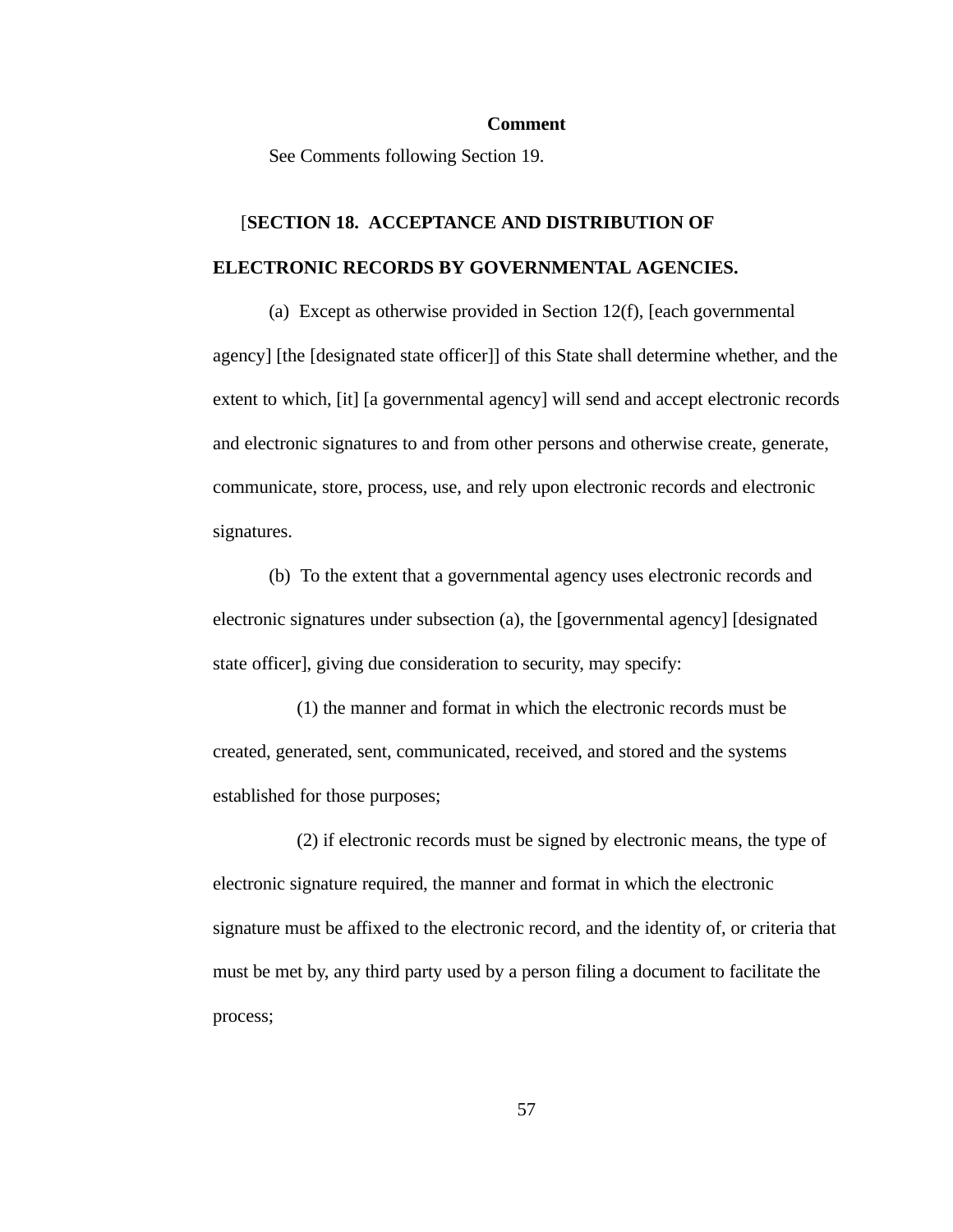(3) control processes and procedures as appropriate to ensure adequate preservation, disposition, integrity, security, confidentiality, and auditability of electronic records; and

(4) any other required attributes for electronic records which are specified for corresponding nonelectronic records or reasonably necessary under the circumstances.

(c) Except as otherwise provided in Section 12(f), this [Act] does not require a governmental agency of this State to use or permit the use of electronic records or electronic signatures.]

**Source:** Illinois Act Section 25-101; Florida Electronic Signature Act, Chapter 96-324, Section 7 (1996).

#### **Comment**

See Comments following Section 19.

#### [**SECTION 19. INTEROPERABILITY.** The [governmental agency]

[designated officer] of this State which adopts standards pursuant to Section 18 may encourage and promote consistency and interoperability with similar requirements adopted by other governmental agencies of this and other States and the federal government and nongovernmental persons interacting with governmental agencies of this State. If appropriate, those standards may specify differing levels of standards from which governmental agencies of this State may choose in implementing the most appropriate standard for a particular application.] **Source:** Illinois Act Section 25-115.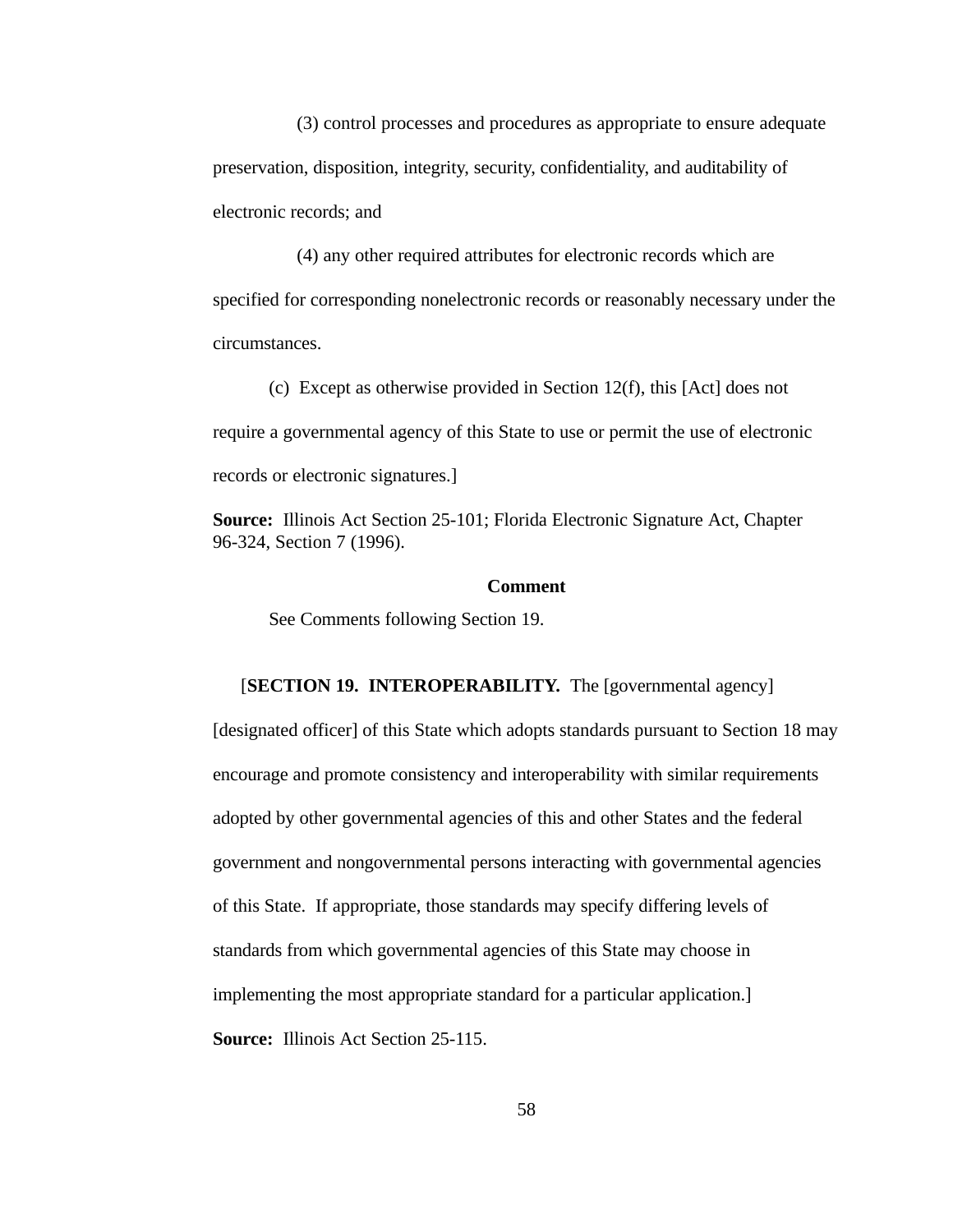#### **Comment**

1. Sections 17-19 have been bracketed as optional provisions to be considered for adoption by each State. Among the barriers to electronic commerce are barriers which exist in the use of electronic media by state governmental agencies – whether among themselves or in external dealing with the private sector. In those circumstances where the government acts as a commercial party, e.g., in areas of procurement, the general validation provisions of this Act will apply. That is to say, the government must agree to conduct transactions electronically with vendors and customers of government services.

However, there are other circumstances when government ought to establish the ability to proceed in transactions electronically. Whether in regard to records and communications within and between governmental agencies, or with respect to information and filings which must be made with governmental agencies, these sections allow a State to establish the ground work for such electronicization.

2. The provisions in Sections 17-19 are broad and very general. In many States they will be unnecessary because enacted legislation designed to facilitate governmental use of electronic records and communications is in place. However, in many States broad validating rules are needed and desired. Accordingly, this Act provides these sections as a baseline.

Of paramount importance in all States however, is the need for States to assure that whatever systems and rules are adopted, the systems established are compatible with the systems of other governmental agencies and with common systems in the private sector. A very real risk exists that implementation of systems by myriad governmental agencies and offices may create barriers because of a failure to consider compatibility, than would be the case otherwise.

3. The provisions in Section 17-19 are broad and general to provide the greatest flexibility and adaptation to the specific needs of the individual States. The differences and variations in the organization and structure of governmental agencies mandates this approach. However, it is imperative that each State always keep in mind the need to prevent the erection of barriers through appropriate coordination of systems and rules within the parameters set by the State.

4. Section 17 authorizes state agencies to use electronic records and electronic signatures generally for intra-governmental purposes, and to convert written records and manual signatures to electronic records and electronic signatures. By its terms the section gives enacting legislatures the option to leave the decision to use electronic records or convert written records and signatures to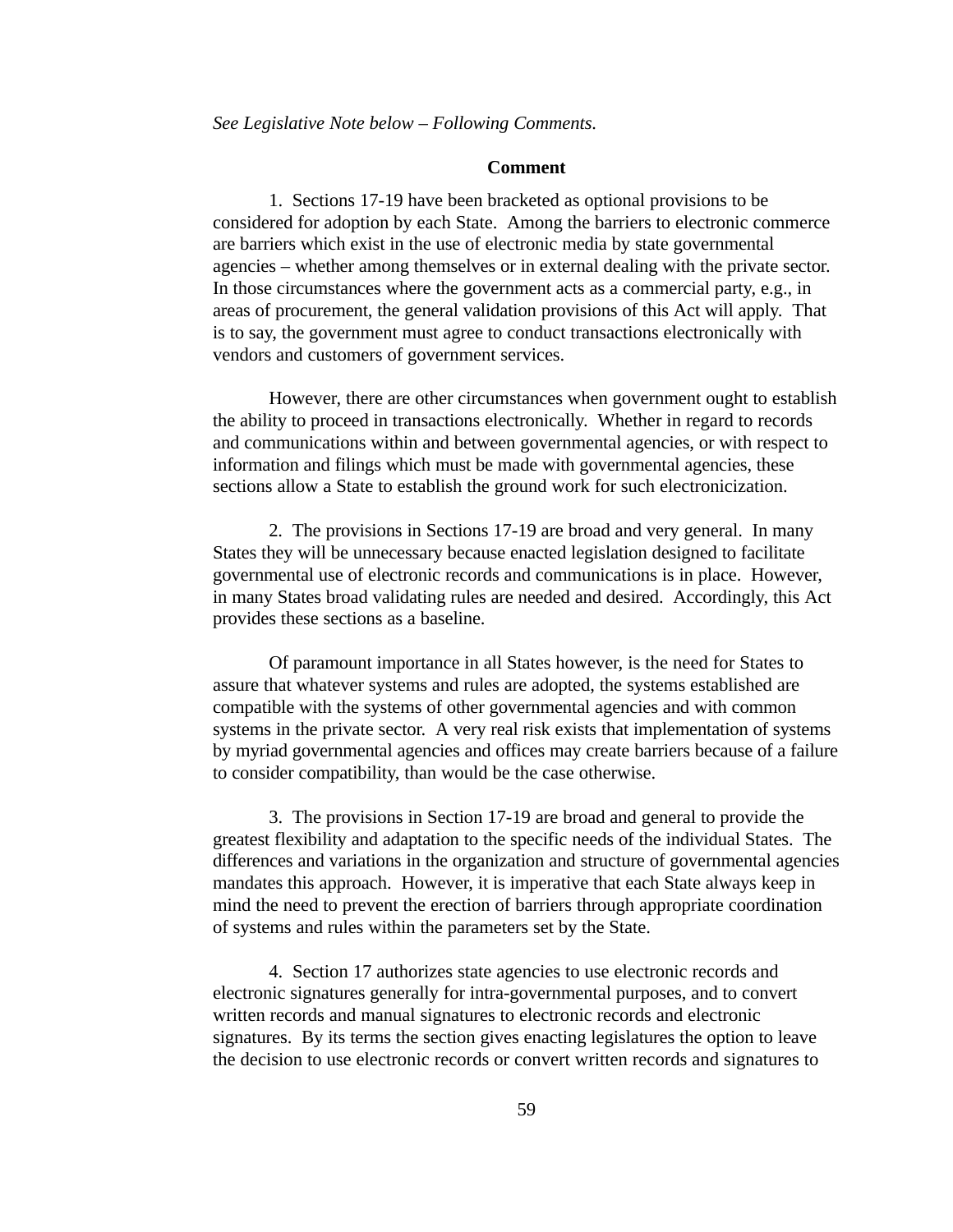the governmental agency or assign that duty to a designated state officer. It also authorizes the destruction of written records after conversion to electronic form.

5. Section 18 broadly authorizes state agencies to send and receive electronic records and signatures in dealing with non-governmental persons. Again, the provision is permissive and not obligatory (see subsection (c)). However, it does provide specifically that with respect to electronic records used for evidentiary purposes, Section 12 will apply unless a particular agency expressly opts out.

6. Section 19 is the most important section of the three. It requires governmental agencies or state officers to take account of consistency in applications and interoperability to the extent practicable when promulgating standards. This section is critical in addressing the concern that inconsistent applications may promote barriers greater than currently exist. Without such direction the myriad systems that could develop independently would be new barriers to electronic commerce, not a removal of barriers. The key to interoperability is flexibility and adaptability. The requirement of a single system may be as big a barrier as the proliferation of many disparate systems.

# *Legislative Note Regarding Adoption of Sections 17-19*

1. Sections 17-19 are optional sections for consideration by individual legislatures for adoption, and have been bracketed to make this clear. The inclusion or exclusion of Sections 17-19 will not have a detrimental impact on the uniformity of adoption of this Act, so long as Sections 1-16 are adopted uniformly as presented. In some States Sections 17-19 will be unnecessary because legislation is already in place to authorize and implement government use of electronic media. However, the general authorization provided by Sections 17-19 may be critical in some States which desire to move forward in this area.

2. In the event that a state legislature chooses to adopt Sections 17-19, a number of issues must be addressed:

A. Is the general authorization to adopt electronic media, provided by Sections 17-19 sufficient for the needs of the particular jurisdiction, or is more detailed and specific authorization necessary? This determination may be affected by the decision regarding the appropriate entity or person to oversee implementation of the use of electronic media (See next paragraph). Sections 17-19 are broad and general in the authorization granted. Certainly greater specificity can be added subsequent to adoption of these sections. The question for the legislature is whether greater direction and specificity is needed at this time. If so, the legislature should not enact Sections 17-19 at this time.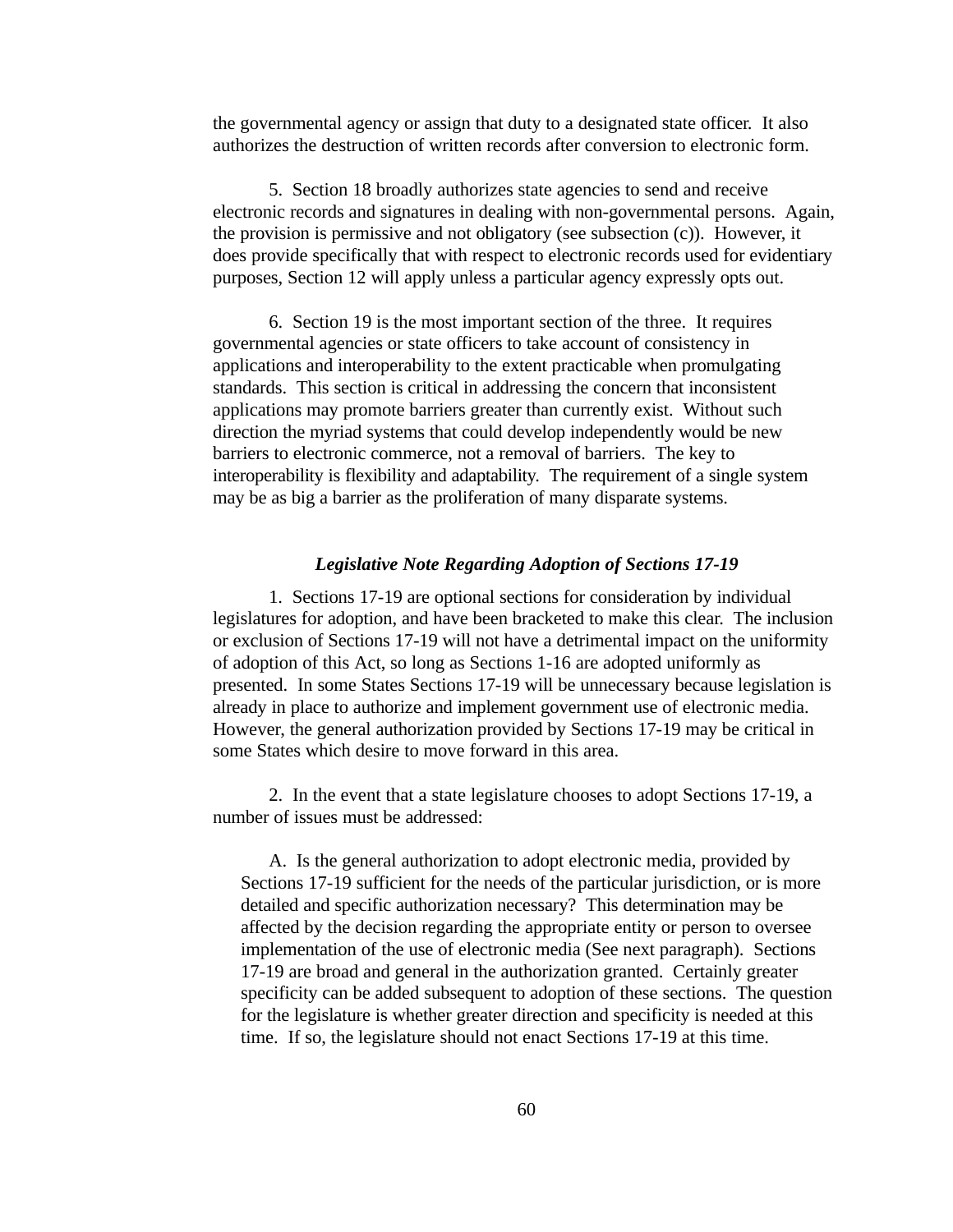B. Assuming a legislature decides to enact Sections 17-19, what entity or person should oversee implementation of the government's use of electronic media? As noted in each of Sections 17-19, again by brackets, a choice must be made regarding the entity to make critical decisions regarding the systems and rules which will govern the use of electronic media by the State. Each State will need to consider its particular structure and administration in making this determination. However, legislatures are strongly encouraged to make compatibility and interoperability considerations paramount in making this determination.

C. Finally, a decision will have to be made regarding the process by which coordination of electronic systems will occur between the various branches of state government and among the various levels of government within the State. Again this will require consideration of the unique situation in each State.

3. If a State chooses not to enact Sections 17-19, UETA Sections 1-16 will still apply to governmental entities when acting as a "person" engaging in "transactions" within its scope. The definition of transaction includes "governmental affairs." Of course, like any other party, the circumstances surrounding a transaction must indicate that the governmental actor has agreed to act electronically (See Section 5(b)), but otherwise all the provisions of Sections 1-16 will apply to validate the use of electronic records and signatures in transactions involving governmental entities.

If a State does choose to enact Sections 17-19, Sections 1-16 will continue to apply as above. In addition, Sections 17-19 will provide authorization for intragovernmental uses of electronic media. Finally, Sections 17-19 provide a broader authorization for the State to develop systems and procedures for the use of electronic media in its relations with non-governmental entities and persons.

# **SECTION 20. SEVERABILITY CLAUSE.** If any provision of this [Act] or

its application to any person or circumstance is held invalid, the invalidity does not

affect other provisions or applications of this [Act] which can be given effect

without the invalid provision or application, and to this end the provisions of this

[Act] are severable.